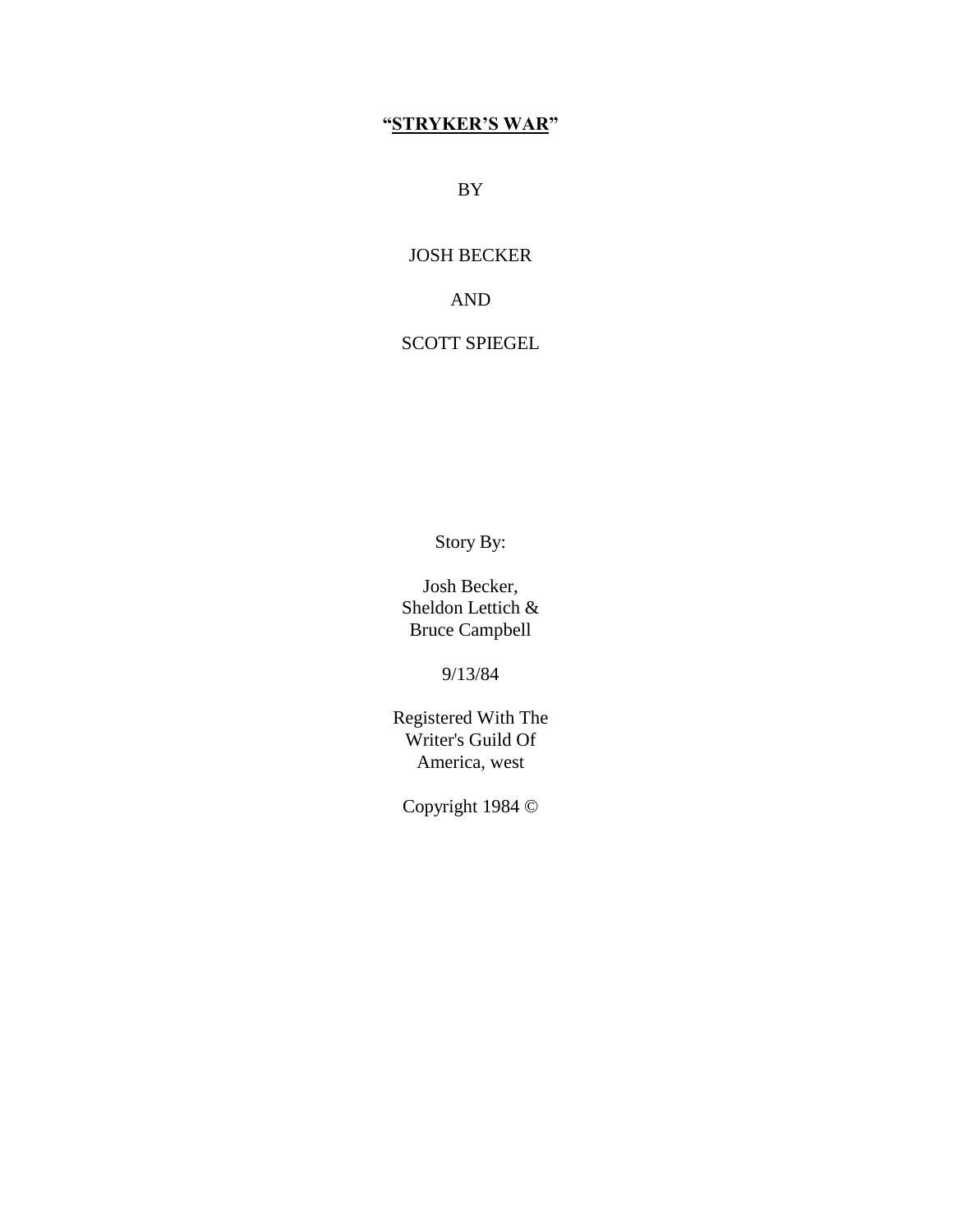Title: VIETNAM, 1969

## EXT. VIETNAMESE VILLAGE DAY

La Chau Four is a small village of fifteen bamboo and thatch huts that form a circle. A river runs along the north edge and rice paddies surround the other three sides. Dense jungle surrounds the rice paddies.

## EXT. JUNGLE - DAY

A Marine Corps infantry squad moves stealthily along a well-worn jungle trail. The squad is made up of twelve men dressed in camouflage fatigues, flak jackets and helmets, their faces smeared with camouflage make-up.

At the point of the squad is a young PFC who nervously scans the treetops. His knuckles, tightly gripped to his M-16, are white with fear. And 2nd LIEUTENANT GREEN, a clean-cut 25 year old.

Next in line is STAFF SERGEANT JACK STRYKER, a tall strapping man. He is thirty years old. An unlit cigar butt is plugged into the corner of his mouth like it was part of his face.

Next is SERGEANT WALKER J. JACKSON, (K.O.), a toweringly huge black man with the physique of a brick shithouse. He is thirty years old.

Followed by LANCE CORPORAL TIM TYLER, (LOVE MACHINE), a tough fair-haired kid with a football player's body. TYLER is the radio operator and has his radio strapped to his back.

The marines are spaced ten yards apart in a zigzaging line. The nervous PFC walks to the right of a large leaf lying across the trail, which he does not notice.

2nd LIEUTENANT GREEN'S foot come right down on the leaf springing a booby-trap, a malayan whip, a device with four sharpened bamboo spikes that snaps up and impales GREEN through the chest. Simultaneously, a line of bullets tear across GREEN'S stomach and chest, throwing him backward.

STRYKER snaps around and empties an entire twenty-round clip of bullets in the direction the muzzle flash came from and a Viet Cong Soldier, wearing black pajamas and a conical straw hat drops out of tree. The Marines all hit the deck as bullets zing in from all directions.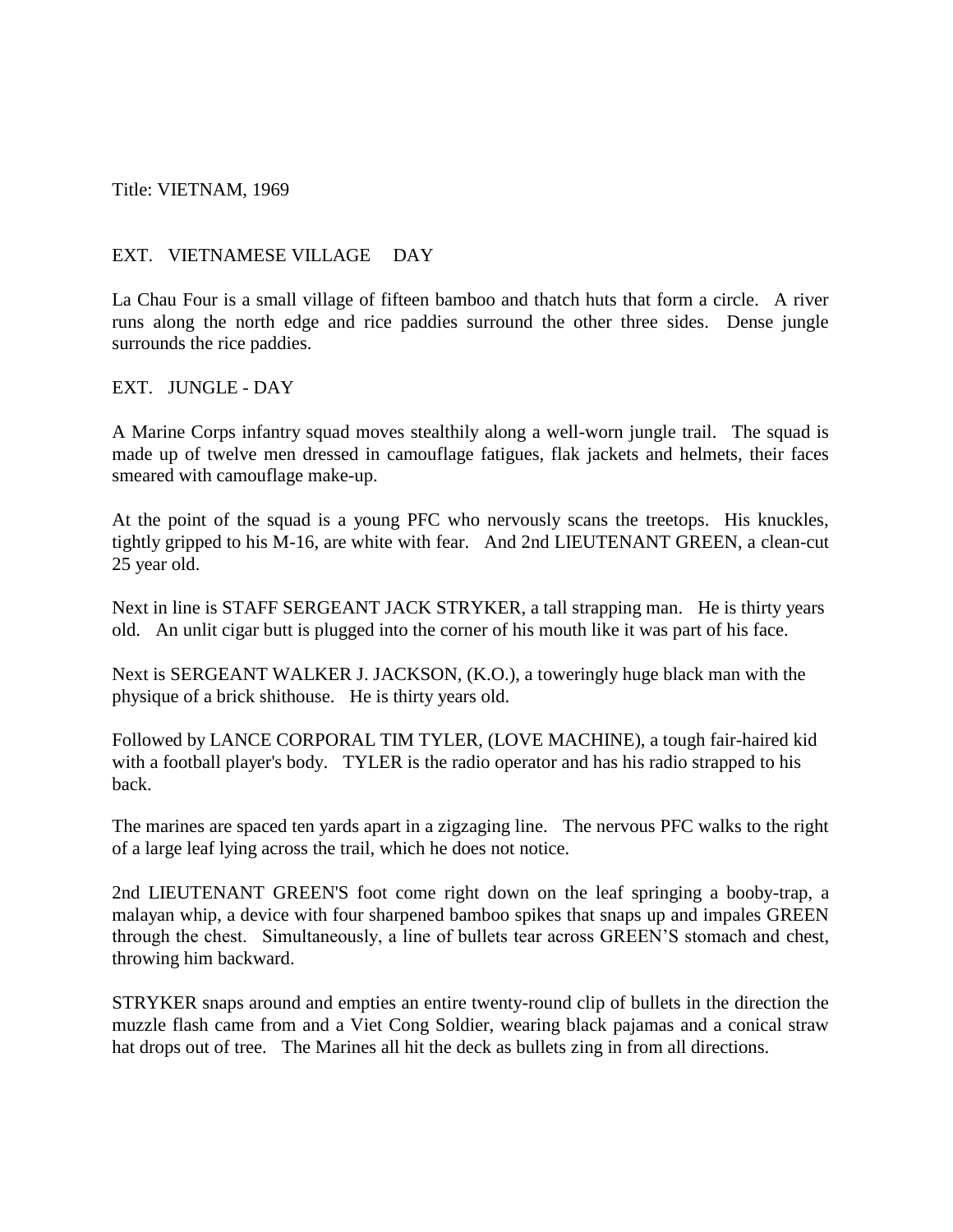A Medical Corpsman crawls forward to the 2nd Lieutenant, while TYLER speaks into the handset of the radio.

## TYLER

We need a medevac! I repeat, we need an emergency medevac, A.S.A.P.!

JACKSON crawls over to STRYKER, spraying an occasional burst of bullets from his M-60 machine gun.

### JACKSON

There goes another  $2<sup>nd</sup>$  Lieutenant

## **STRYKER**

Yeah. That's the 3rd one in two months. 2nd Lieutenants ain't got much luck in our platoon.

## **JACKSON**

I pity the fool that gets sent to take GREEN'S place.

STRYKER turns to TYLER.

## **STRYKER**

Hey, Love Machine, Deedee-Mou us outa here.

### TYLER

Right.

TITLE SEQUENCE: A montage of VIETNAM newsreel footage—Napalm strikes, Cobra gun-ships firing millions of rounds into the jungle, F-14 jets strafing villages, etc.

EXT. HILL 22 - DAY

Hill 22 is a bunch of sandbag bunkers with corrugated sheet metal roofs surrounded by coiled concertina wire.

INT. BUNKER - DAY

STRYKER, JACKSON and TYLER, drinking heavily, are on Rat patrol attempting to kill rats with bayonets and K-Bar knives. They have cornered one.

## **JACKSON**

All right, Motherfucker, I know you're the one that ate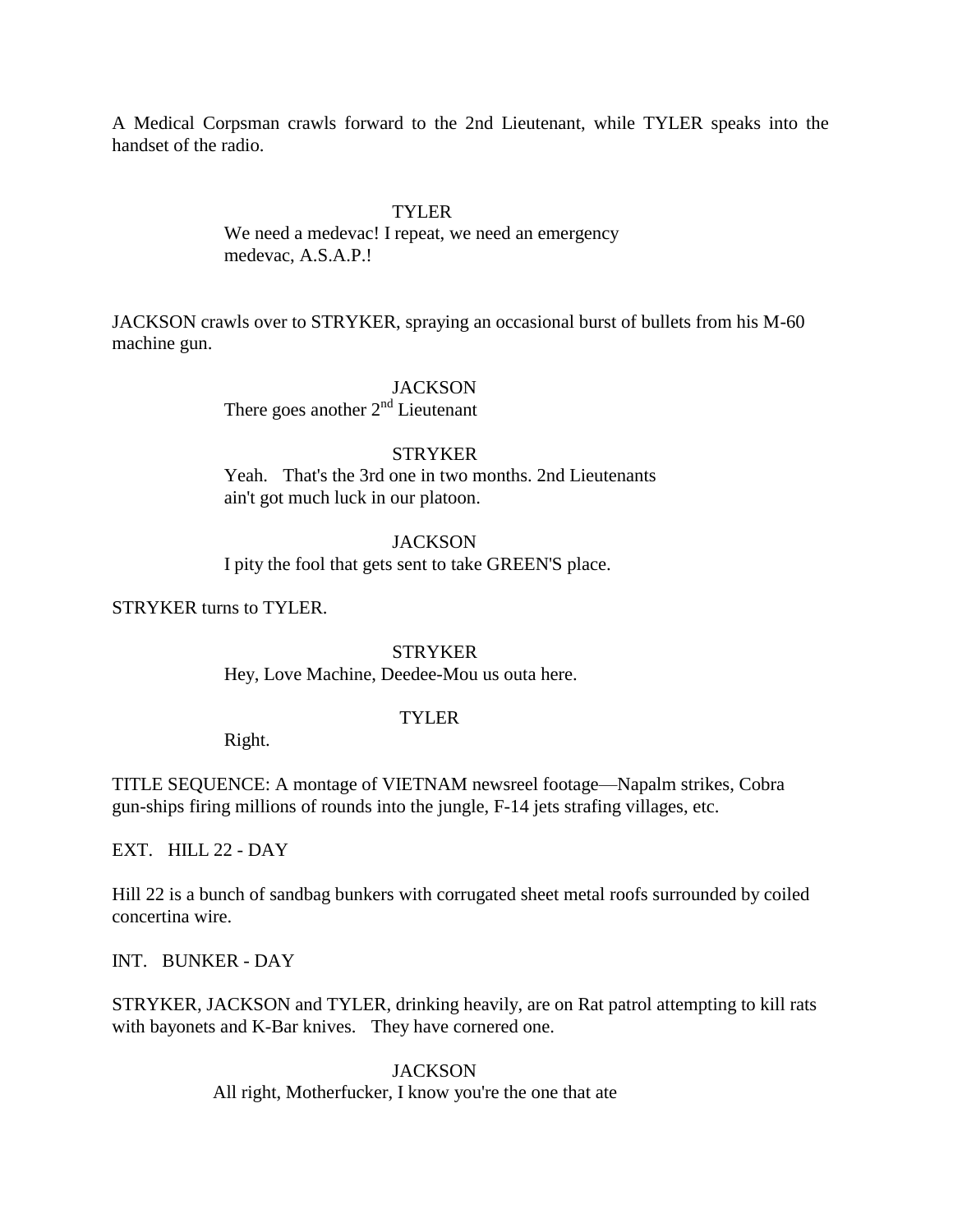my boot last night and now you're gonna pay!

STRYKER pulls out a .357 magnum.

## **STRYKER**

Stop crapping around, move out of the way! I'll blow it's brains out.

#### **JACKSON**

No way he's mine.

### TYLER

Just stomp on him, K.O.

### **JACKSON**

Fuck off, Love Machine. Mickey's gotta learn that payback is a Motherfucker!

He throws the knife and misses

## **JACKSON**

Shit!

### **STRYKER**

 Man this sucks! We oughtta go down there and kick some ass! All this reconnaissance shit is for the birds.

### TYLER

Keep cool Jack. What goes around comes around.

### **STRYKER**

Fuck that! I'm sick of sitting around.

## **JACKSON**

So come on, let's do it. I'll back you up all the way.

#### STRYKER

If I was the C.O. we'd be down there right now.

### TYLER

Man, you are the C.O.

## **STRYKER**

Aw, Fuck!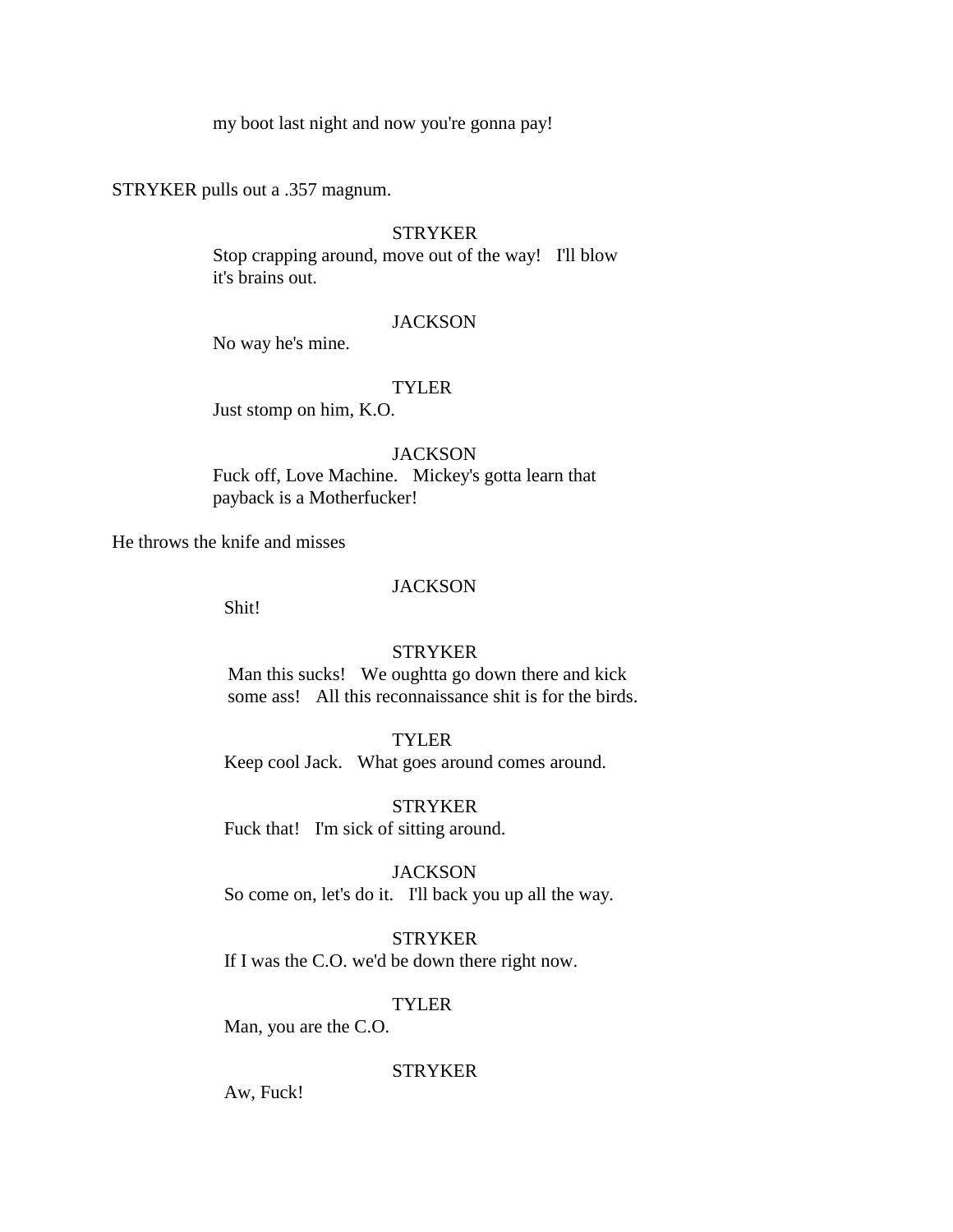## **JACKSON**

Stryker, you poor son-of-a-bitch! You been in the marines too long. The man says shit and you shit.

### **STRYKER**

What about you buddy? I don't see you layin' any of your bad ass shit on the gooks.

### **JACKSON**

Yeah? Well I'm layin it on the gook rats now, the rest'll get theirs later.

### TYLER

 Let's face it. The man says sit in a hole, we sit in a hole. We're just livin' in a world of shit.

#### STRYKER

There it is G.I.

JACKSON and TYLER go back to the rat while STRYKER drops back on his cot and flashes back.

EXT. A&W – DAY (FLASHBACK)

STRYKER, who is six years younger and wearing civies, sits in the cab of a pick-up truck with a lovely, 17 year old girl named SALLY. The truck is parked at a A&W drive-in restaurant.

SALLY snuggles up to STRYKER in the car.

## SALLY

 Oh, Jack, it's so good having you back. I missed you so much. It was getting so I could hardly remember what you looked like.

#### JACK

(He reaches into his pocket) Here, I got this for you in San Diego (He hands her a bottle of Channel 45)

# **SALLY**

(Taking the bottle, unscrewing the cap and smelling it)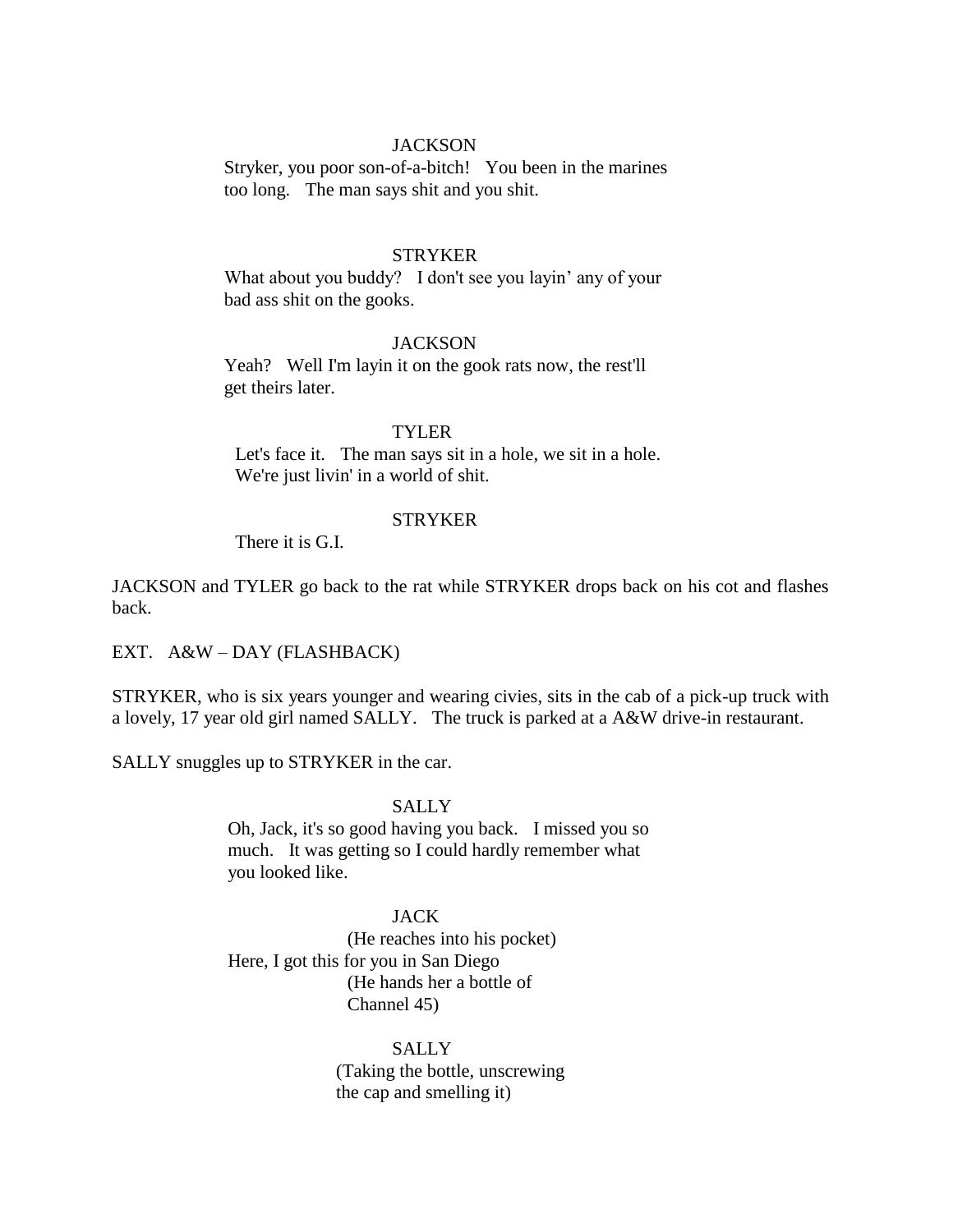It's wonderful, I love it. (They kiss)

### JACK

Well ... I wasn't sure whether to get you this or a doll. I guess I made the right choice.

### SALLY

(She slaps him on the shoulder) A doll, how old do you think I am? Ten?

### JACK

No, but the last time we saw each other you were still a little girl, or, at least, you weren't as grown up as you are now. You really are looking good.

#### **SALLY**

Thank you. And so are you. can't wait until all of my friends get to meet you, they'll just die. I hope there's a tuxedo here big enough to fit you.

## JACK

Tuxedo? What would I be wearing a tuxedo for?

#### SALLY

For the Prom, of course. It's next Friday. I've already got my dress, you'll just love it.

## JACK

The Prom? You expect me to take you to the Prom? What made you think that?

### **SALLY**

#### (Straightening up)

Well, when I got your letter saying that you'd be home this week I just naturally assumed you'd take me. You mean you won't?

#### **JACK**

Hell no. I'm not going to any stupid High school Prom. I never went to my own and that was almost ten years ago.

### SALLY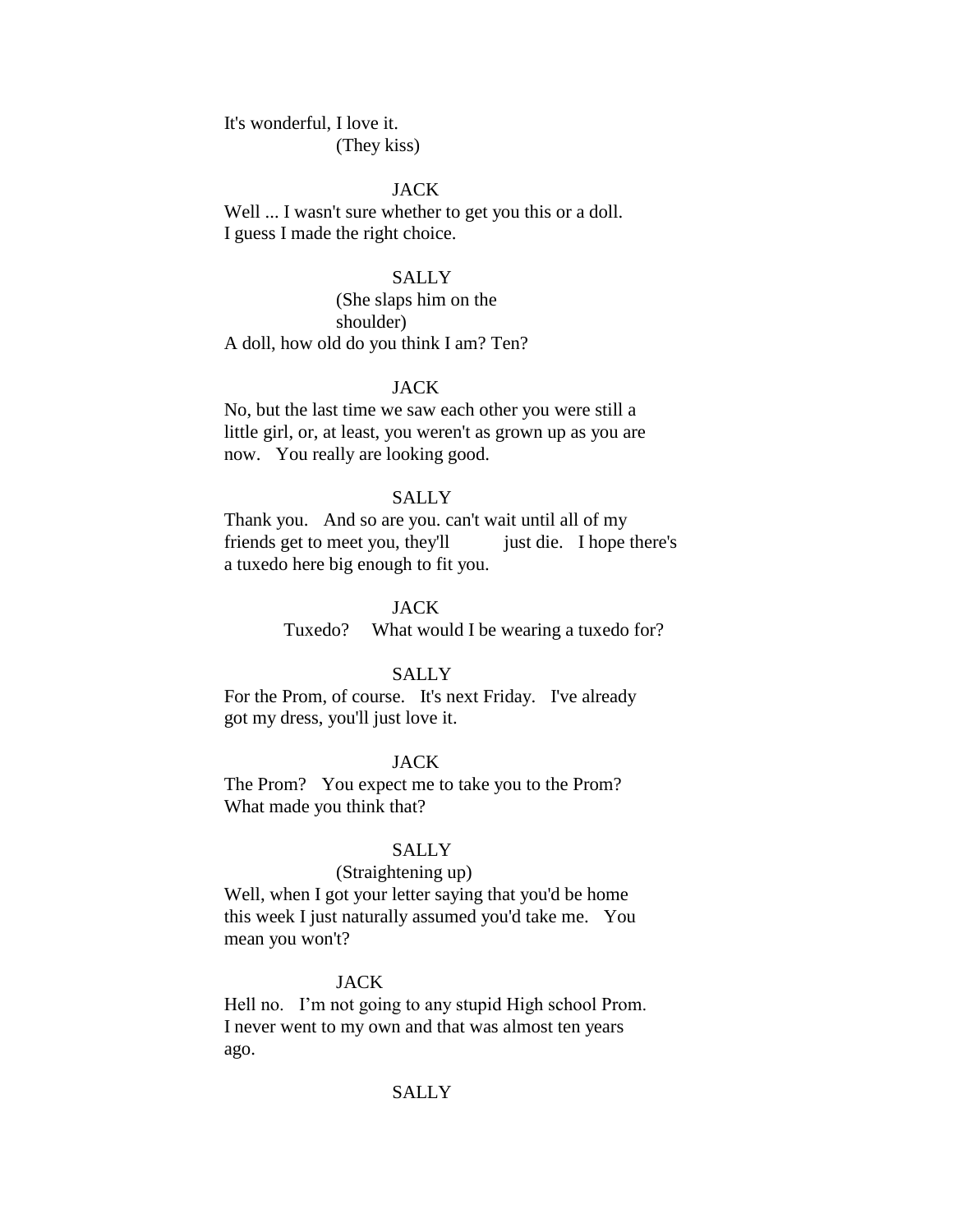But you have to. Everything is all arranged.

### JACK

It wasn't arranged with me. I've got to be back in San Diego by Saturday, there's no way I can be here on Friday night.

## SALLY

## (Very hurt)

But ... What'll I do? I won't have a date for the Prom.

## JACK

(Trying to hug her) Oh, come on. it's not that big of a deal. You'll find someone.

## **SALLY**

#### (Pushing away)

It's not that big of a deal to you maybe, but it means everything to me. I'm going to be the laughing stock of the school now. I can't believe you'd do this to me.

#### JACK

I'm not doing anything to you. I'm just home for a week on liberty is all and now you've made me out to be some kind of culprit.

### SALLY

I'm telling you, Jack Stryker, if you're not here on Friday night to take me to the Prom, I never want to see you ever again in my whole life!

### JACK

## (Serious)

You think my being in the Marines is some kind of joke? That I can come back any time I want to? Now I already told you, I'm not gonna be here on Friday, so you'd better make other plans.

### **SALLY**

I already have!

She gets out of the car, slams the door and leaves. Stryker is left alone. The waitress arrives with the food.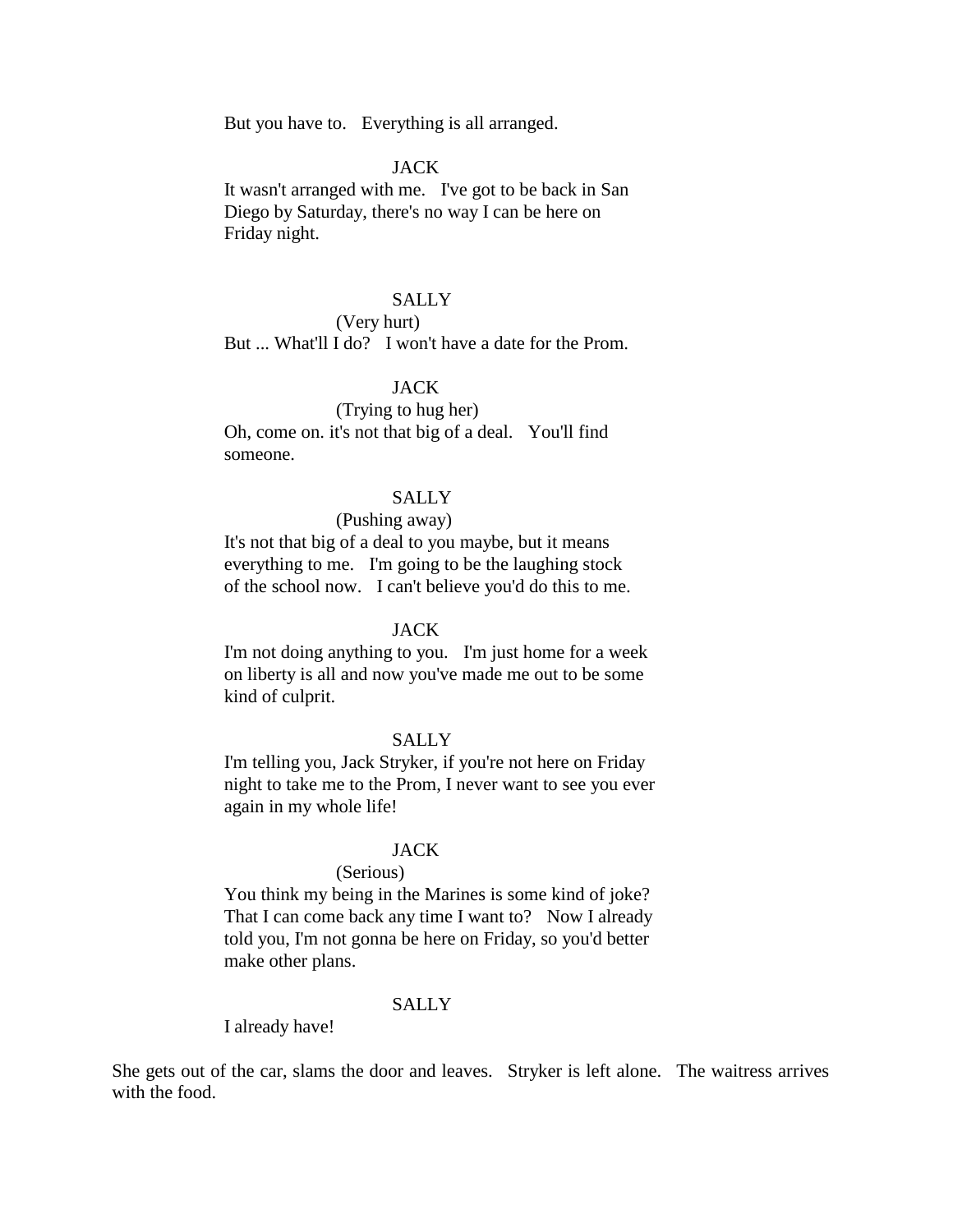JACK

Shit!

# EXT. HILL 22 - DAY END FLASHBACK

STRYKER is jolted back to reality as Jackson hoists an impaled rat up on his bayonet.

**JACKSON** That sucker's confirmed! Payback is a motherfucker!

DISSOLVE TO:

# EXT. LANDING ZONE – DAY (STOCK FOOTAGE)

A huge CH-46 helicopter sets down and one officer quickly gets out. He is 2ND LIEUTENANT DAVID MILLER. The CH-46 immediately takes off.

EXT. HILL 22 - DAY

STRYKER, JACKSON, TYLER and the PFC are returning to the hill, battle-weary with several walking wounded. Medical Corpsmen and stretcher-bearers come dashing up. STRYKER sees the officer and salutes.

MILLER looks at his notes.

MILLER

You must be staff sergeant Stryker.

## **STRYKER**

Yes Sir.

MILLER I'm 2nd Lieutenant Miller – the new C.O. Seems like you ran into some trouble.

**STRYKER** Yes Sir. Right outside La Chau Four.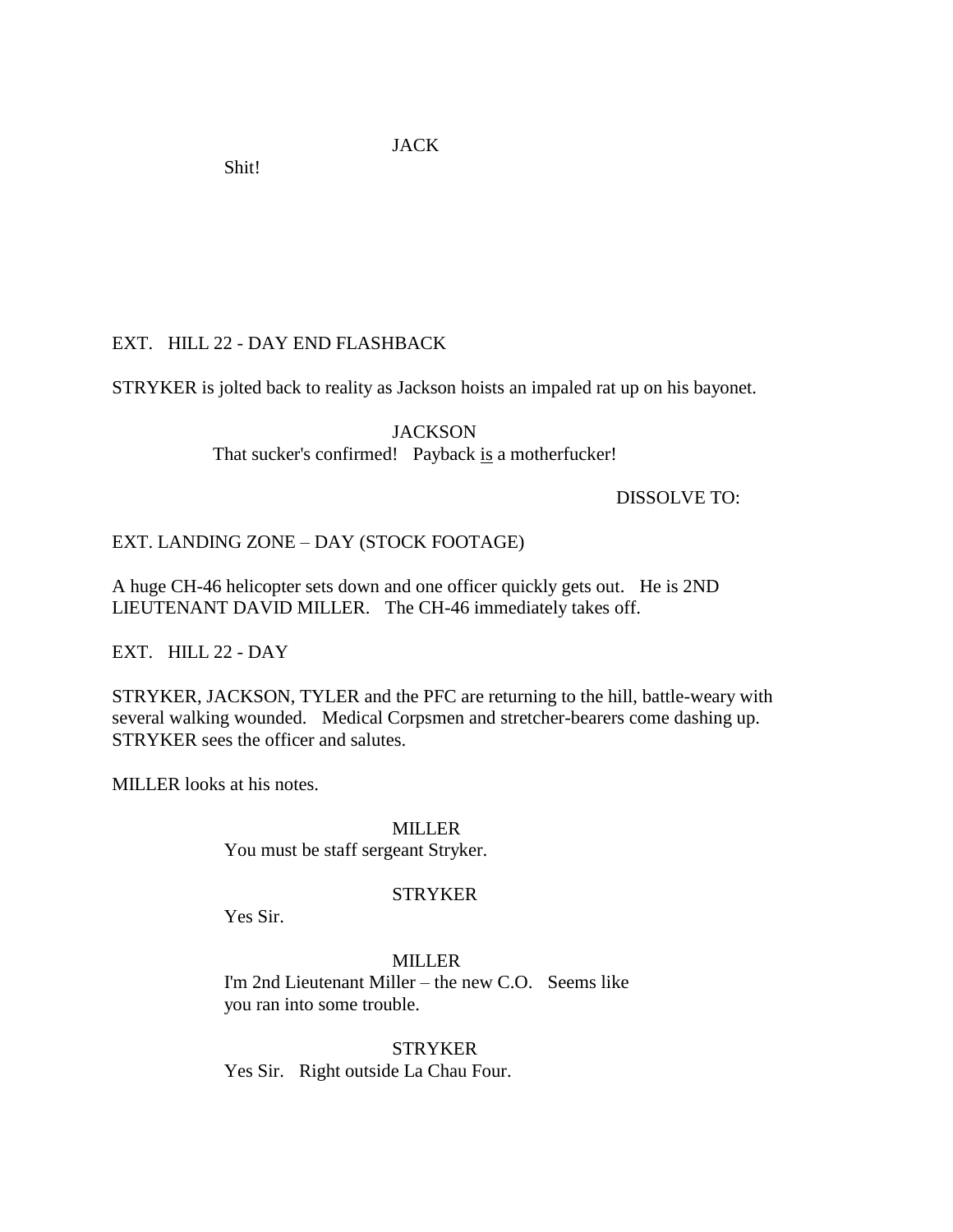They walk toward one of the bunkers.

### MILLER

Right. I just finished reading all the reports on La Chau Four.

## STRYKER

Then you gotta know that anytime we get near that damn ville we get our ass kicked. Something's gotta be done about it, sir, and soon.

They enter the communications bunker.

## MILLER

As the new platoon commander, La Chau Four is my first order of business. I have a plan that I think should nip this problem in the bud, Stryker.

### STRYKER

Yes Sir.

## INT. BUNKER - DAY

STRYKER and MILLER sit at a table with a map spread out before them.

## **MILLER**

Now what I have in mind here is a variation on the double envelopment strategy, I'm sure you've used this numerous times.

## **STRYKER**

No, not really.

### MILLER

That's okay, I'll explain. What we'll do is break the platoon up into four squads. The second and third squads will be stationed in the jungle and across the river . . .

He points out the various positions on the map.

#### MILLER

The fourth squad will be in the jungle across the rice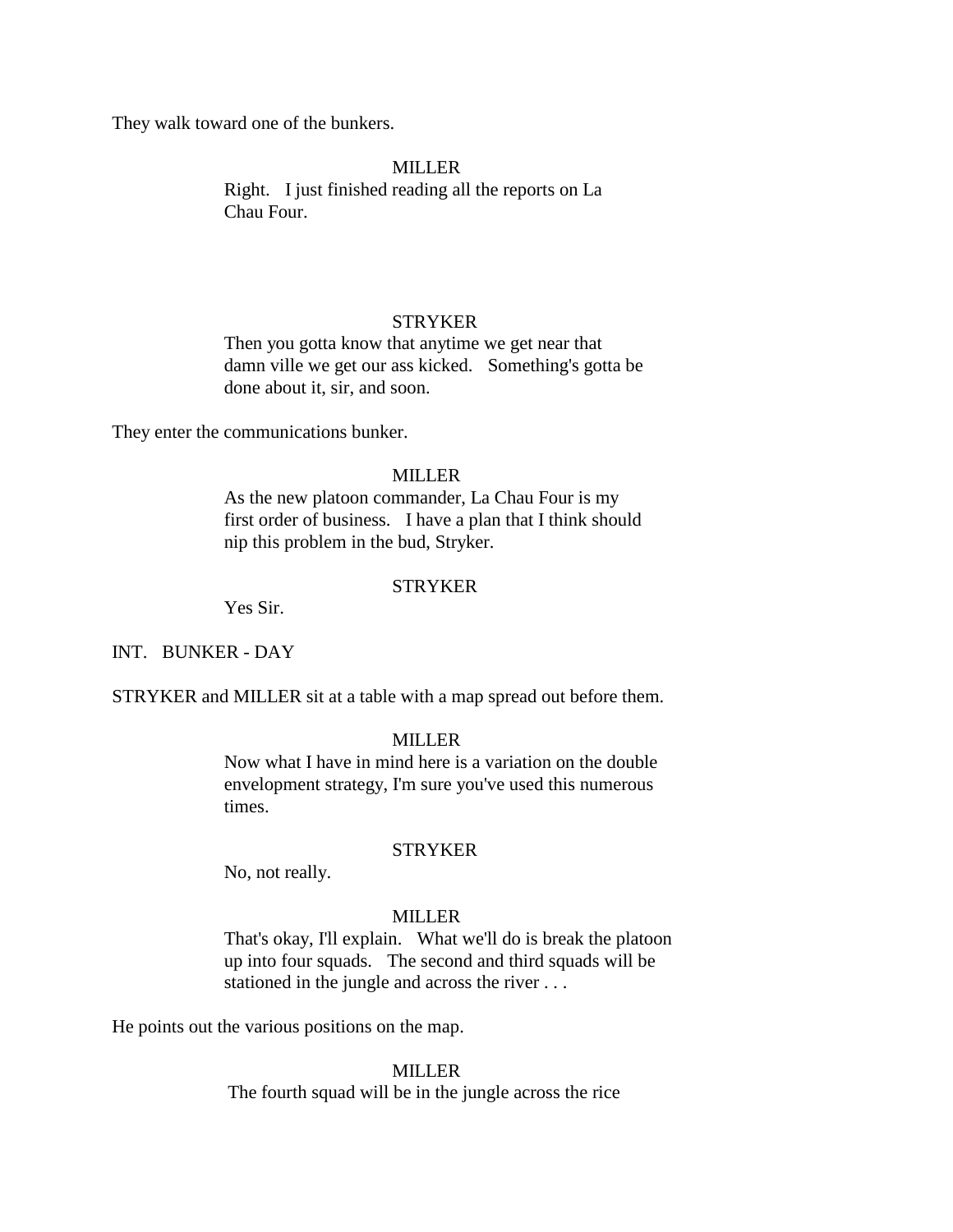paddy and the first squad will be broken into two, four man attack units which will attack the village from either side.

#### STRYKER

If you'll excuse me, sir, why don't we get the whole platoon, march right in there and clean 'em up?

## MILLER

No, no. Surprise is the key element here.

### **STRYKER**

I know I'd be a whole lot more surprised by a platoon than eight guys.

## MILLER

I'm certain that the four man attack units will be sufficient.

### **STRYKER**

If you'll excuse me one more time, sir, one of those attack units, probably both, is gonna get totally wiped out while forty Marines sit in the jungle playing with their dicks.

MILLER is now angry.

## MILLER

I didn't ask for your opinion, sergeant. Now go choose the men for the attack units. You'll lead one, I'll lead the other.

### **STRYKER**

But—

#### MILLER

—Have you got anything else to add, sergeant?

## **STRYKER**

No, sir.

## MILLER

That's fine. Dismissed.

STRYKER salutes and leaves.

DISSOLVE TO: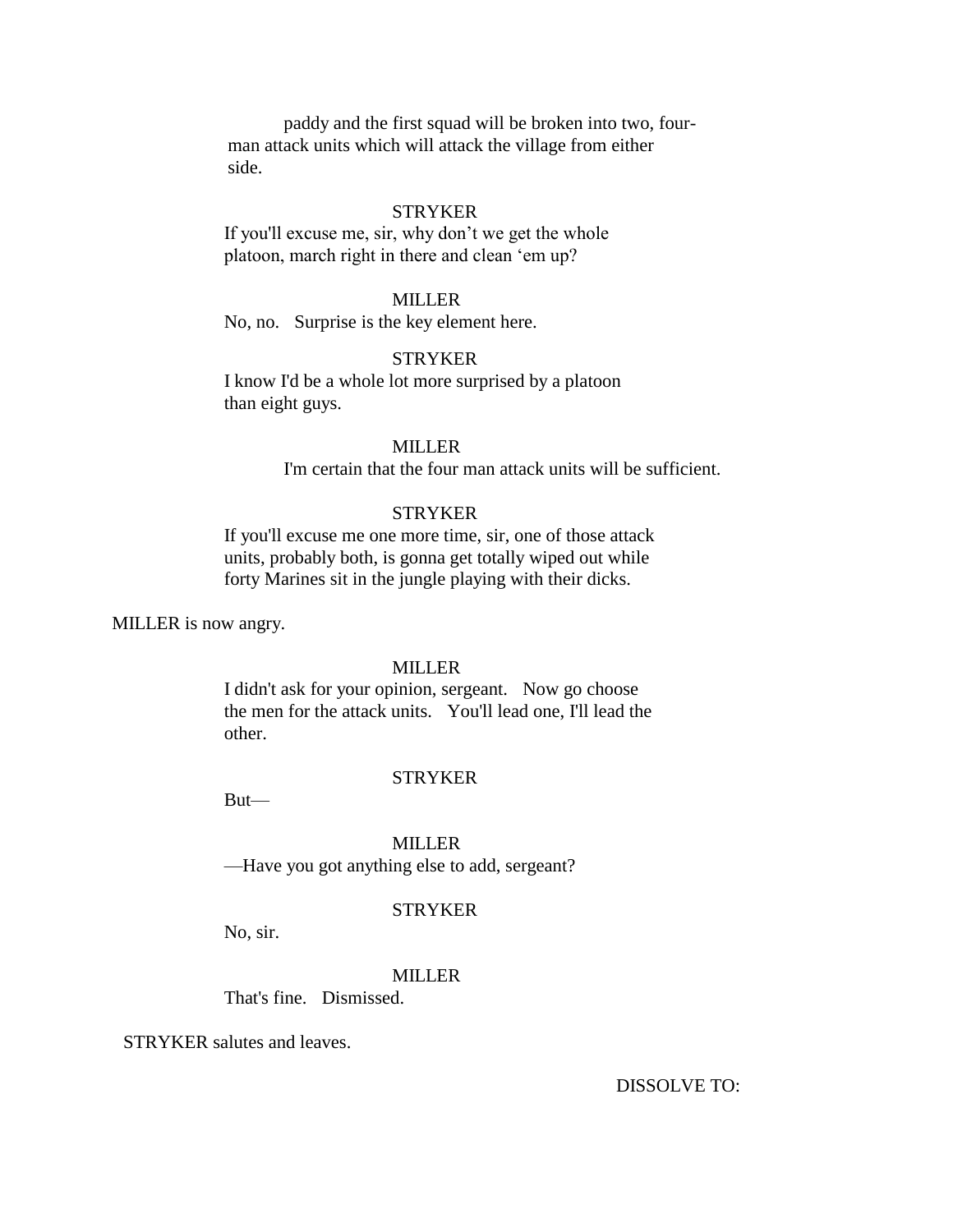# EXT. LA CHAU FOUR - NIGHT (Stock Shot)

The small village of thatched huts sits peacefully in the moonlight,

# EXT. LA CHAU FOUR - NIGHT

In full battle gear and camouflage make-up, STRYKER, JACKSON, the PFC and another Marine low-crawl through the mud toward La Chau Four. When they get a little way out STRYKER stops and motions for the others to do the same. STRYKER takes out his canteen, takes a swig and hands it to JACKSON.

On the opposite side of the village MILLER, TYLER and two other Marines are also low-crawling through the mud toward La Chau Four.

With each movement forward MILLER's pack gives off a metallic rattle. TYLER winces every time he hears it until finally he grabs MILLER by the seat of the pants and yanks him down into the mud. TYLER crawls onto MILLER's back, reaches into his pack and pulls out a mess-kit which he sets on the ground. MILLER is burning with rage.

## TYLER

(Whispering) It's okay, you can pick it up on the way back.

MILLER restrains himself and motions for his attack team to halt. MILLER takes the handset of TYLER's radio and whispers into it.

## **MILLER**

India two bravo, this is India six. Situation report. Over.

STRYKER takes the handset of the radio from the guy beside him and keys the microphone.

A very quiet static comes out of the radio on TYLER's back.

## MILLER

India two Charlie – sit rep. Over.

## EXT. JUNGLE ACROSS THE RIVER - NIGHT

Twenty Marines lurk at the edge of the jungle across the river. One of them keys the mike of their radio.

Static comes out of TYLER's radio.

## **MILLER**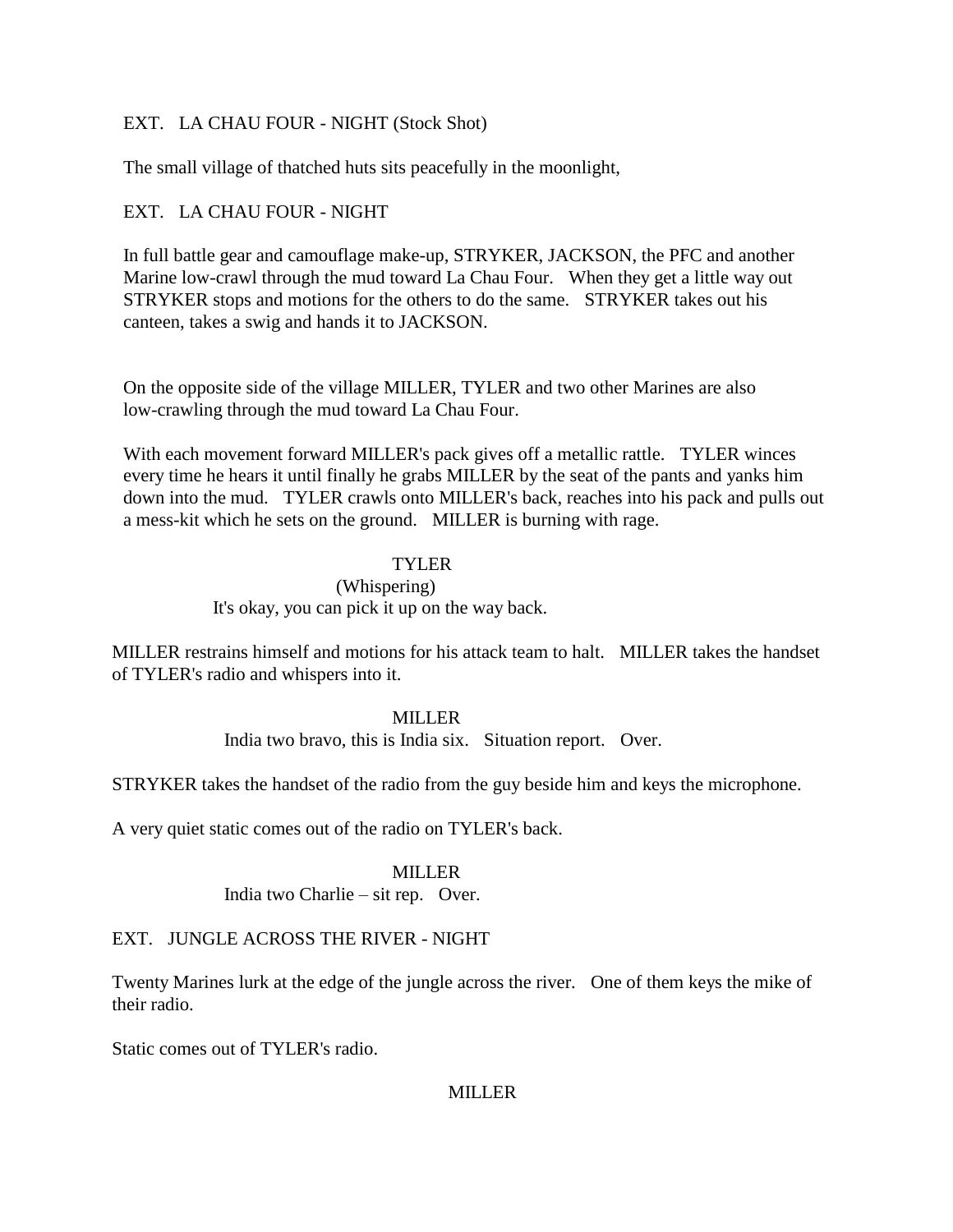## India two delta. Sit rep. Over

## EXT. JUNGLE ACROSS THE RICE PADDY - NIGHT

Twenty Marines crouch at the edge of the jungle. One of them keys the mike.

## EXT. LA CHAU FOUR - NIGHT

Once again static comes through TYLER'S radio. Now they all wait breathlessly for the sun to rise.

## EXT. LA CHAU FOUR - DAWN

The sun gleams down through the morning mist on the village and all of the inert, tense Marines. MILLER swallows hard. He is frightened and shaking and trying hard not to show it, although the three Marines beside him are perfectly aware of his state.

TYLER takes the handset of the radio and holds it out to MILLER. He takes it, swallows again, quietly clears his throat, keys the mike and whispers.

## MILLER

Let's go.

MILLER'S attack unit rises to their feet and begin moving in on the village.

STRYKER, JACKSON, the PFC and the other marine also approach the village. When they are twenty yards from the village's perimeter, two sleepy Viet Cong soldiers appear from behind a hut. All four Marines immediately open fire and gun them down.

Hearing the shooting, MILLER gets angry.

## MILLER

They're not supposed to be shooting yet, what's wrong with them?

STRYKER's attack unit continues to advance when suddenly ten more Viet Cong soldiers armed with AK-47 rifles appear around the same hut where their two dead comrades lay.

# STRYKER

Oh shit!

The Viet Cong open fire and before the Marines can dive to the ground, a line of bullets tear across the torsos of the PFC, the guy beside STRYKER, then veer down and across STRYKER's right leg. Screaming in pain, STRYKER drops into the mud beside JACKSON who blazes away with his M-60, keeping cover behind the dead PFC.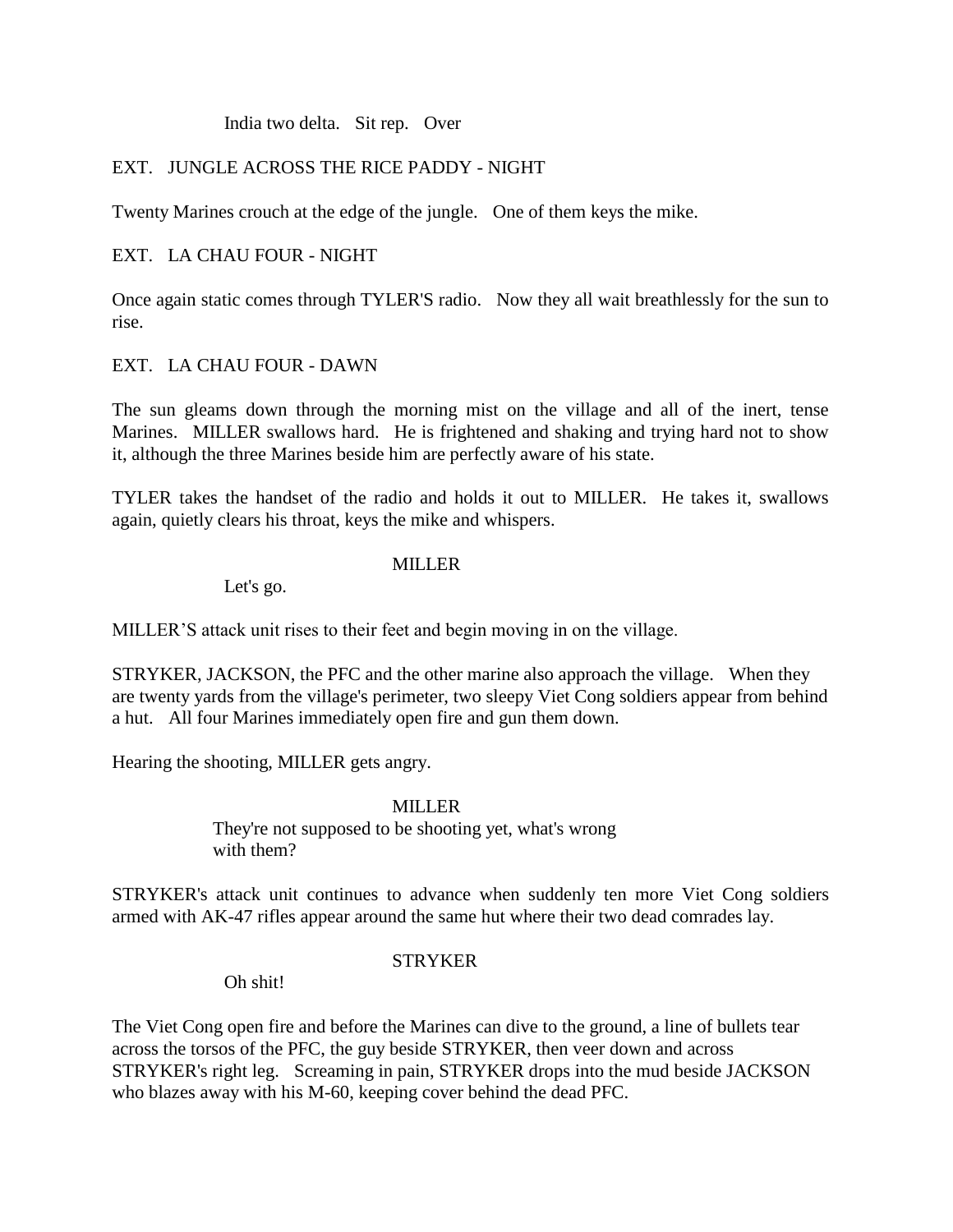The VC turn and see MILLER's attack team approaching and begin shooting as they run over to the other side of the village.

With bullets landing all around them and more and more vc appearing around the huts, MILLER and his unit turn and run for their lives. The Marines beside MILLER turns and looks back as he's running and takes a bullet in his right eye. When the bullet exits the back of his head blood spatters MILLER.

 Totally sickened, MILLER stumbles and falls on his face. Without a moment's thought, TYLER and the other Marine grab MILLER's arms and drag him back to the safety of the jungle and the waiting fourth squad.

The Viet Cong soldiers now turn all of their attention back to JACKSON and STRYKER, lying in the mud behind the two dead Marines. STRYKER's leg is nearly blown apart and bleeds profusely onto the ground around him. With a piece of rope from his belt STRYKER applies a tourniquet to his thigh.

### **JACKSON**

Man, we are fucked!

Bullets rip into the ground all around them. Every now and then JACKSON raises his M-60 and let's off a few rounds, then quickly flattens back out. STRYKER snarls through clenched teeth.

## **STRYKER**

Get the hell outa here!

## **JACKSON**

Oh yeah, where would you like me to go?

#### **STRYKER**

Move your ass into the jungle!

## **JACKSON**

Marines don't leave their wounded, you know that, besides, I wouldn't get five feet.

JACKSON gets off a few more rounds and wastes a VC.

**STRYKER** Get out of here! That's an order!

## **JACKSON**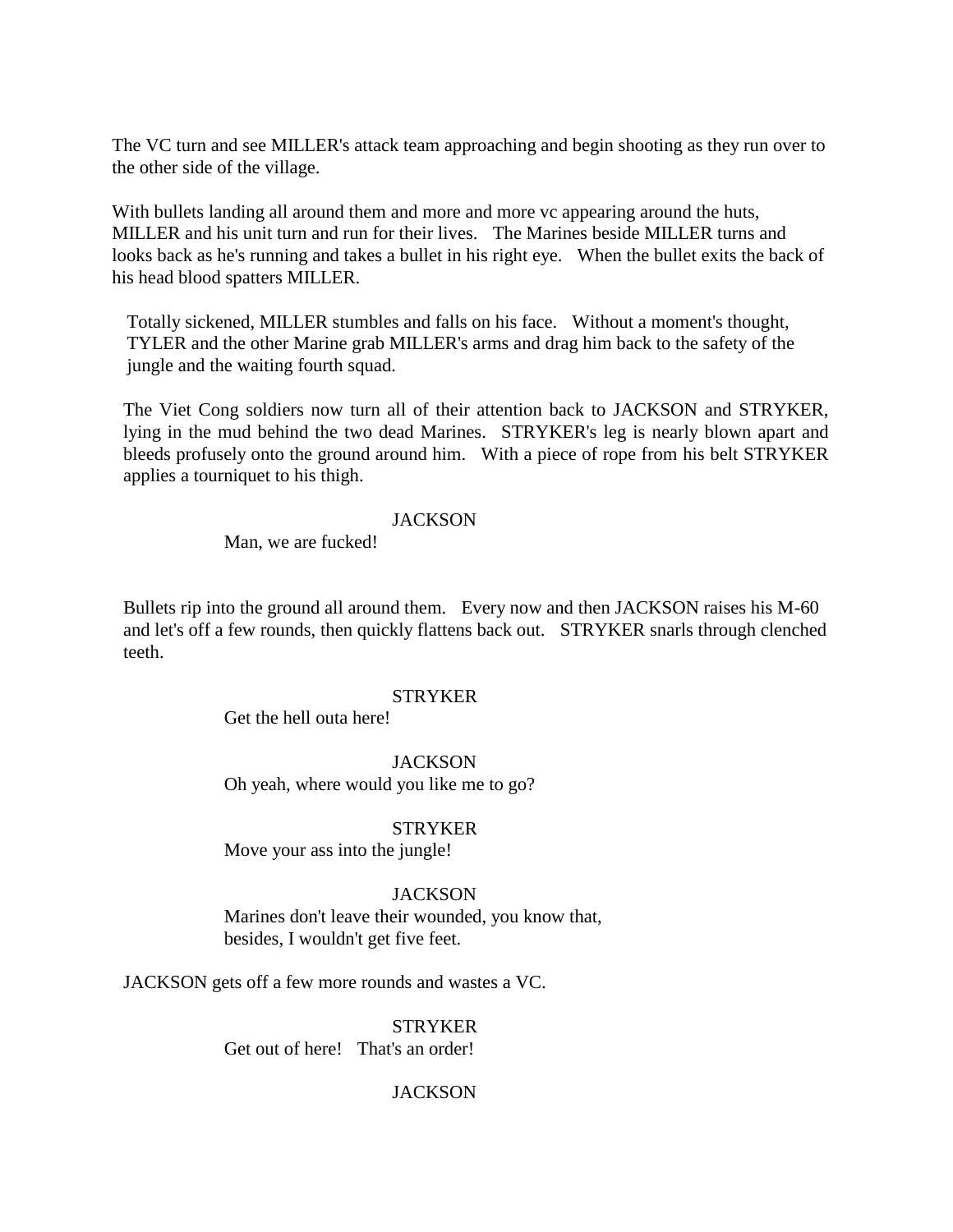We'll talk about it later, right now you're goin' for a ride.

In one quick movement JACKSON pulls STRYKER onto his back, stands up and begins firing his M-60 from the hip like a madman, expended shells flying everywhere.

The Viet Cong soldiers hit the deck as JACKSON, with STRYKER on his back, attacks the village.

JACKSON runs into the midst of the VC, the M-60 blazing fire, and begins spinning in a circle, blasting the shit out of the huts, the VC who aren't crouched low enough and taking the head off the stone Buddha in the center of the village.

After making three complete turns, JACKSON throws the M-60 and hauls ass out of the village, across the rice paddy toward the jungle where the fourth squad is waiting.

The Viet Cong quickly get to their feet, run to the edge of the village and begin firing at JACKSON who is weaving and swaying like he's running for a touchdown.

The fourth squad spots JACKSON and STRYKER and they all hoot and cheer raucously as they adeptly pick off the visible VC at the edge of the village.

Bullets land all around his feet as JACKSON runs like the devil is after him, with STRYKER squeezing the hell out of his throat. With a tremendous final leap, JACKSON throws himself and STRYKER headlong into the foliage.

The two Marines hit the ground with a thump beside the fourth squad. STRYKER gasps in pain. The Marines go crazy.

A Medical Corpsman rushes over to STRYKER who reaches out and grabs JACKSON by his flak jacket. JACKSON is gasping and sweating, but grinning wildly. STRYKER is nearly blind with pain and speaks through clenched teeth.

## **STRYKER**

Thanks. I owe ya one.

## **JACKSON**

No prob, Jack, don't worry about it.

The medical Corpsman injects STRYKER with morphine, then attends to his shredded leg.

MILLER approaches looking very shaken and overwhelmed with guilt.

## MILLER

I had no idea . . . you gotta understand, I didn't know there'd be so damn many of them. I know you told me,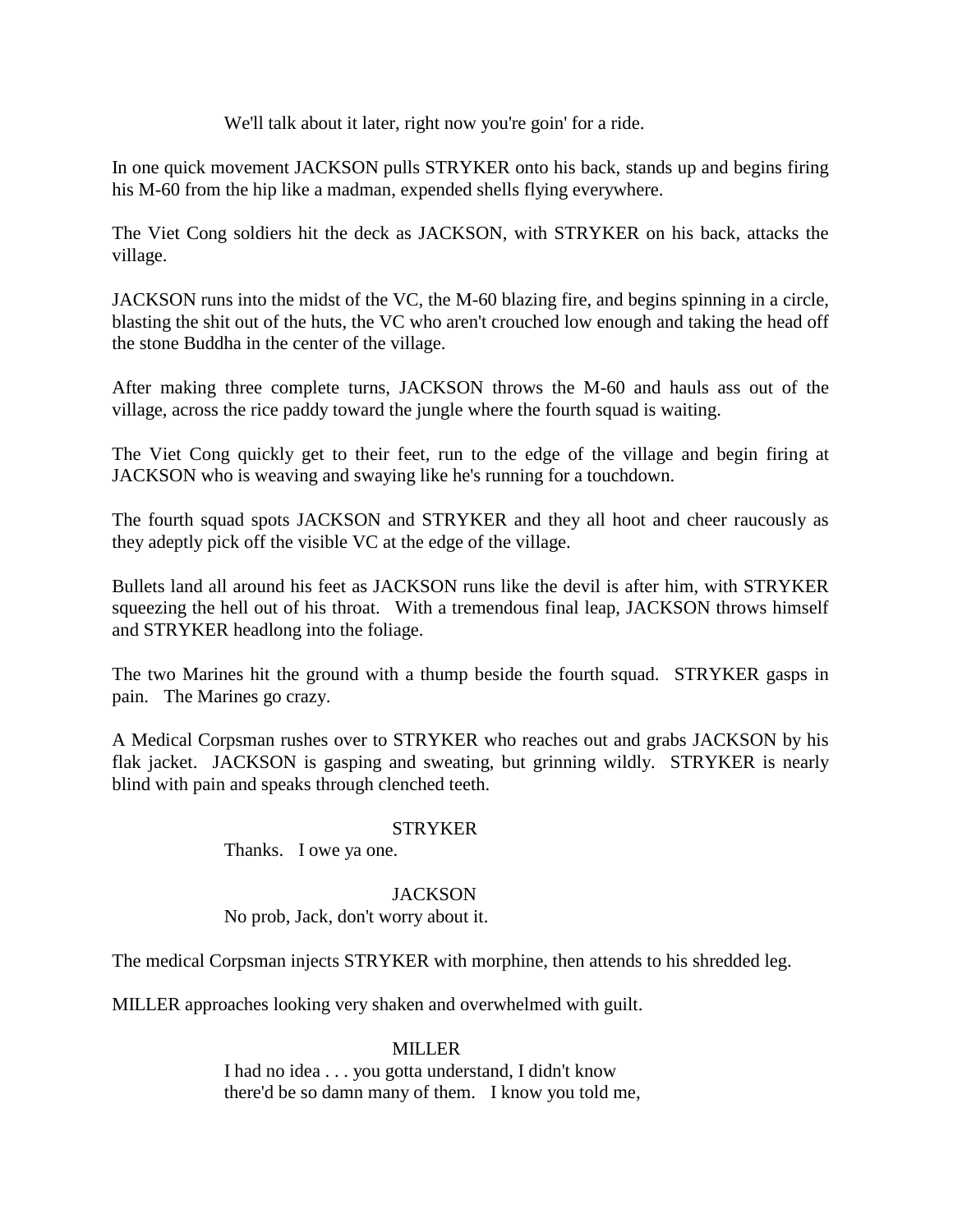but how was I supposed to know?

The morphine kicks in and STRYKER blacks out.

# BLACK OUT:

FADE IN:

BLACK - A DOORBELL RINGS

The CULT LEADER's face appears in a distorted fish eve view against black. He smiles revealing dirty, crooked teeth.

INT. HOUSE - BACK HALL

An eye looks through the viewer in the door. The fellow whose eye it is turns and calls.

# MALE VICTIM

Hey, does anybody know a goofy looking hippy with bad teeth?

INT. KITCHEN

A guy and a girl sit at the table playing poker. She gives him a card which causes him to have a straight flush. They both shrug in relation to the question.

## FEMALE VICTIM # 1

Not me, he's probably one of Steve's friends.

## INT. FAMILY ROOM

Two guys and a girl sit in front of the fireplace, lit candles all around, smoking a joint. The woman-turns to one of the men.

# FEMALE VICTIM # 2

You expecting someone?

MALE VICTIM # 2

Hell, 'spect me to remember.

FEMALE VICTIM # 3 (calling out)

Find out who it is.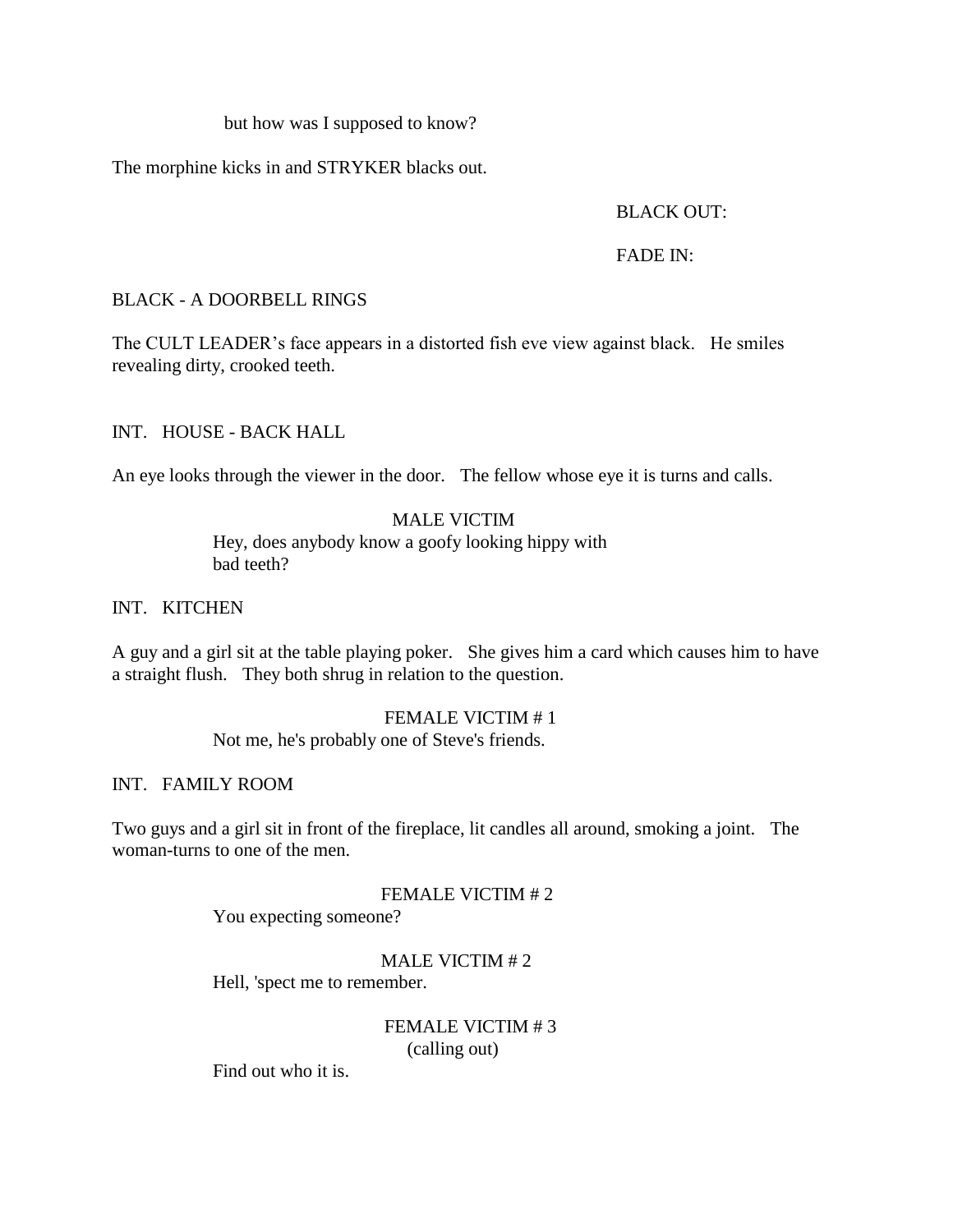## INT. BACK HALL

The fellow at the back door turns back to the door.

# MALE VICTIM # 1

Hey, what's your—

He looks through the viewer and no one's there. He puts his hand on the door knob, turns it and the lock pops out.

A BULLET

tears through the door and comes out his back.

# AS HE SCREAMS

and falls to the floor the door bursts open and five crazed looking hippies, including the CULT LEADER, burst in. As the CULT LEADER slowly walks up the hall the rest of the gang runs up the hall and into the kitchen and family room.

# EXT. HOUSE - NIGHT

Gunshots flash through the windows, the sound muffled and distant.

INT. HOUSE

The needle has reached the end of the record and clicks against the label.

# THE PLAYING CARDS

lay strewn across the floor. Blood drips on them.

## A FISHBOWL

is splattered with blood which slowly descends through the water.

# A BABY'S BOTTLE

sits in a pot of boiling water on the stove.

A music box version of Brahms' "Lullaby" is heard.

# THE CULT LEADER HEARS THIS

and turns his attention to it.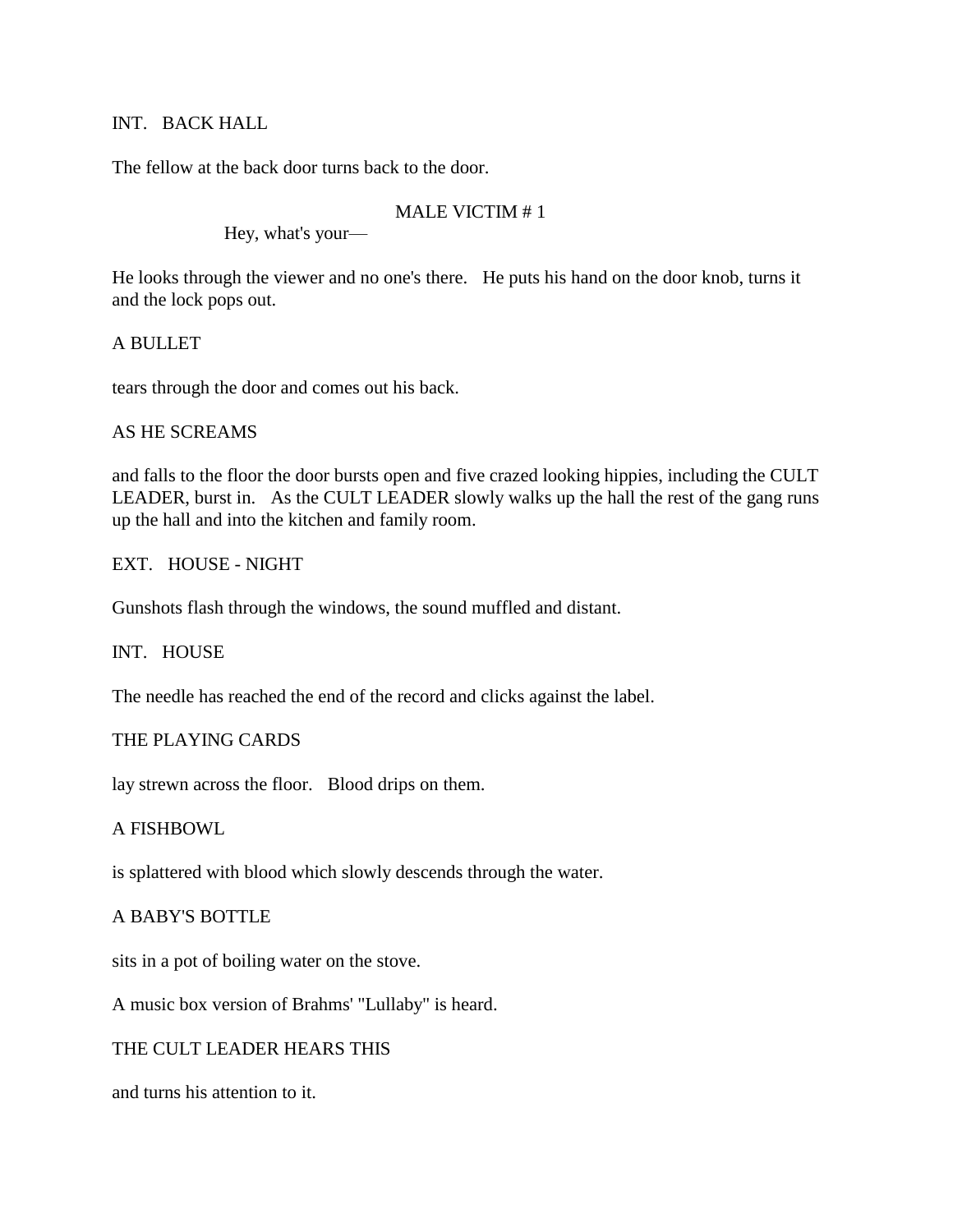## INT. BEDROOM

The darkened room is illuminated by the beam of light coming through the slowly opening door. The Cult Leader enters the room and his shadow moves forward toward the baby's crib.

The Cult Leader stands over the crib and looks down at the crying baby, a motionless mobile hanging over its head. The Cult Leader taps the mobile with his finger and smiles, then his shadow envelops the infant in darkness.

## BLACK OUT:

## FADE IN:

Title: USA, 1969

EXT. VETERAN'S HOSPITAL - DAY

STRYKER exits the front door dressed in an ill-fitting black suit with a white shirt. He is unshaven, has a cigar butt clamped in his jaw and walks with the assistance of a cane.

On the sidewalk he passes two fourteen year old boys in the midst of an animated conversation.

 $KID#1$ . . . So then she goes up to the crib, yanks back the blanket and the baby's got yellow eyes!

 $KID$ #2

No.

## $KID#1$

Yeah, it's so scary.

DISSOLVE TO:

## EXT. RESIDENTIAL STREET - DAY

STRYKER hobbles up the street and stops before an old house with a sign hanging in front reading, "Happy Valley Kennels." He goes up to the front door.

EXT. LOWER MIDDLE-CLASS HOUSE - DAY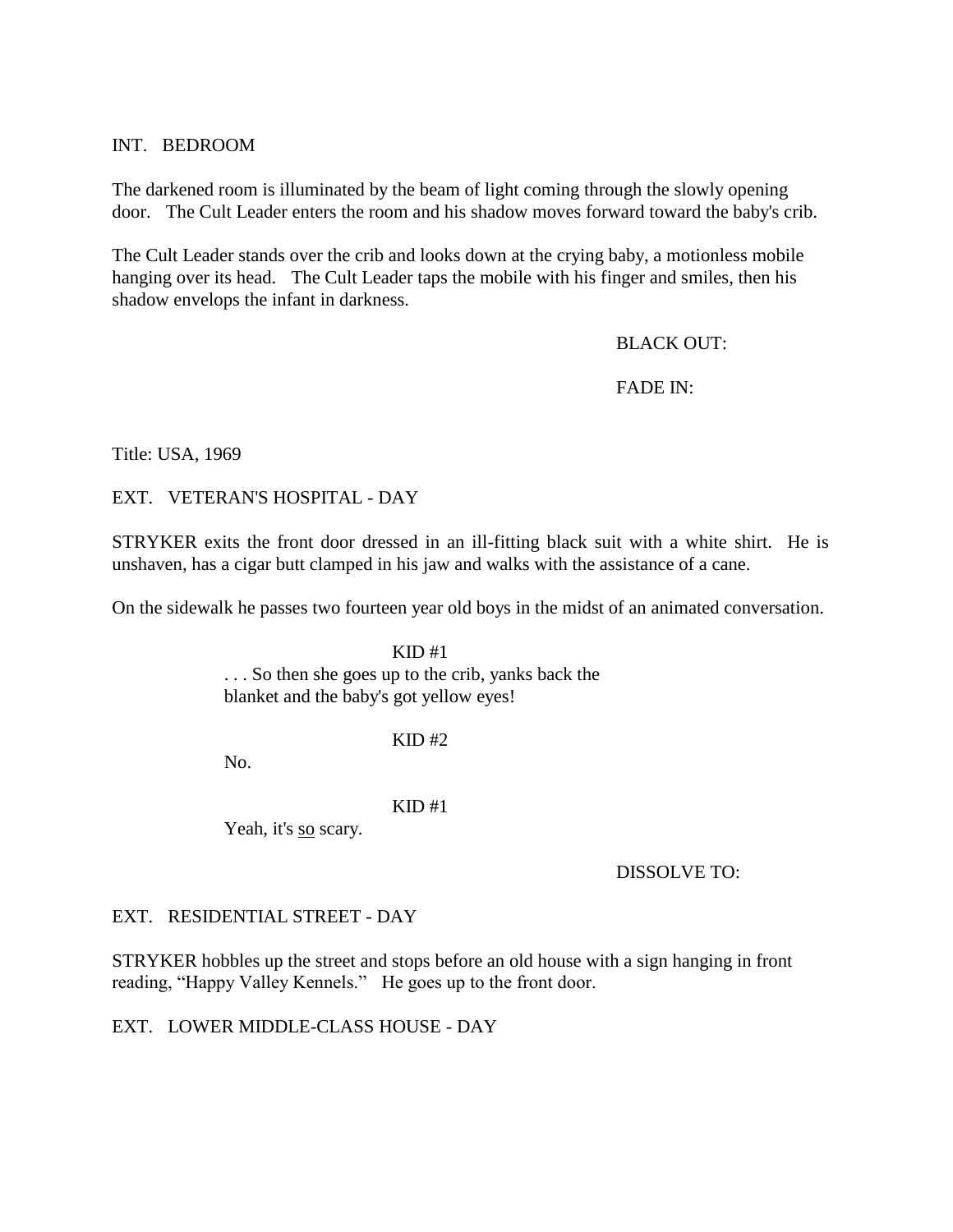There is a lot of barking from a multitude of dogs coming from the fenced-in area behind the house. STRYKER knocks on the front door and after a short pause the door is answered by a short, bald man in his early sixties with pince-nez glasses.

#### BALD MAN

May I help you?

### **STRYKER**

Yeah, I've come for my dog.

The man blinks several times and looks closer at STRYKER.

## BALD MAN

Sergeant Stryker?

### **STRYKER**

Yeah.

## BALD MAN

I'm sorry, I didn't recognize you out of uniform.

## **STRYKER**

(Shrugs)

Well, that is . . .

The BALD MAN ushers him in.

#### BALD MAN

Come in, come in.

INT. KENNEL - DAY

The house , is decorated in spotted carpeting, shredded furniture and photos of prize-winning dogs.

The BALD MAN notices STRYKER's limp, but says nothing.

## BALD MAN

It's been quite a long time, Sergeant. I've come to look upon Whiskey as my own dog. I'm sorry to have to give him up, but  $\ldots$  I'll be back in a moment.

The man heads down the hall and out back. An old radio is on and STRYKER listens to the news report.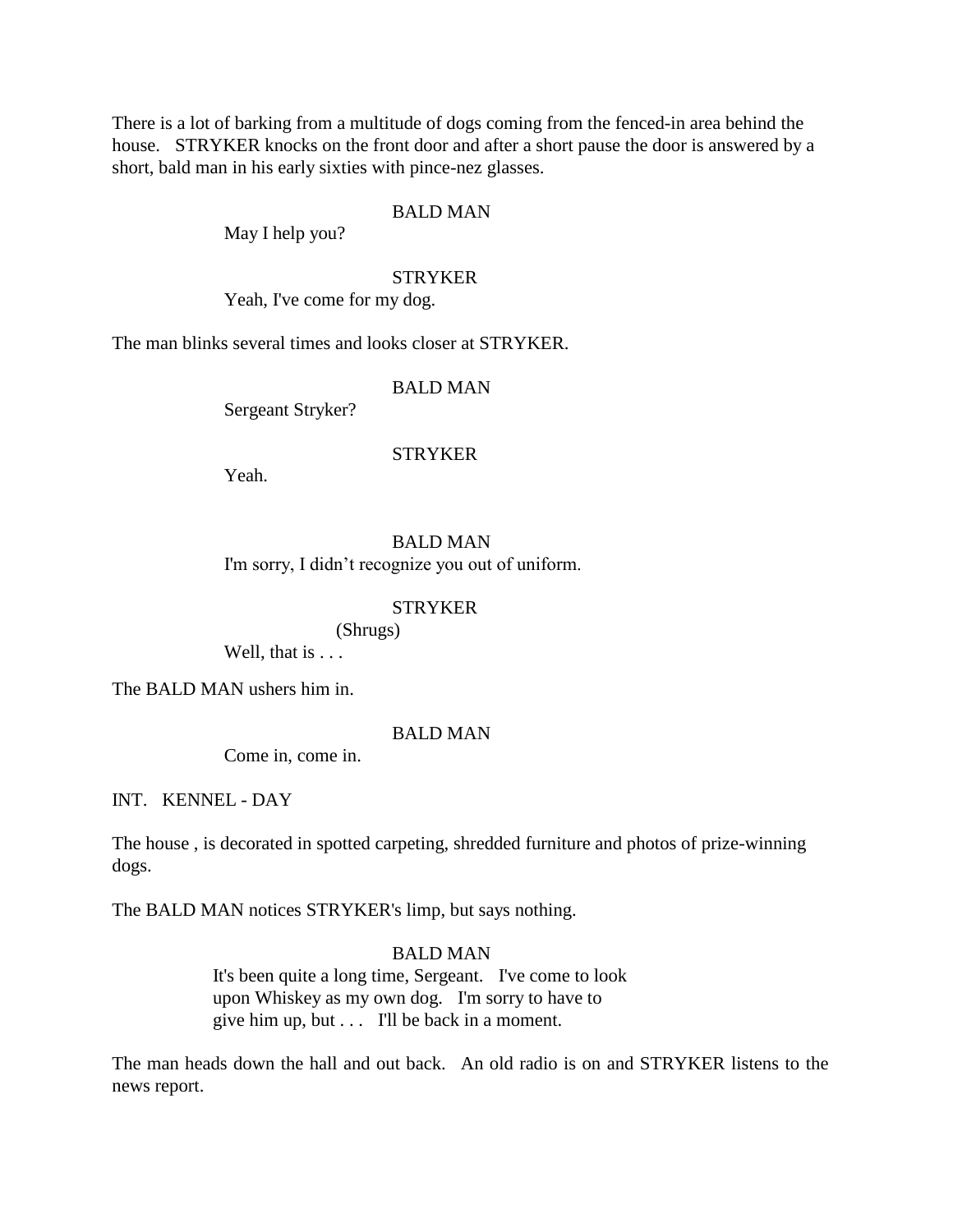### RADIO ANNOUNCER (V.0)

Judy Garland was forty-six years old and best known for her role as Dorothy in "The Wizard of Oz." Judy Garland's death comes right on the heels of actors Robert Taylor and Boris Karloff.

On the homef ront -- f ive victims of a grisly mass murder were discovered late last night in a luxurious Bloomfield Hills estate. The victims were identified as wealthy industrialist Vito Rossano, his five month pregnant wife, Estelle, and three visiting friends . . .

The BALD MAN returns with a medium size, brown and black mutt—WHISKEY, who trots casually. WHISKEY stops, catches a familiar scent, sees STRYKER and makes a mad dash for him. STRYKER drops to his good knee grinning.

### **STRYKER**

Whiskey, you old sonuvabitch!

Whiskey jumps into his arms and he happily hugs the dog. WHISKEY ecstatically slobbers all over STRYKER's face.

## RADIO ANNOUNCER (V.0)

. . . The bodies were found to have over fifty bullet and knife wounds each. Police coroners state that the cryptic messages found scrawled on the walls were written in the blood of the deceased . . .

#### BALD MAN

That's pretty terrible about those deaths, huh?

STRYKER looks up.

#### **STRYKER**

I'll say, I really like Boris Karloff.

## EXT. RESIDENTIAL STREET - DAY

STRYKER and WHISKEY walk up the sidewalk away from the kennel. STRYKER has WHISKEY's leash wrapped around the hand holding the cane. Every couple of seconds WHISKEY stops to sniff a rock or pee on a bush.

#### **STRYKER**

Well, pal, we're damn near broke. Next time I'll put ya up at the Hilton, probably be cheaper.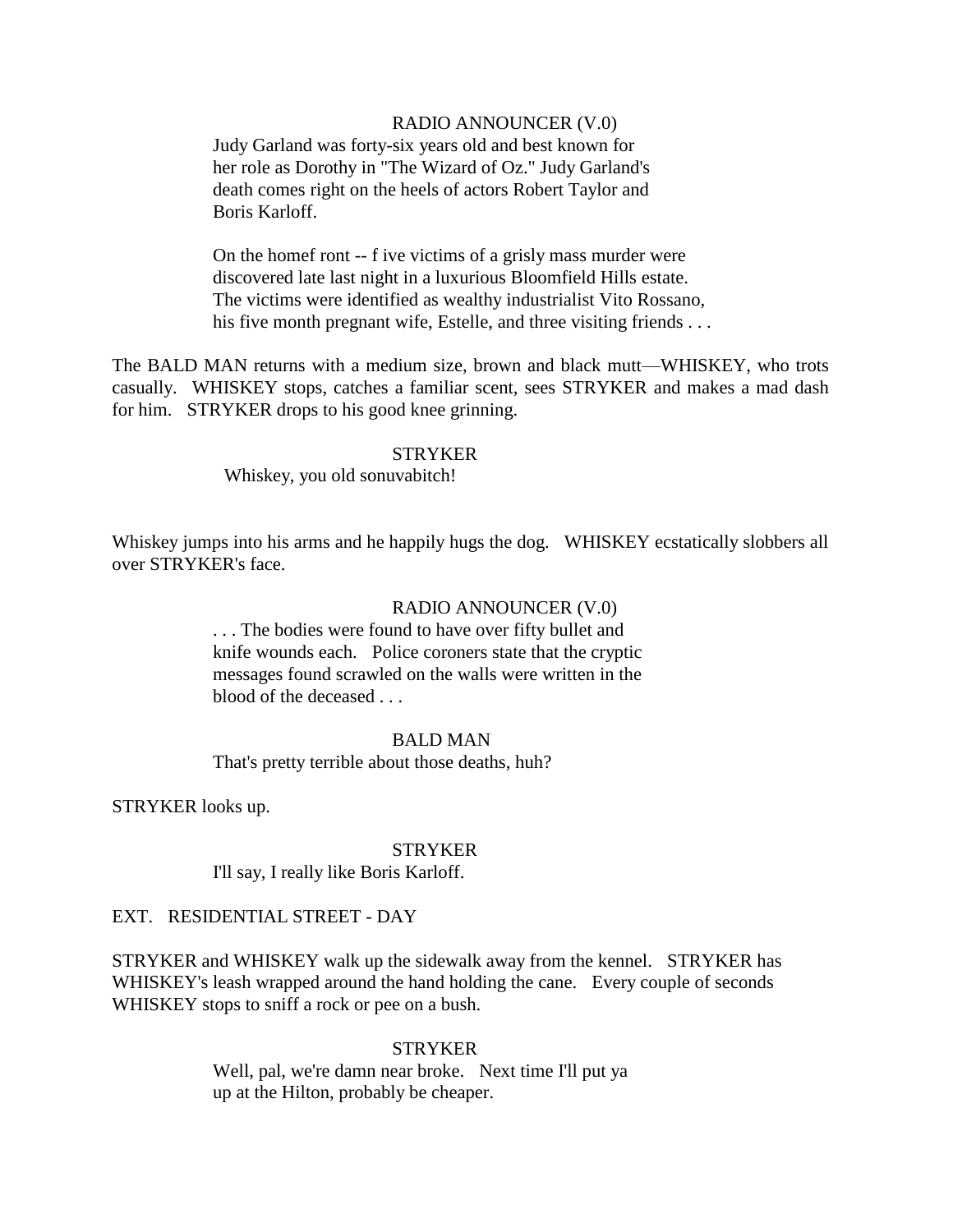WHISKEY pees on a tree.

### STRYKER

The way I figure it we're gonna have to hitch home.

## DISSOLVE TO:

### EXT. CAMPGROUND ENTRANCE - DAY

On a tree in the foreground is a sign reading, "K.I.A. CAMPGROUND." An ailing engine with a bad muffler is heard. A white VW van pulls up sputtering and coughing. The door opens and STRYKER and WHISKEY get out. Inside the van JANE, FRANK THORN and their ten year old son THEO all argue.

JANE

Can't we just take him all the way home?

FRANK Are You kidding? We'll be lucky to make it ten more feet.

JANE I told you to take this thing in before we left, but no . . .

## FRANK

Oh, Jane, for God's sake.

**STRYKER** 

No, really, this is swell.

**THEO** 

Dad, when we get there can I play with my Jarts?

## FRANK

 You and these stupid darts! You can put somebody's eye out with those things.

The van drives away sputtering and popping.

EXT. DIRT ROAD - DAY

STRYKER hobbles up the rural, woodsy road, WHISKEY pulling at the leash to go over to the side of the road. STRYKER lets go of the leash and WHISKEY goes into the underbrush.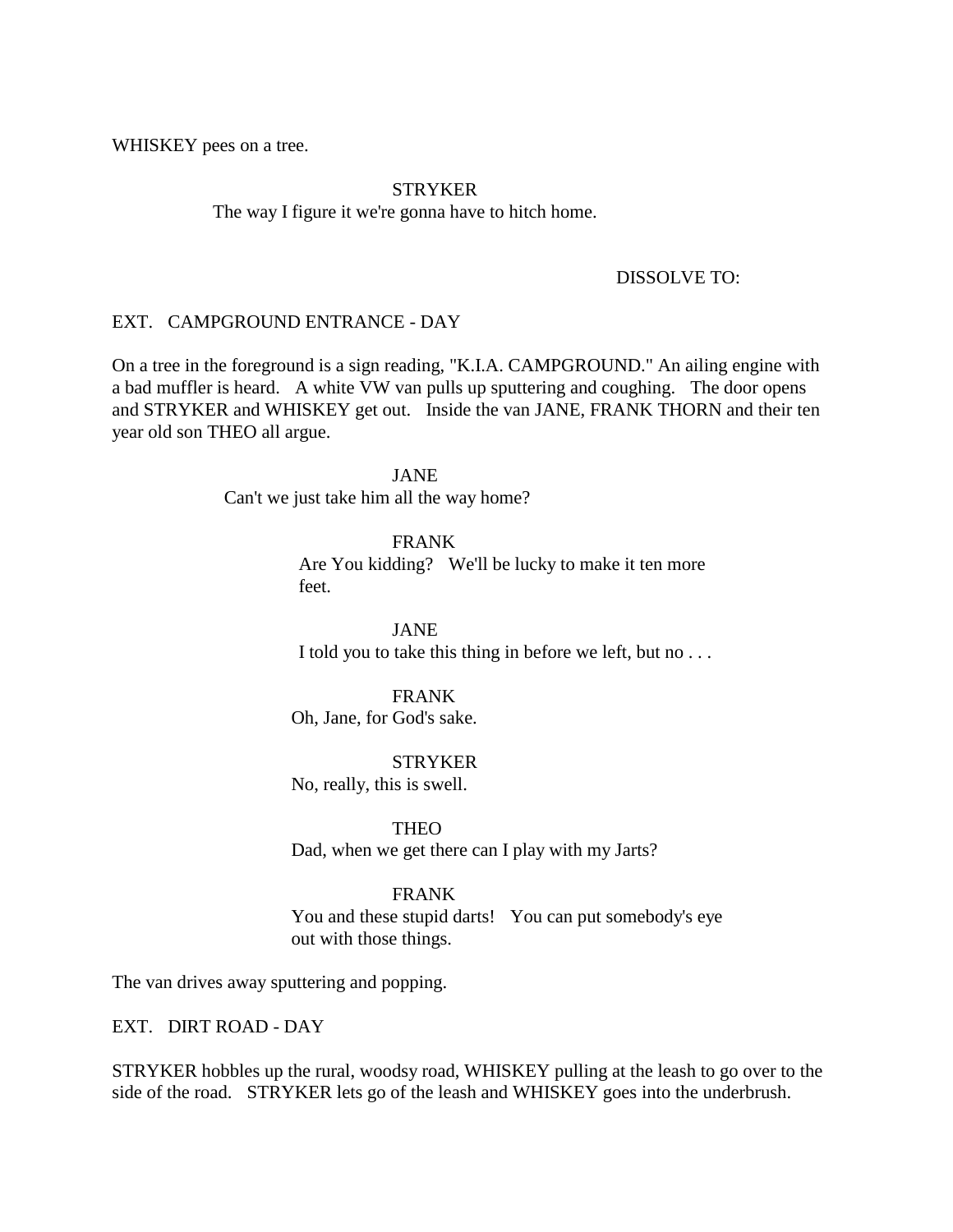STRYKER steps up to the shoulder of the road, looks around, then unzips his trousers. Just as he's about to piss he sees a car approaching and turns around and acts natural.

The car goes by very slowly and STRYKER shifts his weight from one foot to another.

Finally it is gone. STRYKER turns, unzips again and begins to relieve himself when suddenly a police car appears with its flashers on. STRYKER pees on his shoe.

## STRYKER

Oh shit.

The COP gets out of the car and swaggers over.

COP What's the problem, bud, you lost?

### STRYKER

No. I live right up the road here.

**COP** Who're you kidding, pal? Nobody lives up this road.

**STRYKER**  Yeah? Well I do. About a quarter of a. mile up, on the night.

The COP looks closer at STRYKER and removes his mirror shades.

## COP

Jack Stryker?

**STRYKER** 

 Jim O'Grady? Get outta here! How long has it been? Ten years?

## COP

At least.

Meanwhile, in the woods nearby, WHISKEY is sniffing around and catches a scent. He starts after it and his leash gets caught on a root, impeding his further movement.

Back at the road . . .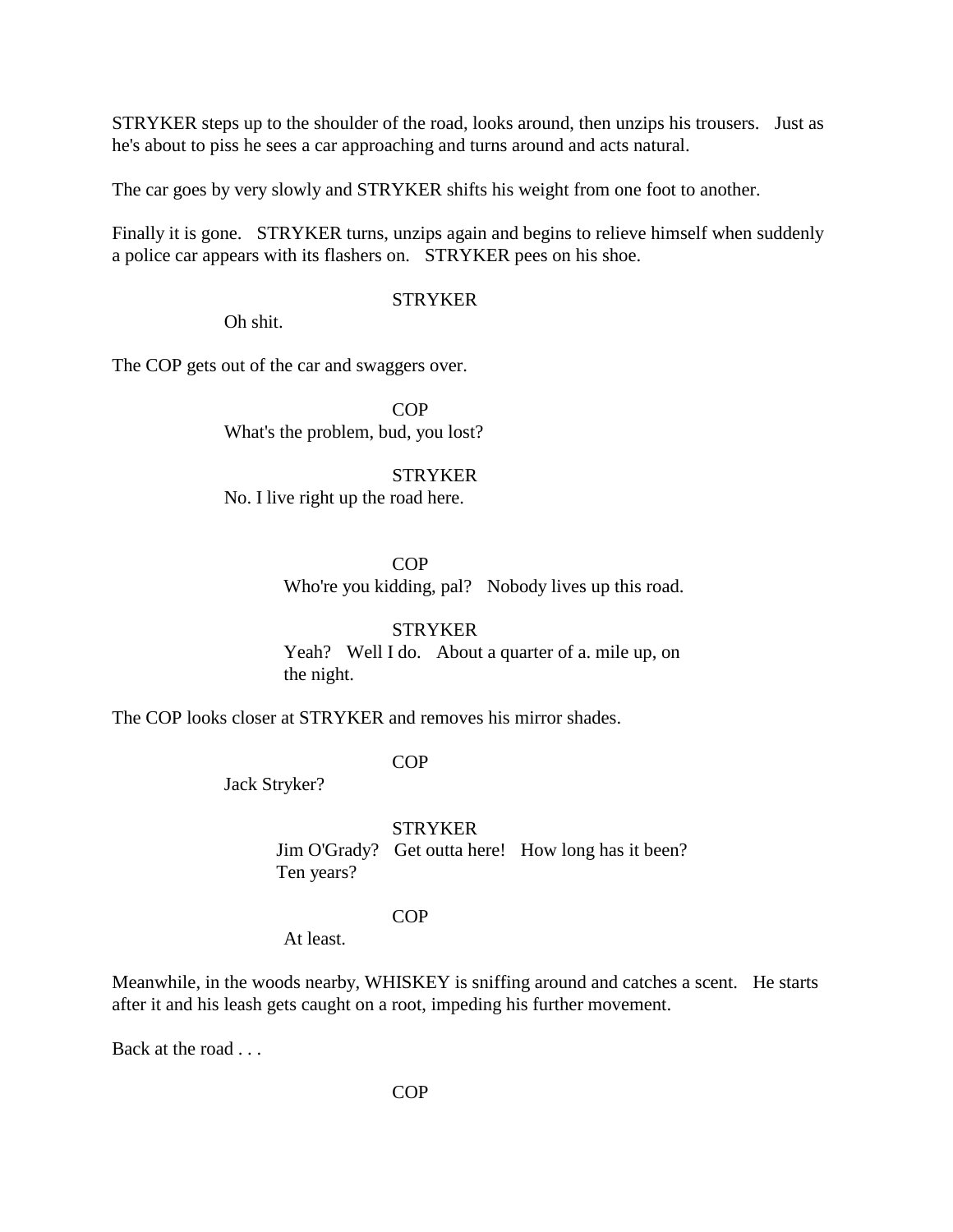Jump in. I'll give you a ride.

# **STRYKER**

Great. Just let me find my dog. Whiskey!

WHISKEY pulls at the hooked leash, growling. STRYKER spots the hooked end of the leash, swings down his cane and snags it. He reels in the reticent dog.

## **STRYKER**

What's the matter, boy, you smell a skunk?

STRYKER drags his dog away from the woods and they both get into the police car and drive away.

Our view widens until we are back in the woods and first fingers appear, then a hand, and then the severed end of an arm covered with ants is revealed. It sits in a pool of blood.

# DISSOLVE TO:

# EXT. STRYKER'S CABIN - NIGHT

STRYKER and WHISKEY look at the dilapidated shack that is their home.

## **STRYKER**

This is it, kiddo, the old homestead.

WHISKEY runs up and pees on the porch.

# DISSOLVE TO:

# EXT. STRYKER'S CABIN - DAY

The place looks much better than before, cleaned up, fixed up and almost habitable. STRYKER puts the last nail into one of the posts supporting the front awning, then tosses the hammer beside the toolbox and sits down beside WHISKEY.

> **STRYKER** That's about all I can do to this old place.

STRYKER picks up a nearly empty bottle of Jim Beam and drains the contents. Just then an old 158 International Harvester pick-up truck pulls up and stops. A craggy, stooped old man of seventy-one in a flannel shirt and work pants gets out. He is OTIS.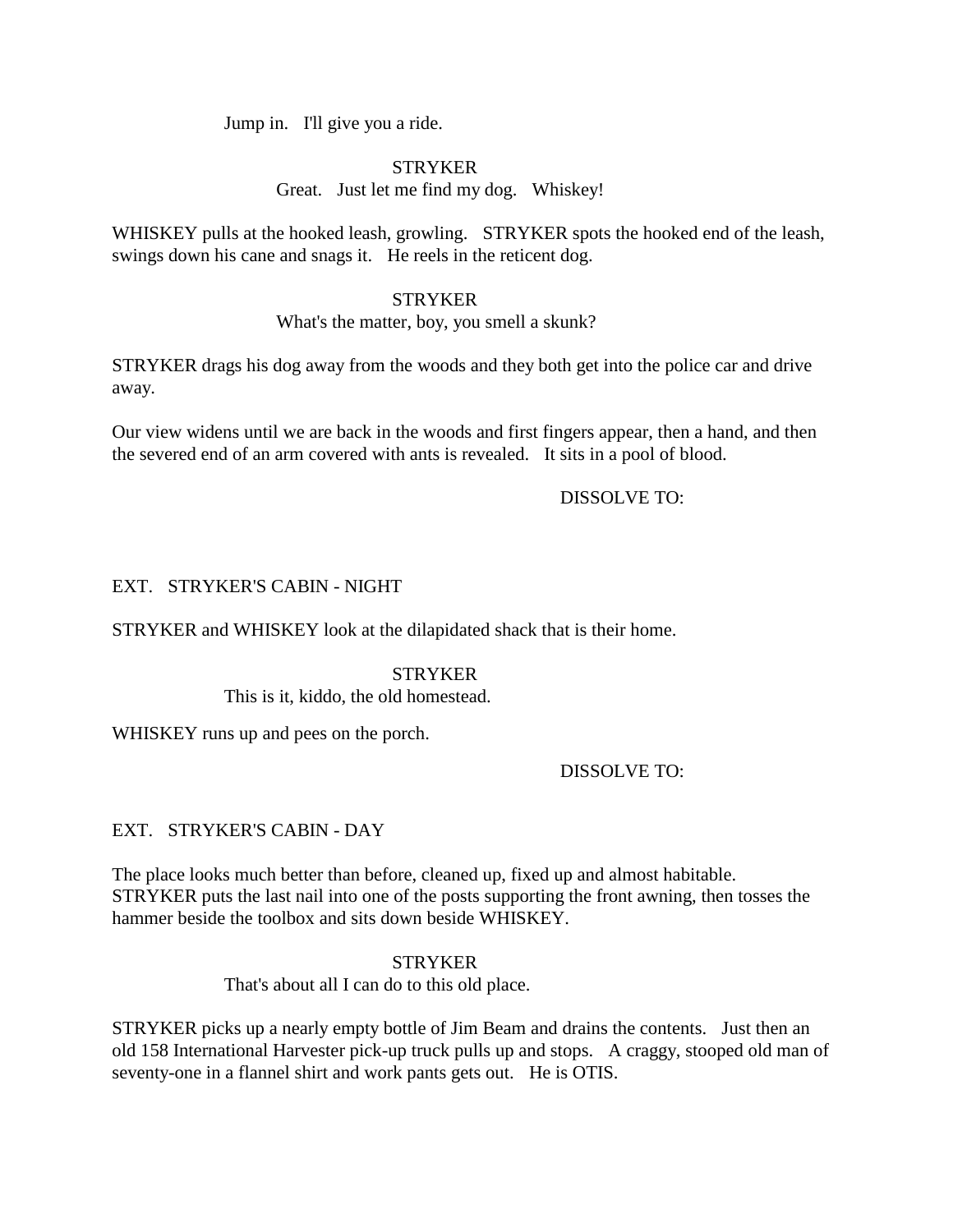#### **STRYKER**

Just the man I wanted to see. How ya doin', Otis?

OTIS takes a bag of groceries from out of the back of the truck and walks over.

## **OTIS**

I'll tell ya, Jack, f o r seventy-one I feel pretty damn good.

STRYKER grabs the groceries from Otis and they go inside.

## INT. STRYKER'S CABIN - DAY

The cabin is basically one big room furnished in ratty old couches and chairs, an army cot and a pot-belly stove.

## **OTIS**

Your mail's in there, too.

### JACK

Mail. Who the hell would be writin' to me?

He goes through it and it's all junk mail. There is also a free sample of perfume which Stryker smells and puts in his pocket.

#### **OTIS**

So, when are you going to come over and see Sally. She keeps asking about you all the time.

### JACK

Aw, I don't know. I just don't feel up to it yet. Besides, you're just saying that. She doesn't really want to see me.

### **OTIS**

What're you doin' playing hard to get? You like her and you know it. What do you need, a written invitation?

### JACK

I know what I don't need and that's her pity. I'm doing just fine on my own.

## **OTIS**

Holy Christ, I don't know whose stupider, you or Sally for liking you. You're not gettin' any younger and I sure as hell don't see a flock of women around here clamoring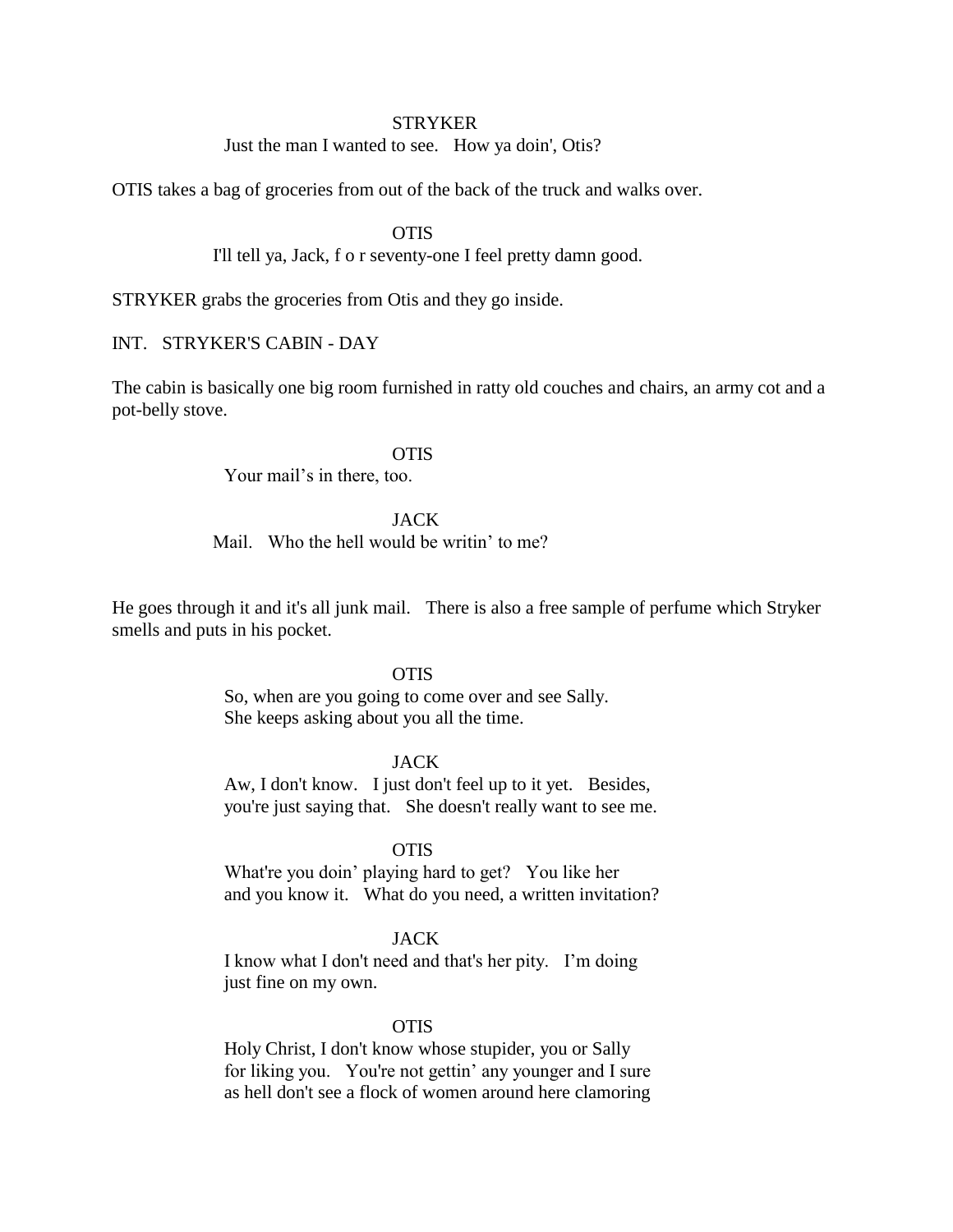to get a hold of you.

#### STRYKER

I'll do just fine for myself, thank you.

OTIS looks around at the shabby, disheveled cabin.

## **OTIS**

Your mother—may she rest in peace—would tan your hide if she saw the mess you're living in. Jack, I'm older than you and I've seen a whole lot more than you and you can take my word f or one thing, this stubbornness ain't gonna get you nowhere. As sure as shit sticks to a blanket you're gonna end up a sour old man, is that what you want?

#### **STRYKER**

Oh, hell. I don't know. I don't know anything anymore. Everything is shit!

## **OTIS**

That's fine. There's only one way to go from here and that's up. Let me give you a lift over there. You can talk to her.

### JACK

Now? . . . I'm not sure.

**OTIS** 

For a tough Marine you're a real chicken.

STRYKER gets a little pissed.

### JACK

All right. I'll go talk to her, but I'll bet nothing comes of it. She and I are in totally different worlds.

## **OTIS**

Jack, if you'll excuse me, you don't know what the fuck you're talking about. You don't even know this girl. You think you've been through a lot in the last six years, well so has she. Now, come on.

They exit.

DISSOLVE TO: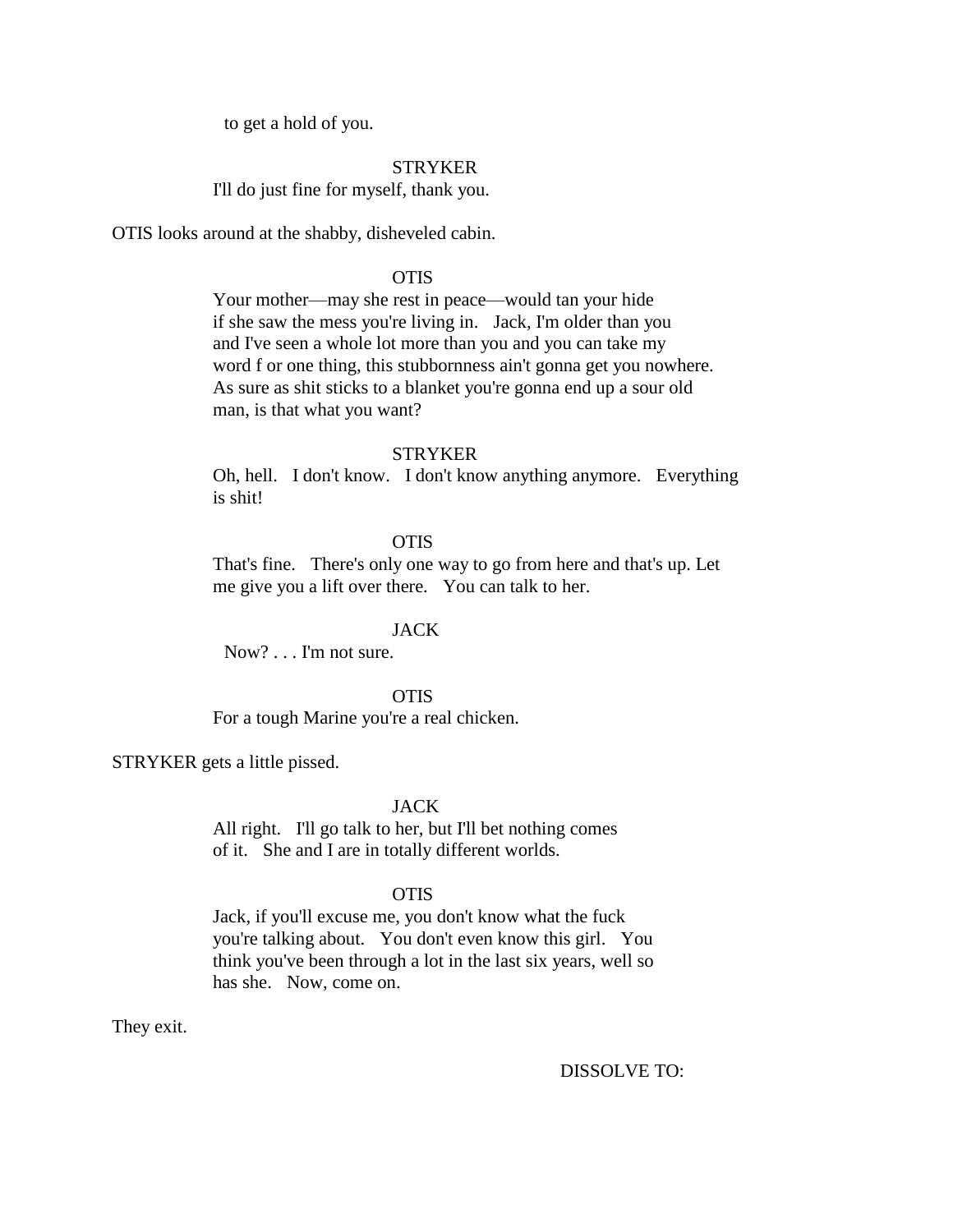### NORTHERN MICHIGAN

### EXT. MARINE BASE W/BARRACKS AND CAMOUFLAGE VEHICLES - DAY

#### INT. TRUCK - DAY

MILLER, JACKSON and TYLER pull up to the guard booth in a big, four-wheel drive bronco. They pass through the gate and drive off up the road. MILLER drives, JACKSON sits beside him and TYLER sits in back.

## TYLER

Nice car, Lieutenant.

## MILLER

Just Dave is fine.

#### **JACKSON**

So, Dave, what's on your mind?

## **MILLER**

Well . . . I guess the same thing that's on my mind all the time now—La Chau Four. I keep seeing that battle over and over in my head. I can't sleep very much anymore because I can't keep those images out of my mind.

### **JACKSON**

That's too bad. What's that got to do with us?

## TYLER

Not to mention that we're on liberty and I'm starving.

#### MILLER

I know you guys must think I'm a real asshole, and I guess I am, but I never thought I was—not until La Chau Four, anyway. I know there's nothing that I can say to the guys that died, but I thought maybe if I let you guys know how I felt it might help.

#### **JACKSON**

Look, Dave, let me give you a little advice. I was in 'Nam a lot longer'n you and I saw a lot worse things than what happened at La Chau Four. Tyler, too. There are some things a man just has to bear in silence. If you'd have seen some more action after that you might've picked that up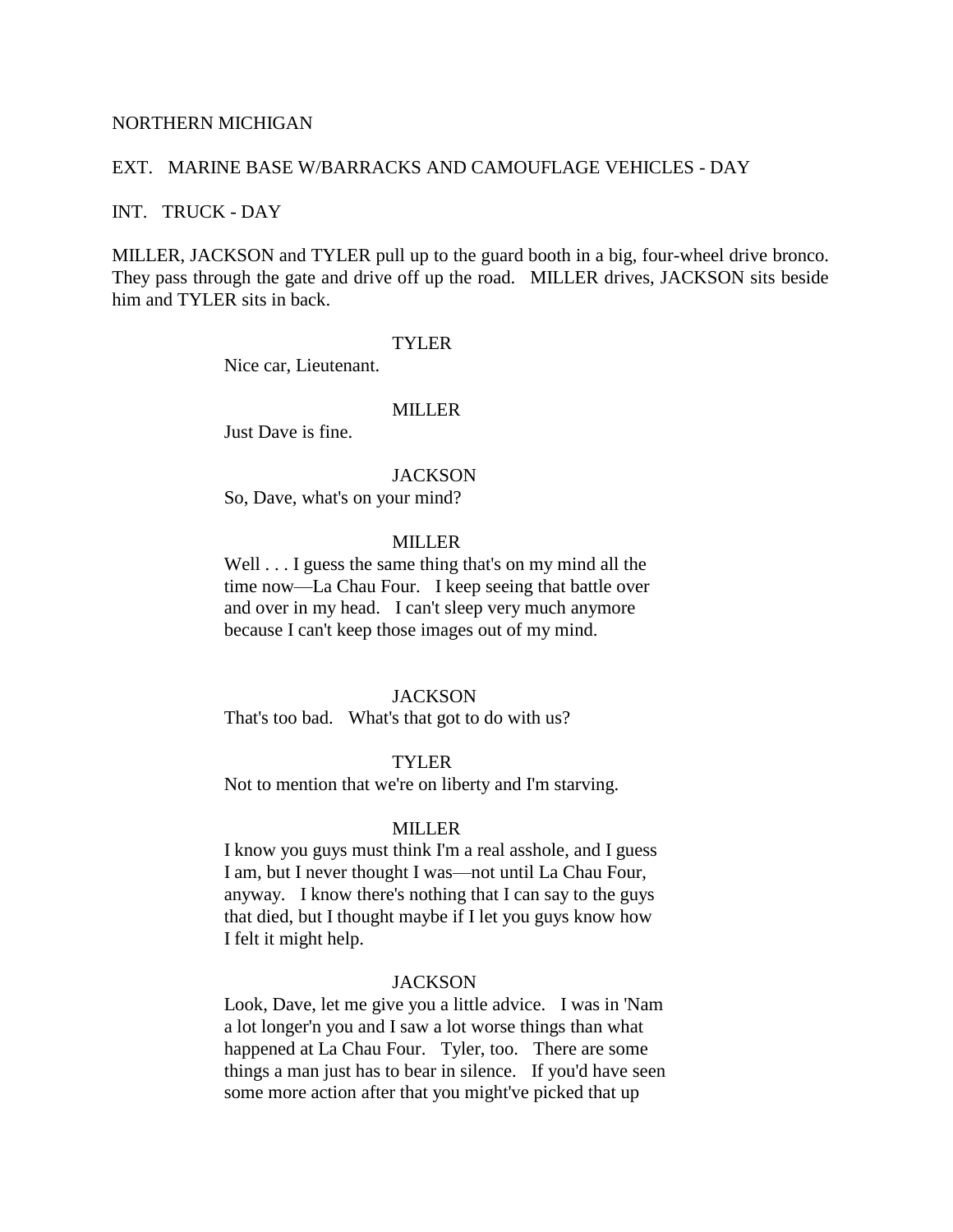on your own.

## MILLER

But now what I've got to know is, do you guys hold what happened at La Chau Four against me?

#### **JACKSON**

I don't. Do you TYLER?

## TYLER

 Not me. I don't know about Stryker, though. He's the one you ought to talk to.

JACKSON nods his head in agreement. MILLER shakes his head.

## MILLER

I tried to call him, but I guess he doesn't have a phone.

### **JACKSON**

No, I don't guess he would. He lives in a cabin out in the woods somewhere.

All of a sudden MILLER perks up.

#### MILLER

Well, we could go see him.

## **TYLER**

Who, Stryker?

## MILLER

Sure. I looked up his records when I tried to get his number, he doesn't live that far from here. We could just drive up and see him. What do you guys think?

### TYLER

Yeah, I could dig seeing Stryker again. We all had some good times together.

### MILLER

How about you, Jackson?

JACKSON thinks for a second, then smiles.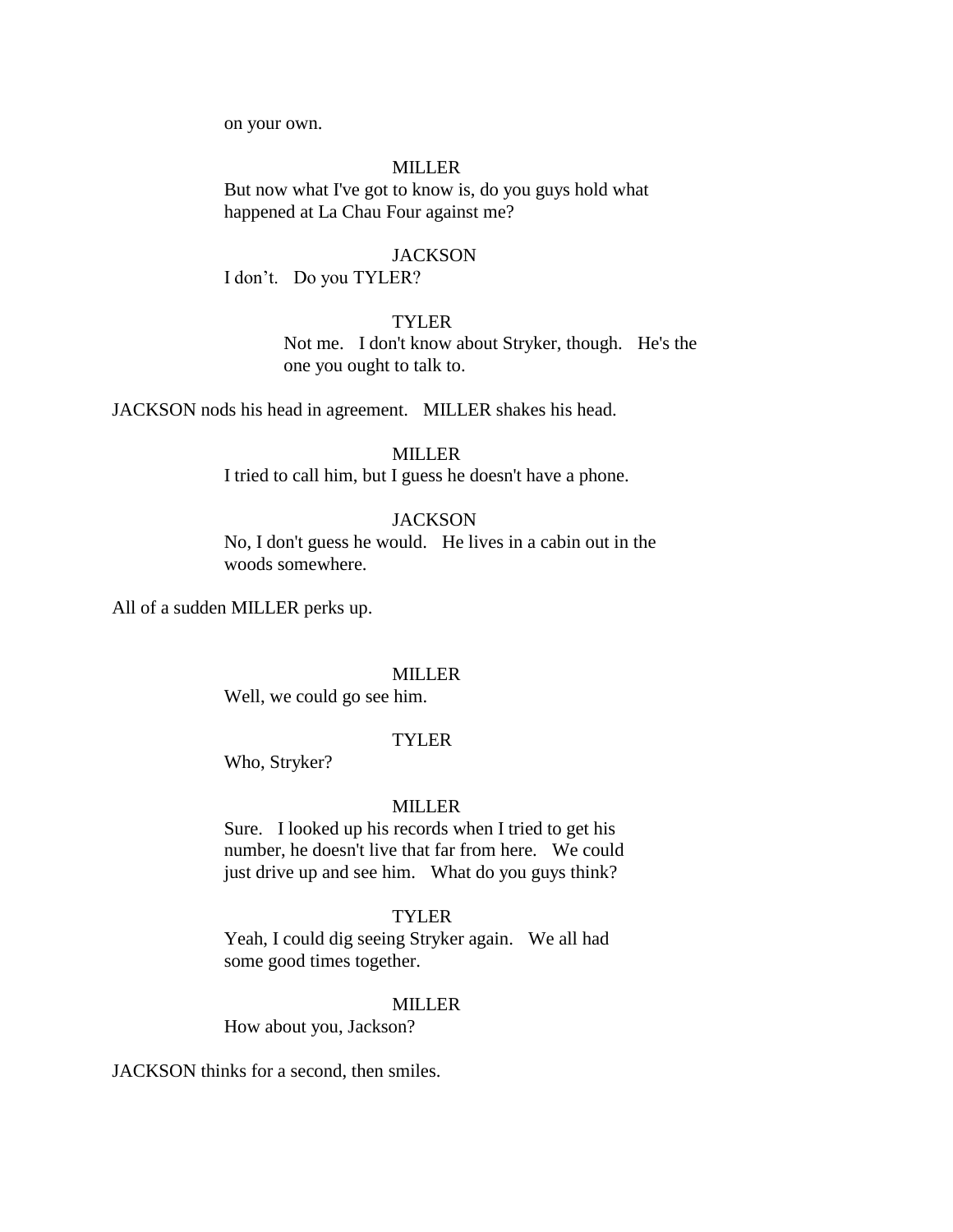### **JACKSON**

Let's do it. Besides, the sonuvabitch owes me five bucks.

### TYLER

But first let's stop and get some food, Man, I'm starving.

### EXT. OTIS HOUSE - DAY

OTIS and JACK pull up and get out.

### **OTIS**

If you need me I'll be inside.

Otis goes inside and Jack goes around the house to where Sally—now 23—hangs laundry on the line. When Jack gets there she is bent over the laundry basket. He stands quietly looking at her. When she stands she sees Jack and is startled.

## **SALLY**

Oh, I didn't see you walk up.

### JACK

Sorry, I didn't mean to scare you.

They look at each other.

## **SALLY**

It's real nice seeing you, Jack. What finally brings you over?

## JACK

Well, I just wanted to see how you were doing. How are you?

## **SALLY**

Fine. How are you?

### JACK

Okay. Uh... (He reaches into his pocket) I, uh, brought you this from Saigon, I hope you like it.

JACK hands her the little free sample of perfume.

#### SALLY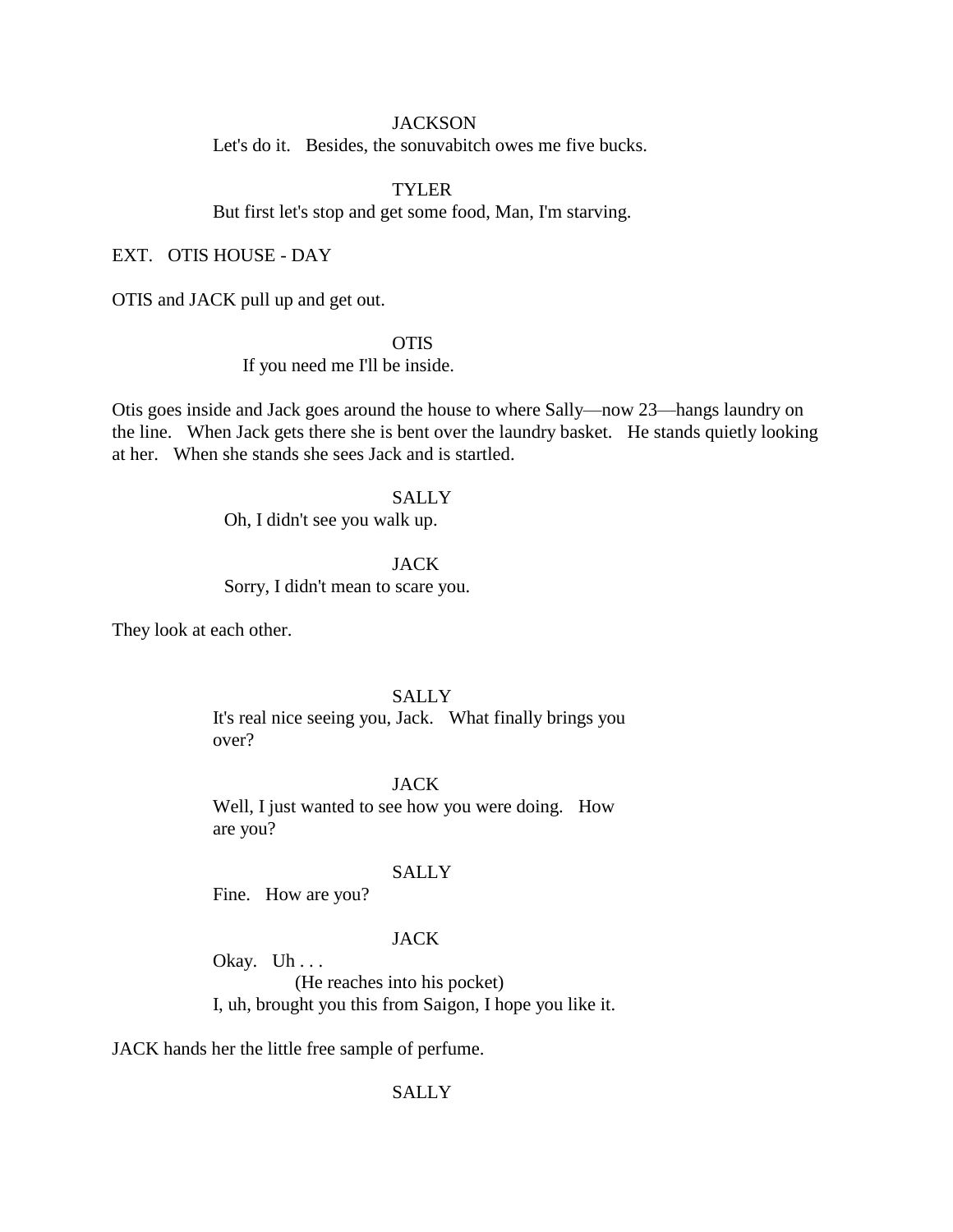(Smiling) Thank you. I hope it wasn't very expensive.

## JACK

(Shrugging) Naw, stuff like this is cheap over there. You're looking real good, Sally. You really grew up nice.

## **SALLY**

 (Blushing) Thank you. How is your leg?

JACK Okay. It doesn't bend real well, but at least I still have it.

Sally pulls the bandana from her hair.

SALLY Would you like to go somewhere? Get something to eat maybe?

## JACK

Sure.

They walk around to the front of the house.

SALLY I've missed you, Jack. A lot.

## JACK

Really?

### SALLY

Really.

(She heads inside) Let me just tell Grandpa we're going.

EXT. A&W - DAY

They sit in Otis' truck—Sally at the wheel. Sally talks into the speaker.

**SALLY** I'll have a cheeseburger, fries and a coke.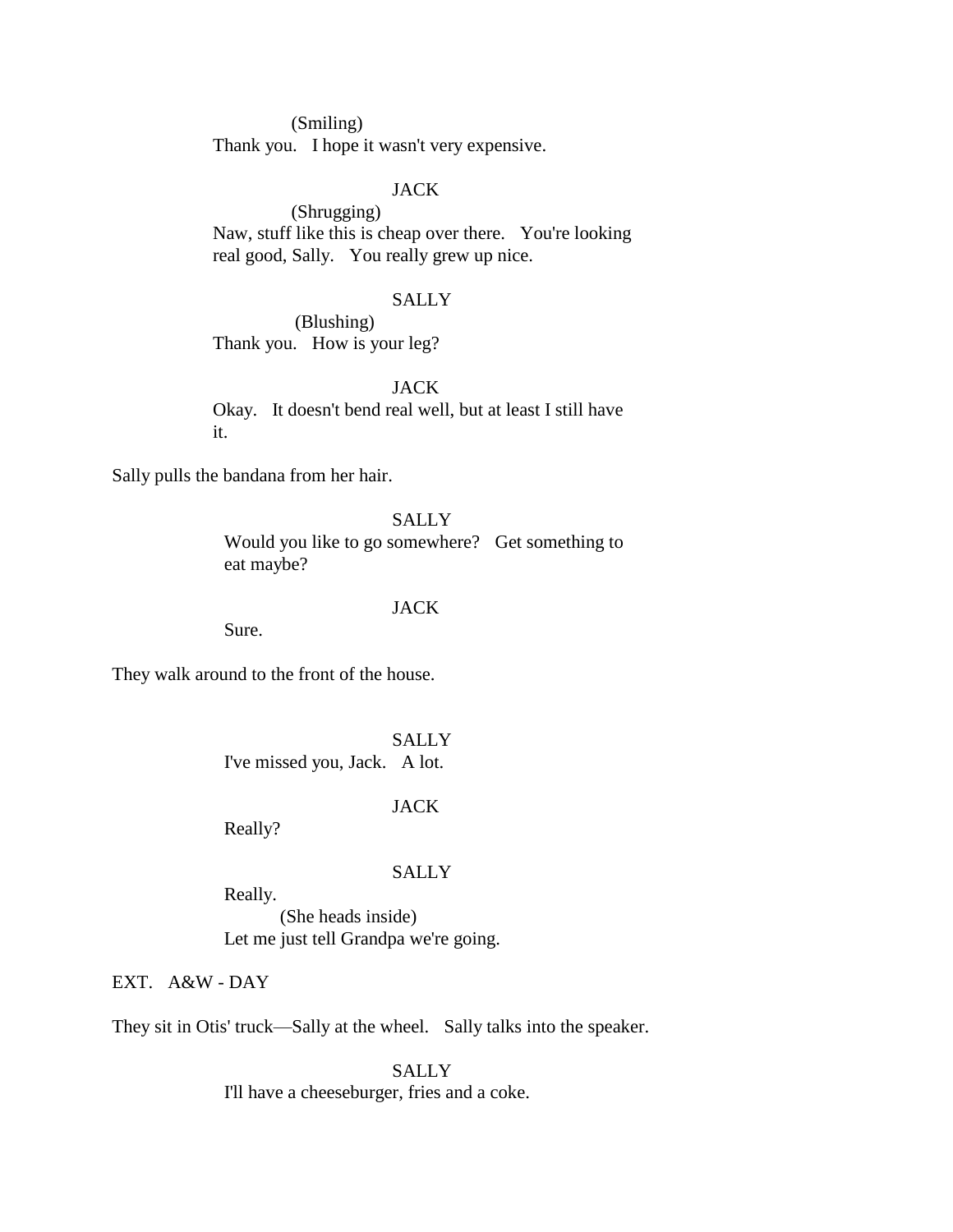## JACK

(Hollering) Uh, four dilly dogs and a beer.

WAITRESS (V.0.) I'm sorry sir we only have root beer.

JACK

Yeah, thats what I meant. Root beer (He grimaces).

SALLY So, are you going to take me to the Prom?

### **JACK**

(Shocked)

What?

# **SALLY**

Just kidding.

## JACK

 So, how did that finally work out. Did you get a date?

**SALLY** Sure. With a guy named Billy Nolan.

#### JACK

Was it okay?

SALLY He's a jerk. It was the worst night of my life.

## JACK

. . . Oh

#### **SALLY**

It's been a long time.

JACK

It sure has.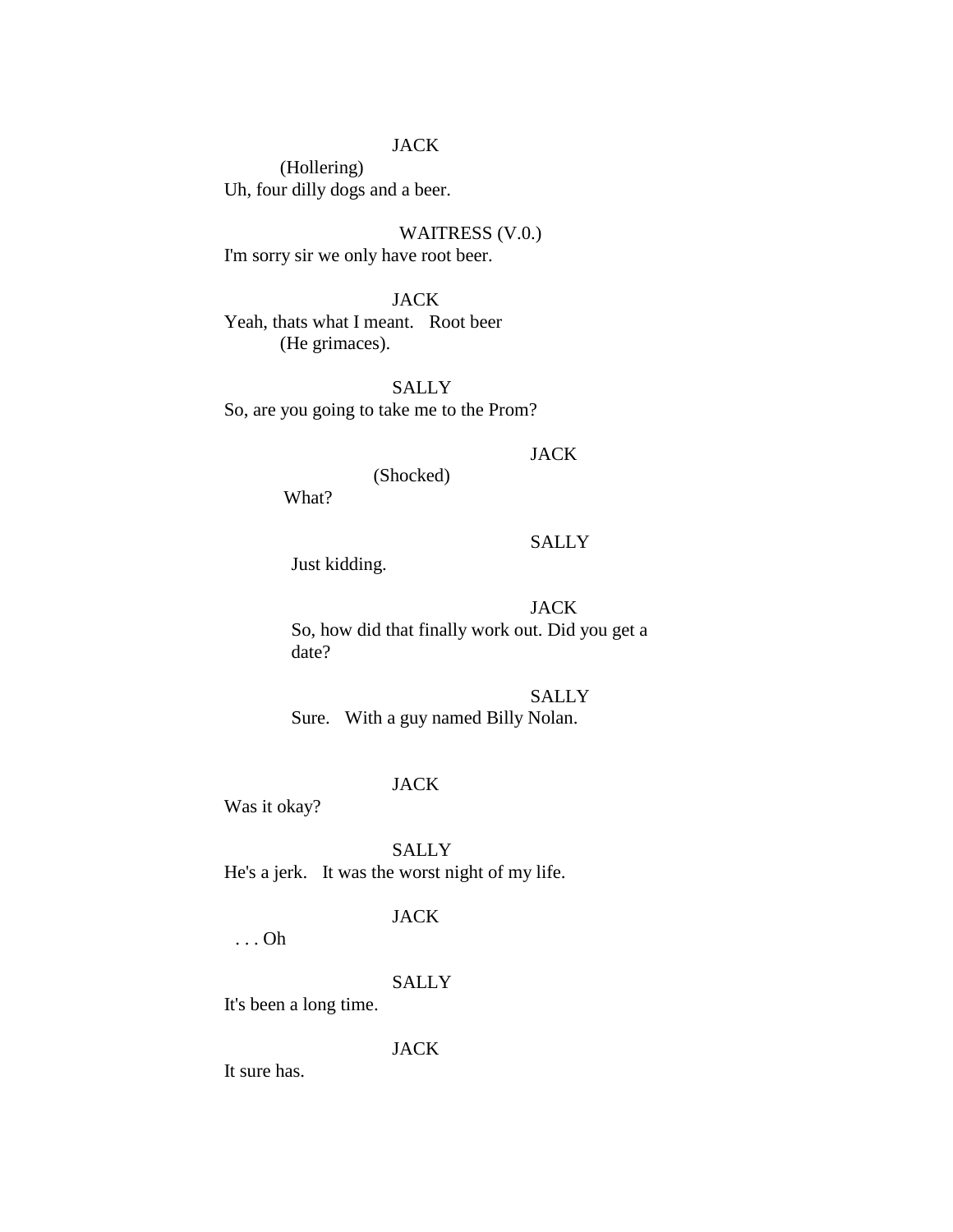## EXT. STRYKER'S DRIVEWAY - DUSK

They pull up to Stryker's cabin and stop.

### JACK

Well, this is the place.

## SALLY

Yep, here we are.

STRYKER thinks for a second, then reaches over, pulls SALLY to him and kisses her. After the kiss they continue to hold each other.

> JACK So, ah, what are you doing tonight?

### **SALLY**

(Looking him in the eyes) Working. I was supposed to be there a half an hour ago.

#### JACK

Damn, that's too bad.

**SALLY** I know, why don't we have a picnic tomorrow?

## JACK

A picnic?

#### SALLY

I mean, if you want to?

## JACK

I'd love to.

### SALLY

Great. How about 11:30?

JACK

11:30. I'll see you then. it was great seeing you.

## **SALLY**

(Smiling) And you.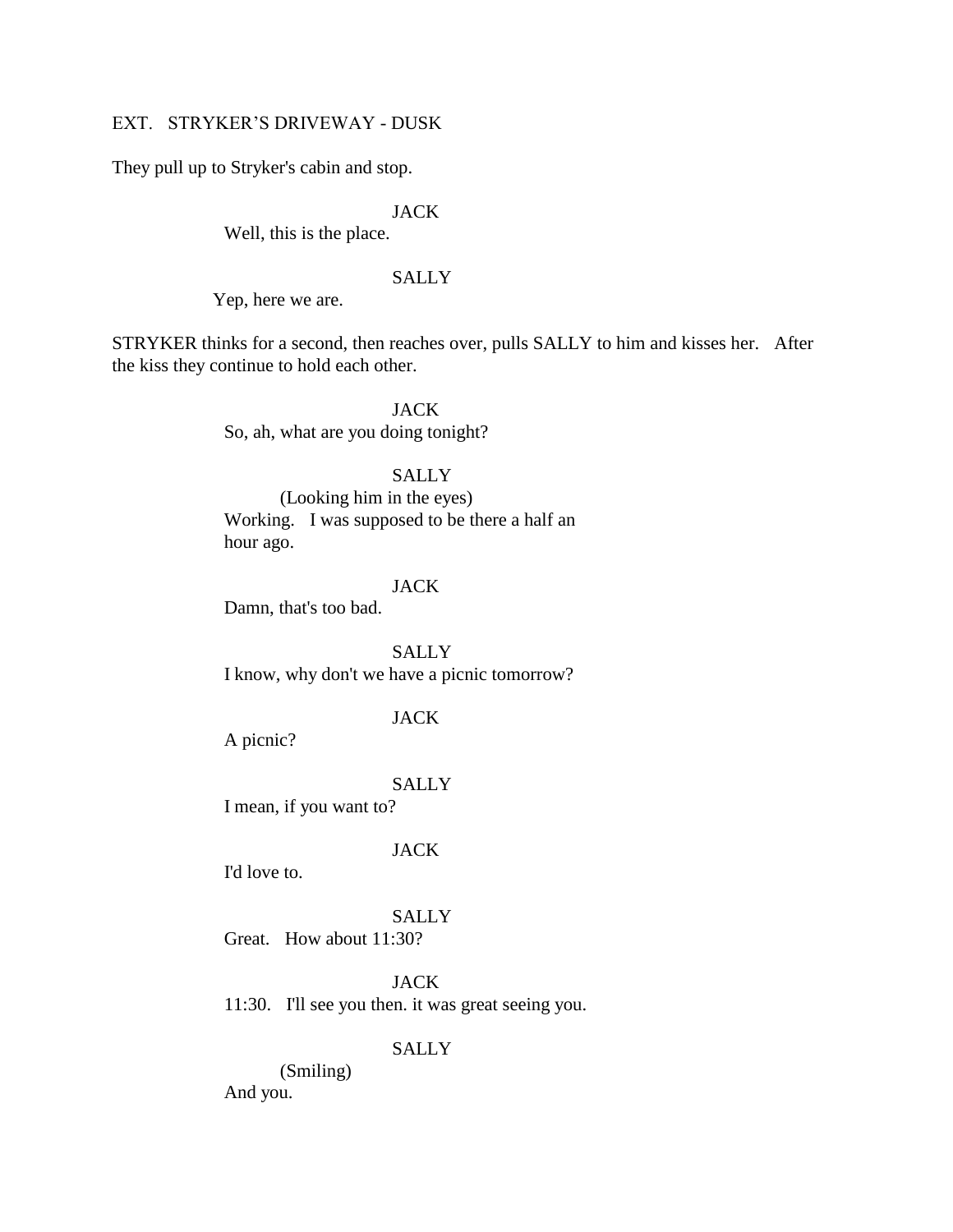She pulls away. Stryker watches her go.

EXT. PARTY STORE - NIGHT

The Bronco pulls up outside a little party store and the three Marines get out. Standing outside are three sort of cute blonde eighteen year old girls. One of the girls approaches TYLER before he enters the store.

GIRL #1

Say, could you buy for us?

TYLER looks back to the other guys, leers, then turns back.

TYLER Sure, what would you like?

 $GIRL#1$ Three bottle of Boone's Farm.

She hands him a five dollar bill.

## TYLER

No problem.

He joins the other Marines and they enter the store.

## TYLER

Well, things are looking up.

## INT. BRONCO - NIGHT

The Marines and the three girls drive up the road drinking wine and booze and smoking a joint. One of the girls sits back in the third seat with TYLER, another girl in the second with JACKSON and the last in front with MILLER.

## $GIRL#2$

Gee, it was really groovy of you guys to give us a ride, otherwise we mighta been hitching all night.

## TYLER

You know a friend of mine asked me what I thought of sex at 65. I told him it was fine, but if you need it that badly, pull off the highway.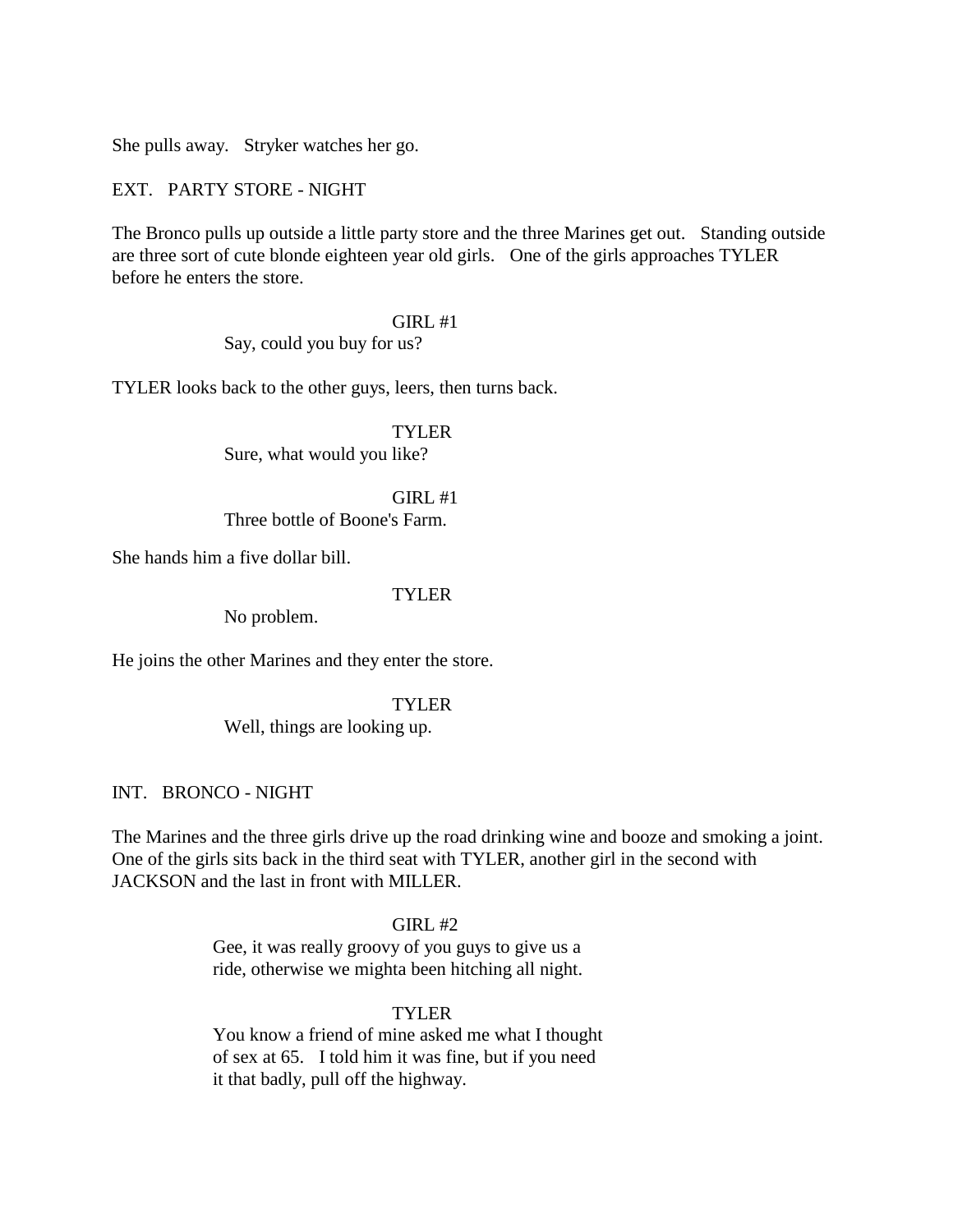Everyone laughs except MILLER. He doesn't get the joke.

TYLER and the girl beside him lower themselves down onto the seat and start kissing and pulling off their clothes. The Girl with JACKSON crawls on top of him and begins pulling his clothes off.

## **JACKSON**

Hey, Dave, why don't you pull over.

The girl beside MILLER has put her hand on his thigh.

## MILLER

Sure.

By the time the Bronco has stopped TYLER and his girl are going at it hot and heavy and JACKSON and his girl are on their way.

MILLER looks over at the girl beside him and she has a strange, glaring expression. He reaches over, and touches her shoulder. She violently pulls away.

## GIRL #3

No! Not here.

MILLER glances in the rear-view mirror and see TYLER's and JACKSON's butts going up and down, then dejectedly sinks down into his seat and takes a big drink of scotch.

## DISSOLVE TO:

## EXT. COUNTRY ROAD - NIGHT

The Bronco stops and lets off the girls, then drives away. The radio plays in the background.

## RADIO NEWSCASTER (VO)

Early this morning the slain bodies of Sylvia Watson, wife of local sportscaster Earl Watson, and an unidentified male, were found in the Watson home in Bloomfield Hills . . .

## INT. BRONCO

The Marines pass around a bottle of booze.

TYLER Man, those chicks were wild. It's too bad we had to drop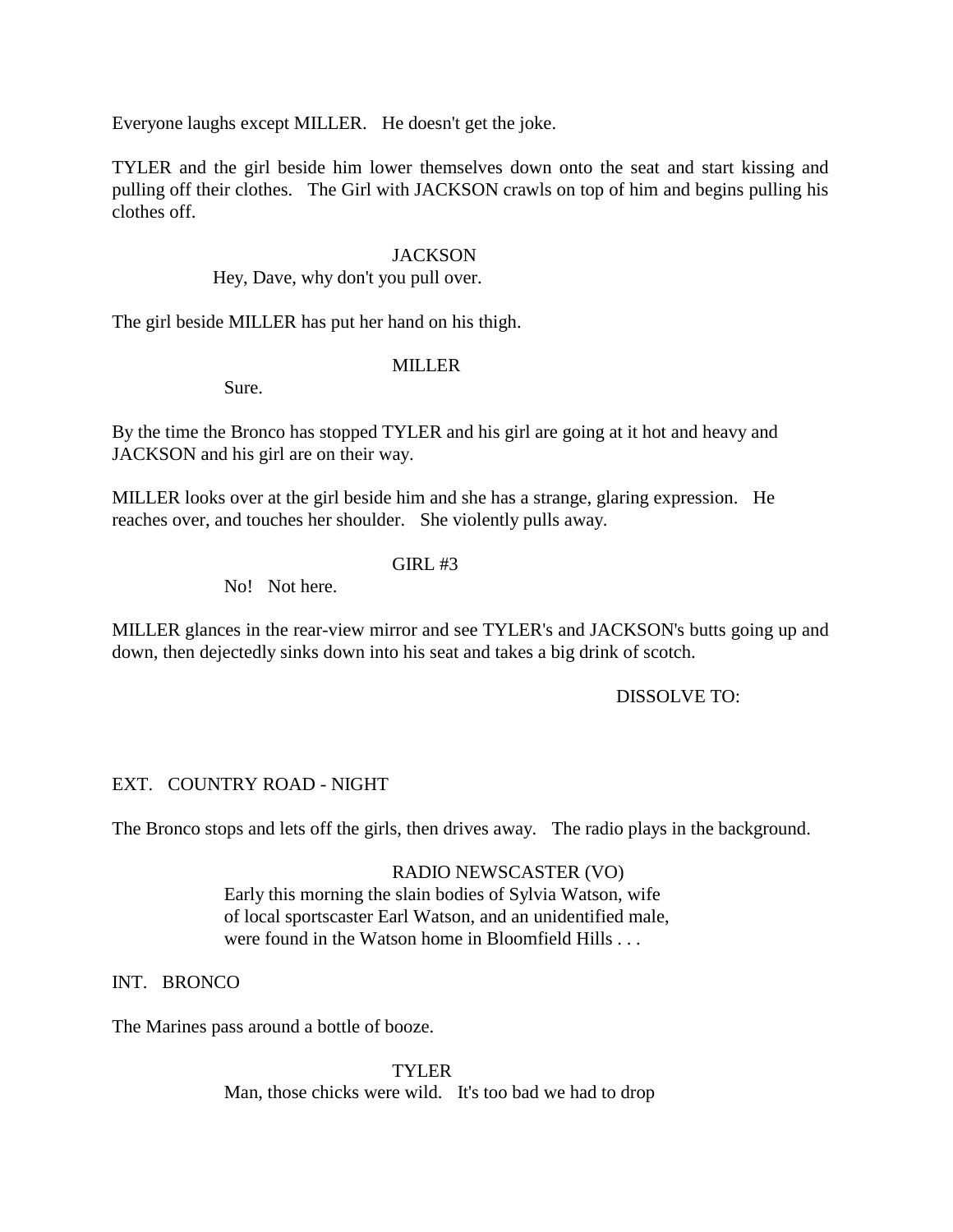them off.

# **JACKSON**

Those were the craziest girls I ever met. They all acted like they were on drugs or something. Did you get where they were going? It sounded like a church meeting or something, but man, I never met any girls at church like them.

## TYLER

Let's stop and get something to eat, I'm starved.

# **MILLER**

I'm starved, too.

# TYLER

Yeah, sex starved.

They all laugh, except MILLER.

# RADIO NEWSCASTER

. . . Both bodies were found to have over fifty bullet and knife wounds each . . .

# EXT. OTIS' COUNTRY BAR - NIGHT

MILLER pulls the Bronco into the little dirt lot beside a row of motorcycles with sissy bars and chopped front forks. They all get out of the car and go into the bar.

# INT. OTIS' COUNTRY BAR

MILLER is staggering a little as the Marines enter the bar. The place is full of hicks with cowboy hats and boots and Johnny Cash playing on the Juke box. At one table sits five big, ugly guys with black leather jackets that have "The Satans" embroidered on the back. They are being loud and obnoxious and pouring beer on each other, but no one seemed to have the fortitude to tell them to quiet down.

## MILLER

I'm a little drunk.

MILLER reaches into his pocket and can't find his wallet.

# MILLER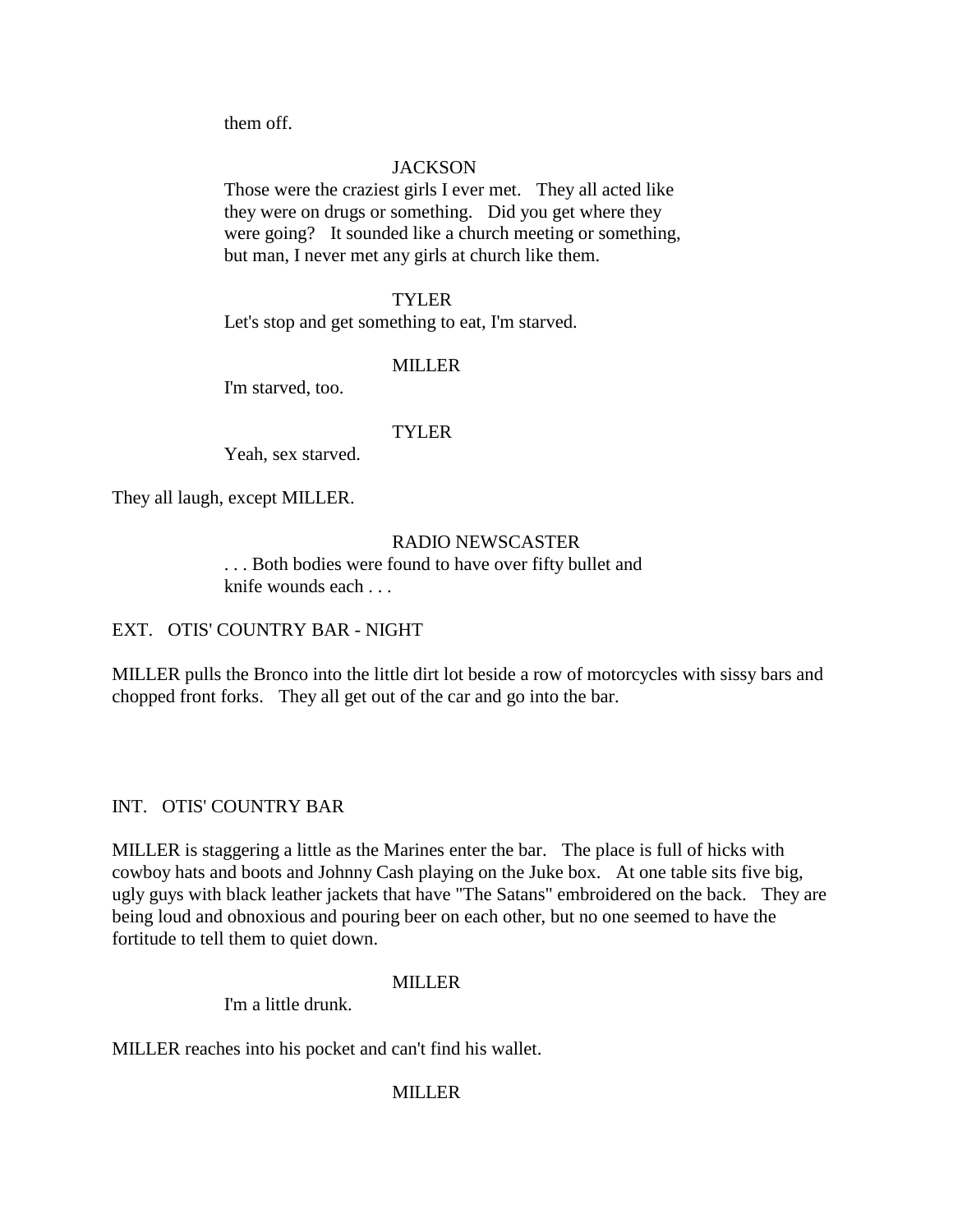My wallet's gone! That bitch stole my wallet!

The Marines seat themselves at a table away from the bikers and the bartender, OTIS, comes walking over. SALLY is there, too.

## **OTIS**

How ya doin, fellas?

### TYLER

Swell. You got any food?

**OTIS** 

Just chips and pretzels and stuff. The cook left at midnight.

### TYLER

Shit, I'm dying. Bring us three bags of chips and three bags of pretzels.

## MILLER

And three glasses of beer and three shots of bourbon.

#### **OTIS**

You got it.

#### **JACKSON**

By the way, you wouldn't happen to know a guy named Jack Stryker, he lives somewhere around here?

## **OTIS**

Sure, I know Jack. He lives down the road from me.

### **JACKSON**

So then you know where he lives?

### OTIS

Sure. Just keep going up the road about 35 miles and follow the signs to the K I A campground. His driveway is about a quarter of a mile past the turnoff to the campground. You guys service buddies of his?

## **JACKSON**

Yeah, we are.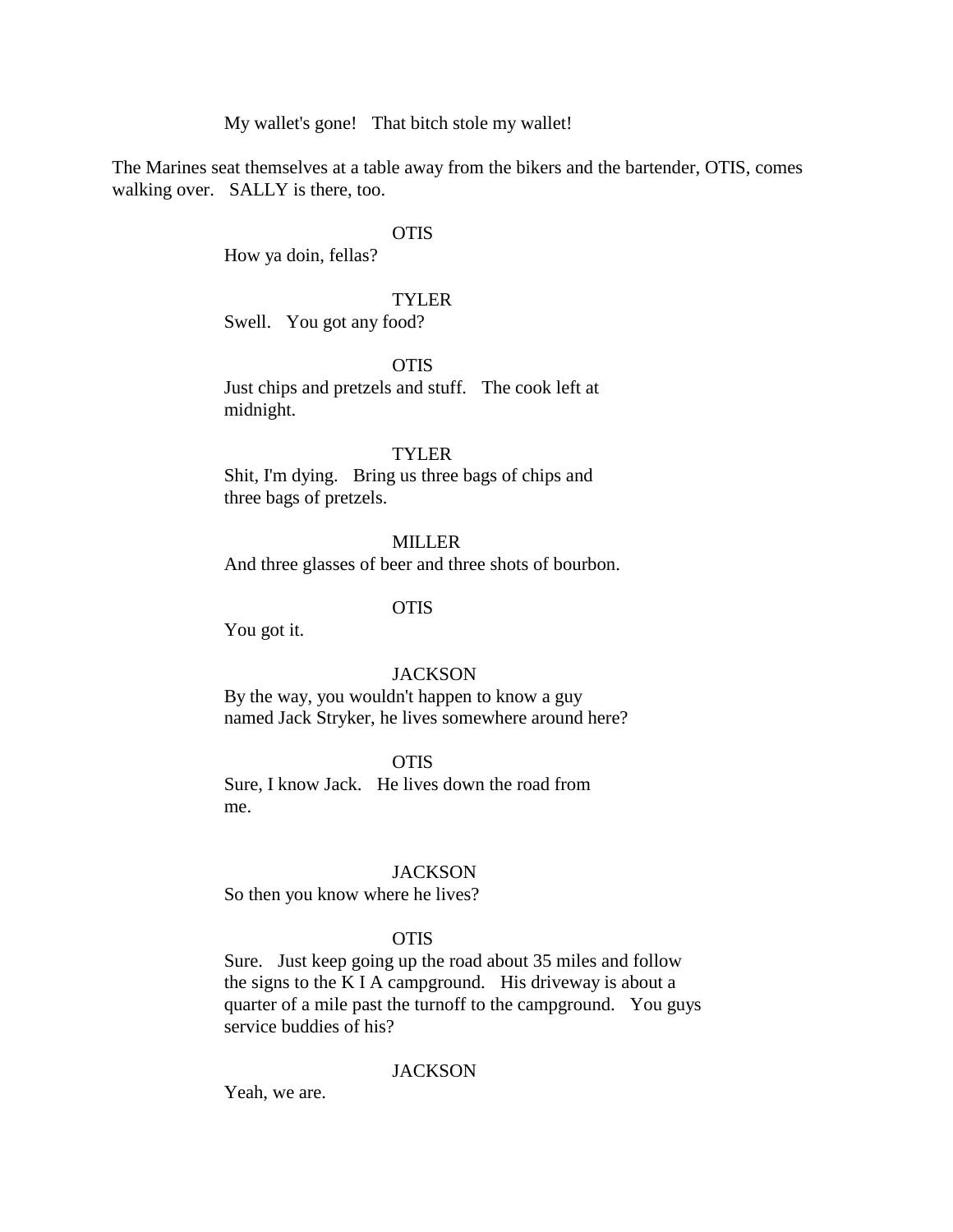## **OTIS**

I was in the service—Army, though. I fought in the great war, the first World War.

They all nod and smile, then one of the bikers starts screaming.

## BIKER #1

Hey! Can we get some service over here?

Otis rolls his eyes and shakes his head.

# OTIS

(Confidentially) Buncha pricks, what're they doin' way out here in the middle've nowhere anyway?

## BIKER #2

What the fuck's goin' on? We want some service?

OTIS heads over to the biker's table.

One Biker turns to another.

### BIKER #1

Al, what's it like being married, I mean, how's the sex?

#### BIKER #2

About the same.

## TYLER

#### (To the other Marines)

Yeah, now he doesn't have to wait in line.

The Marines laugh. The Satans overhear them laughing. They are not smiling.

## EXT. COUNTRY BAR - NIGHT

The Marines come staggering out of the bar into the parking lot totally bombed. They are happily singing the marine's version of "THE BALLAD OF THE GREEN BERETS."

## MARINES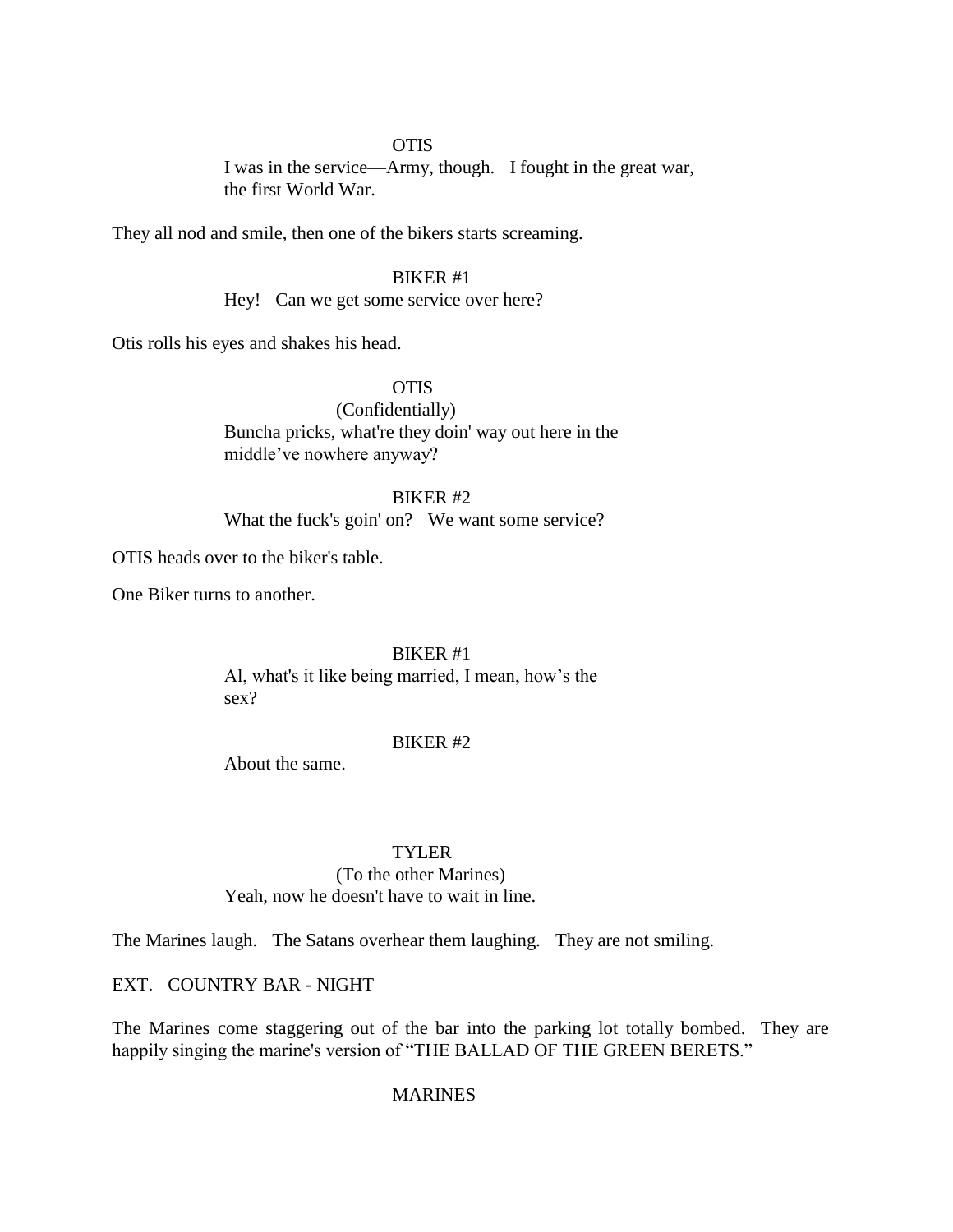If one Marine takes a shit today, he'll wipe his ass with a green beret . . .

They pass The Satans who are sitting on their choppers revving them up. They give the drunken Marines dirty looks. The Marines get into their Bronco and pull away. SALLY comes walking out and a Satan steps into her path.

## BIKER #1

Hey, baby, you'd look great on the back of my chopper.

## **SALLY**

Excuse me, I have to go.

The rest of The Satans come over and hassle SALLY. OTIS comes out of the bar, sees Sally being molested and steps in.

OTIS

Hey, leave her alone!

The big ugly biker steps up to OTIS and grabs his face.

## BIG BIKER

Get lost, old man!

He pushes OTIS into a pile of boxes.

The BIKERS all hassle SALLY, pushing her from one to the other, then she goes flying into JACKSON. Behind JACKSON stand TYLER and MILLER.

## **JACKSON**

(To Sally)

Go get your grandpa and go home.

SALLY goes over to OTIS and helps him up. They get in their truck and leave.

The Marines move in and take on the BIKERS.

The Satans attack. The Big Biker takes a wild swing at JACKSON who ducks. JACKSON comes back with a good hard right to the biker's fat belly.

Two of the Satans move in on TYLER.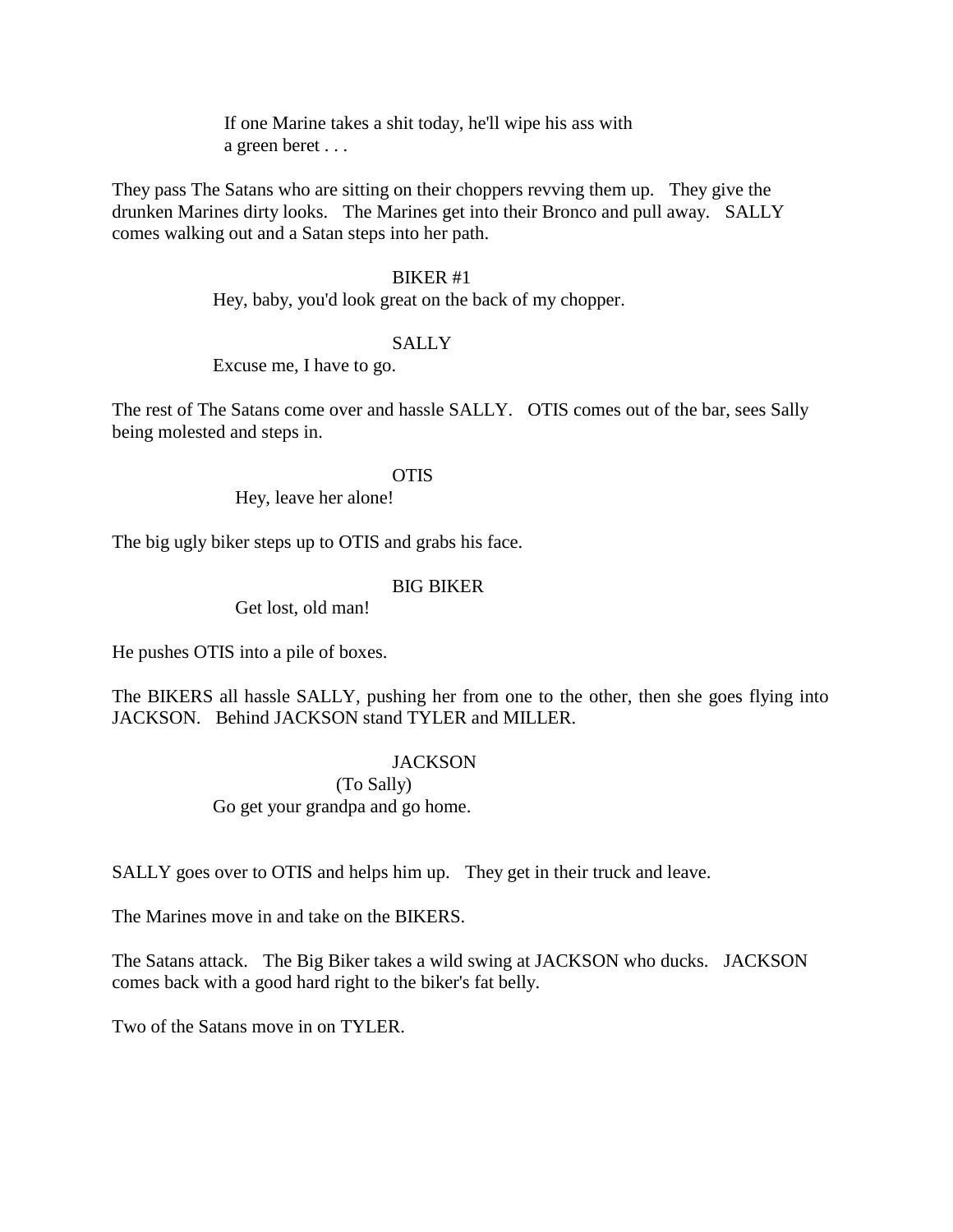A big, ugly goon of a biker moves in on MILLER who retreats quickly across the parking lot toward the bar. Suddenly MILLER hauls off and slaps the goon across the face with his open palm. The biker comes to an abrupt halt, shocked, so MILLER slaps him again—and grins.

At this point they have reached the building. The goon biker is very upset and takes a major swing at MILLER's face, which he ducks. The guy's fist smashes into the wall and makes a horrible crunching noise.

The two bikers circle TYLER who smiles at them unmoving. The biker to his left is just about to strike when TYLER quickly slams his fist into the guy's nose, while simultaneously kicking the other in the knee. Both bikers drop back in pain.

JACKSON and the huge biker are sparing off like they're in a boxing ring. it becomes quickly obvious that the biker has no idea how to box, whereas JACKSON is very adept at it. He fends off several punches with his blocking arms, then does a fast combination of four hard punches to the biker's gut, then a powerful uppercut to his chin. The guy reels backward in a daze.

Clutching his broken hand, the ugly goon brings his other hand around to smash MILLER's grinning face. Just as he's about to launch the punch, MILLER slams his knee into the goon's groin, then clasps both of his hands together into one fist and clubs the guy across the head knocking him to the ground.

TYLER stands his ground as the two bikers move back in on him. He looks from one to the other, then spins around kicking the guy to his left in the ear, while punching the guy to his right in the chest.

The huge biker moves back in on JACKSON who immediately begins punching him again and again in the face, bloodying the guy's eyes and nose. Undaunted, the biker keeps charging back for more. Finally, JACKSON tires of continually punching this idiot, so he waits for him to charge yet again and when he does JACKSON grabs him by his ratty hair and snaps his face down into the headlight of one of the motorcycles. The headlight shatters and the biker drops beside it.

The marines regroup at the Bronco and MILLER doesn't look too good.

## **MILLER**

I don't feel very good—everything's spinning.

He stumbles over to the choppers, grabs the sissy bar and vomits into a helmet. JACKSON and. TYLER grab him and pull him into the car.

## **JACKSON**

This boy's seen one hard night.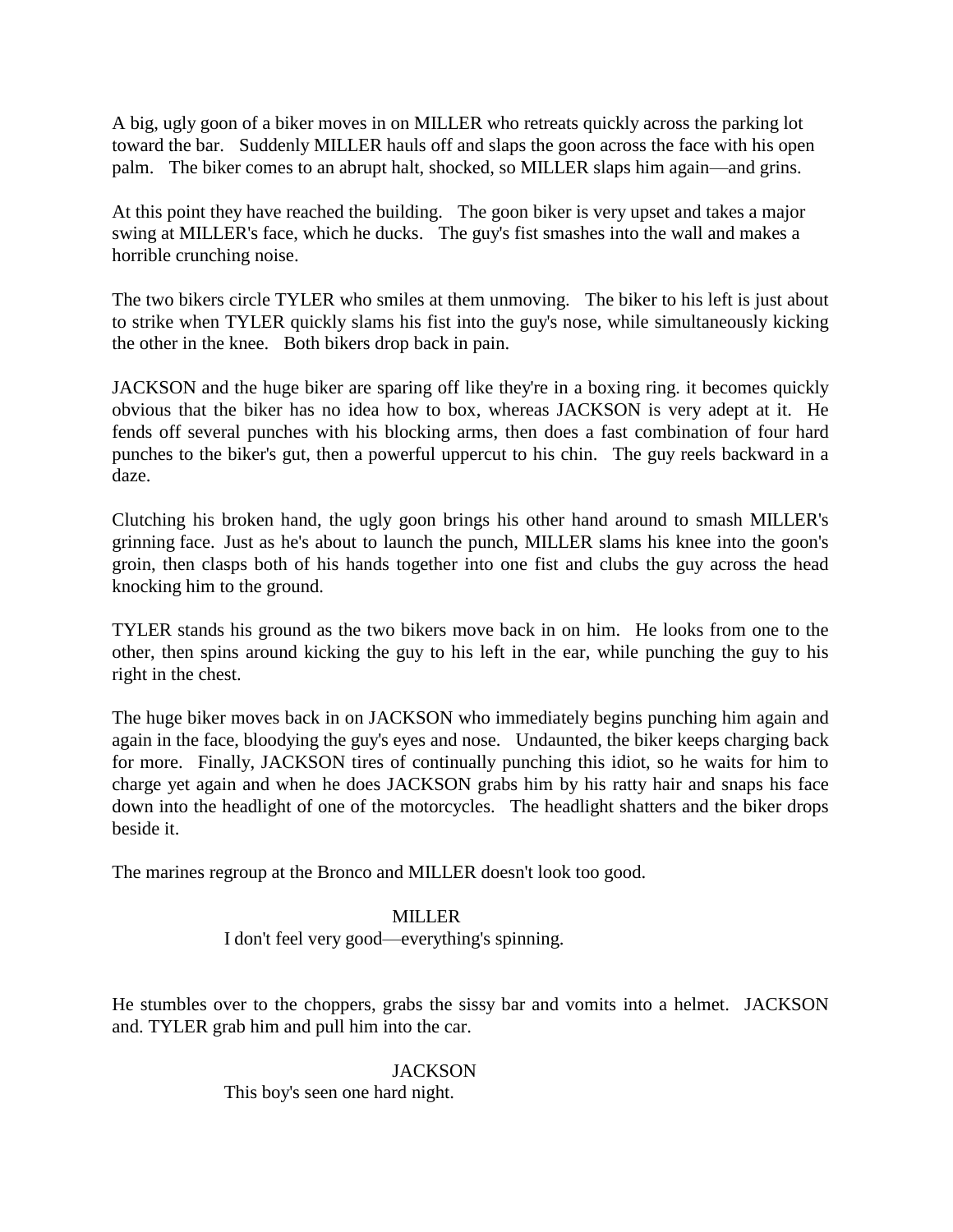They start up the car and leave.

One of the Satans stand up, hobbles over to the bikes, watching the truck leave.

BIKER

Motherfuckers! You're gonna burn!

He grabs his helmet, puts it on and puke runs down his face. He begins to gag.

DISSOLVE TO:

## EXT. DIRT ROAD - MORNING

A beat up old Ford Falcon turns off the road that leads to the campground and onto the somewhat more main road. The Falcon's muffler is worthless and sounds like a loud jack-hammer. It kicks up a huge cloud of dust and drives away.

On the side of the road, enveloped in the dust cloud, is the Bronco.

INT. BRONCO - DAY

The Marines were asleep, but now begin waking up from the loud car and all the dust. They are all stiff and groggy and feel rotten.

## TYLER

Fuck! It smells like a cow shit in here.

JACKSON begins to stir and moan, then slowly opens his bleary eyes and rubs his head.

## **TYLER**

How ya doin', pal?

## **JACKSON**

My hair hurts, my teeth itch, my feet stink and I don't love Jesus.

MILLER opens his eyes, winces from the pain, looks questioningly around, smells something nasty, looks down at his puke-covered shirt, shuts his eyes and drops his head back against the seat.

## INT. STRYKER'S CABIN - MORNING

STRYKER sits on the couch attired in his dress uniform. He notices a stain on one of the cushions on the couch. He turns the cushion over only to find a larger stain on it.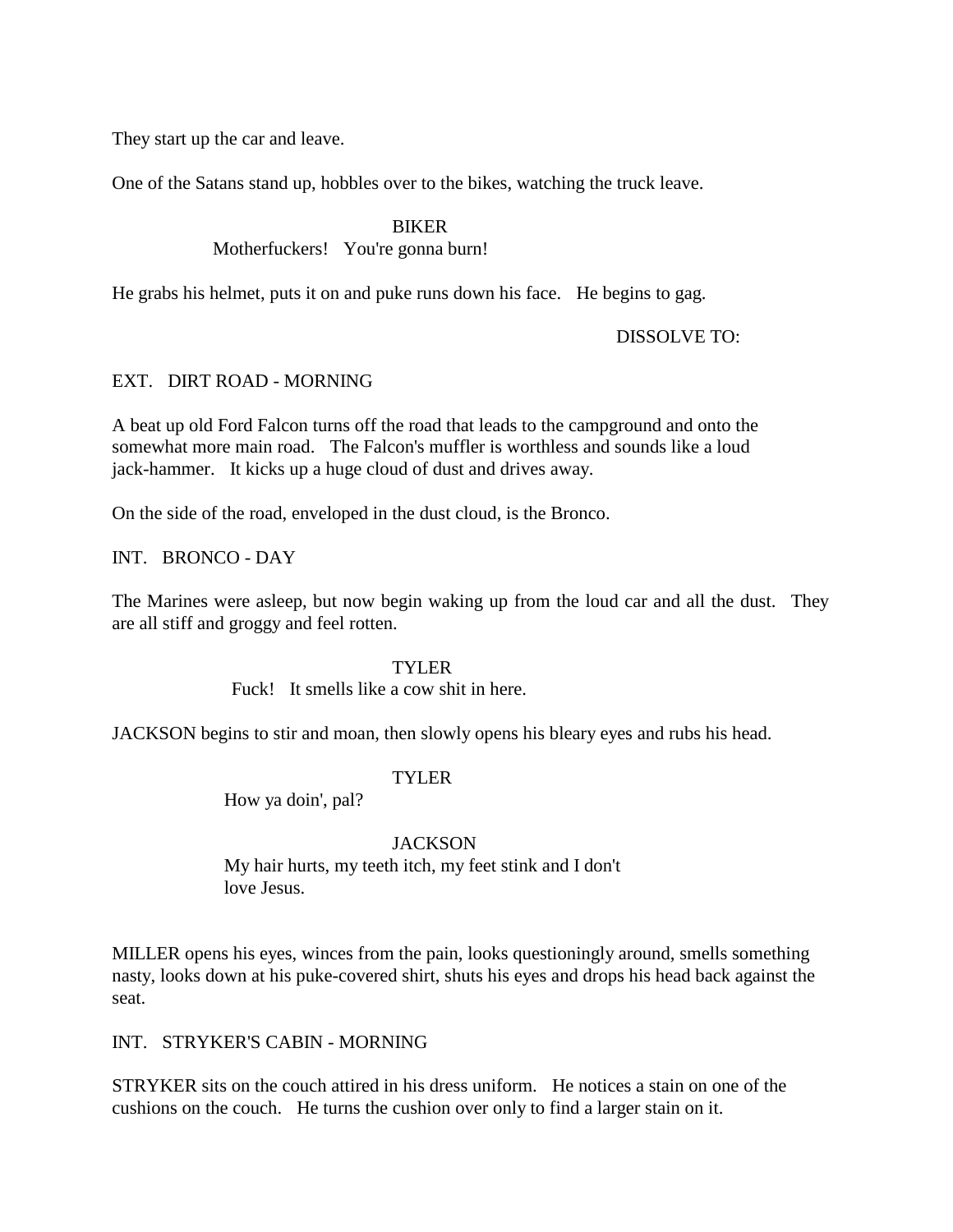## **STRYKER**

Great.

### EXT. OTIS HOUSE - MORNING

SALLY takes the dry laundry down from the line, folds it and puts it in the basket. OTIS walks down to SALLY with a bag of groceries in his arms.

OTIS

Mornin' babe, how're doing today?

## SALLY

(Grinning) Swell. How about you?

### **OTIS**

Well, the rheumatism kickin' up. But otherwise I feel pretty good. How'd things go with you and Jack yesterday?

## **SALLY**

Great, we went to the A&W and took a drive around the lake.

OTIS

So tell me, when can I see some grandchildren?

SALLY

Grandpa, really, don't you have to put the groceries away?

**OTIS** 

Yeah, here, this is for you.

OTIS hands her a small bottle of perfume, just like the bottle STRYKER gave her.

## SALLY

(Surprised) Where did you get this?

**OTIS** (Heading into the House) Free sample, it came in the mail.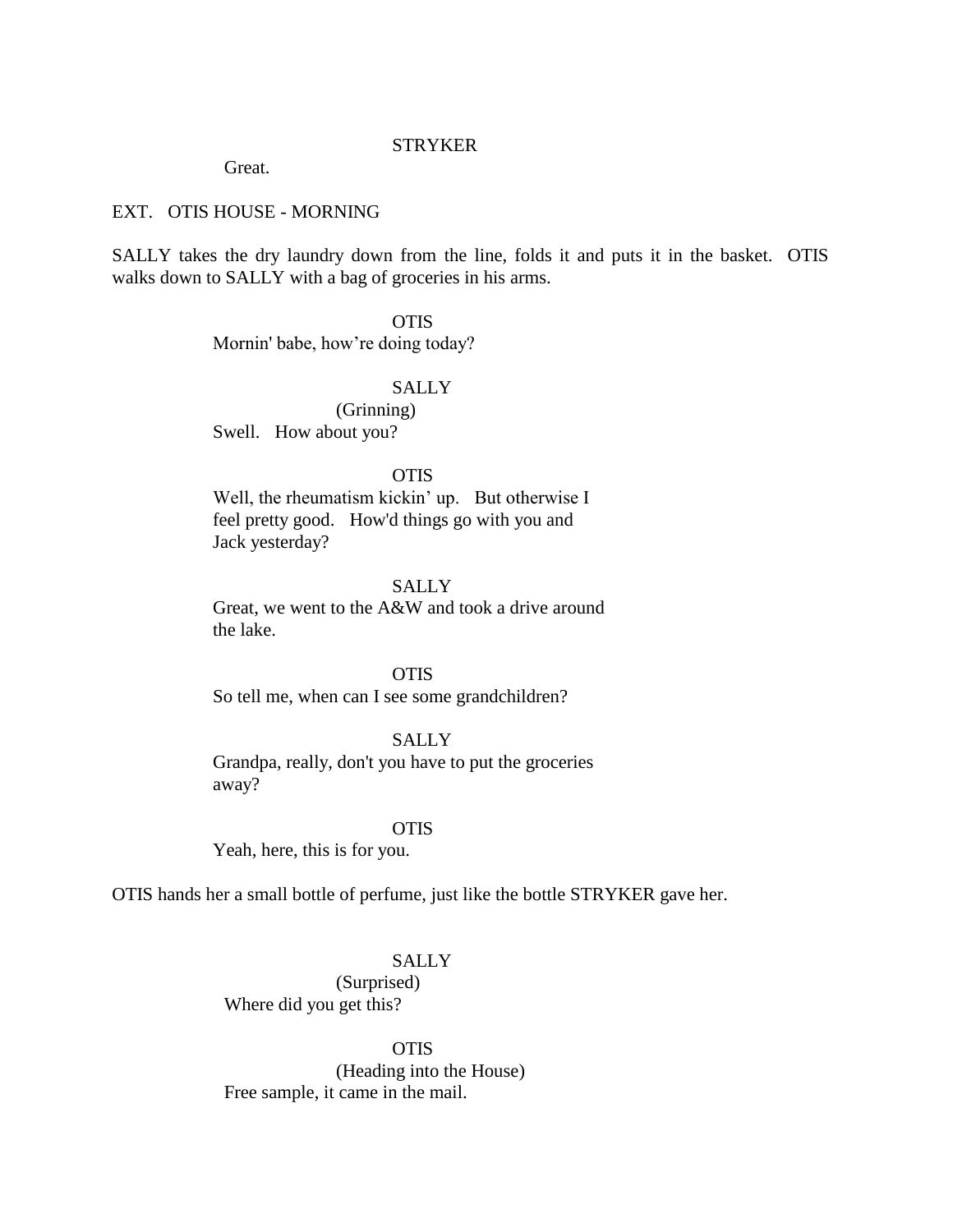## SALLY

Oh.

SALLY continues to take down the laundry. She hears a crash from inside the house.

## **SALLY**

Grandpa, you all right?

She takes down a sheet from the line revealing the crazy-looking—THE CULT LEADER—who has extremely long, greasy hair, a ratty beard, beady eyes and a sword on his belt.

## CULT LEADER

Boo!

SALLY screams as she backs up into a shirt hanging on the line which comes to life and grabs her. the shirt drops to the ground revealing—THE HUGE BIKER. He slams his hand across SALLY's mouth. THE CULT LEADER kicks in the basement door followed by THE HUGE BIKER who drags SALLY behind him.

INT. OTIS HOUSE - MORNING

THE CULT LEADER stops half way between the kitchen and the living room where strange looking people swarm around OTIS. They are: CULT GIRL #3, a guy wearing a RUBBER MASK and wrapped with chains and a muscular guy wearing a LEATHER VEST who has OTIS around the throat.

## CULT LEADER

Waste Him!

THE CULT LEADER points at OTIS and leather vest whips out a pistol and casually blasts him in both knees. SALLY wrenches her mouth from behind the BIKER's hand and screams hysterically. The BIKER grins and re-covers her mouth.

The bald-headed Cult Girl has opened all the drawers in the kitchen and finally found the one with all of the knives. She and Rubber Mask split them up, then go over to OTIS' dead body and begin sticking the knives into him.

SALLY is beyond hysteria and wrenches and flails at the biker who constrains her. He grins moronically.

The CULT LEADER goes over to a picnic basket on the kitchen table, removes a sandwich and begins unwrapping it. He turns to SALLY and holds up the sandwich.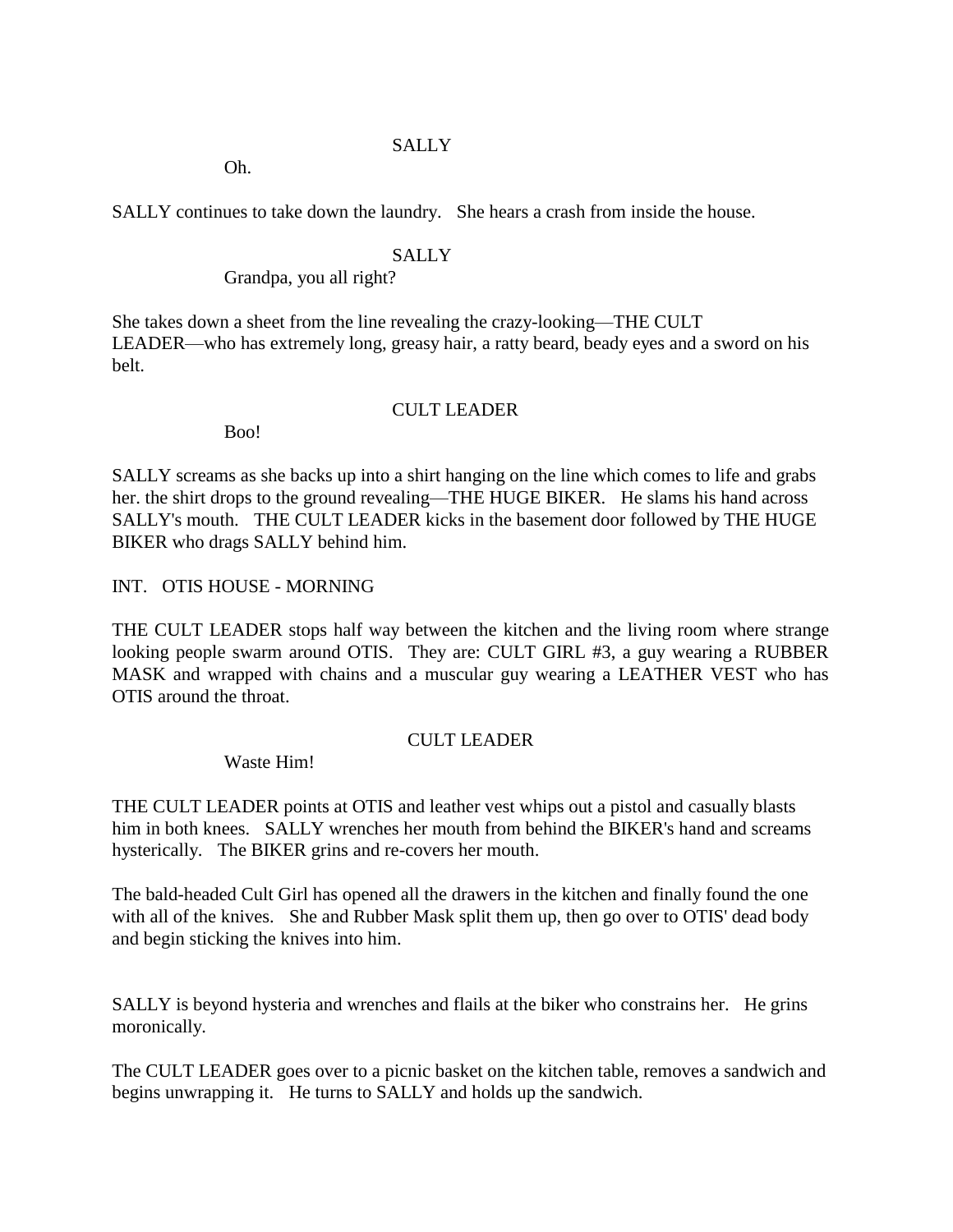# CULT LEADER

May I?

## INT. STRYKER'S CABIN - DAY

STRYKER sits on the couch smoking a cigar and looking very uncomfortable - He stands, goes to the window and looks out, sees nothing, then walks over and sits in the easy chair. He looks at the clock—12:34. Sadly he pours himself a drink.

## **STRYKER**

Dames, sheesh!

Frowning, he takes a big shot of liquor.

Through the window the Bronco can be seen pulling up, but STRYKER doesn't notice. There is a knock at the door and STRYKER looks up expectantly.

## STRYKER

Who is it?

There is no reply.

## **STRYKER**

What the hell . . .

He takes his cane and goes over to the door. Just as he's about to turn the knob, JACKSON and TYLER come bursting in.

## TYLER

Stryker! How ya doin'?

STRYKER grabs TYLER'S outstretched hand and throws him out of the way. With a big grin STRYKER and JACKSON grab each other in bear hugs and wrestle down to the floor.

## **STRYKER**

Goddamnit gyrene, I'm gonna whip your ass!

## **JACKSON**

Not in this life, old man!

They roll around on the floor until STRYKER bumps his leg. He grabs his wound in pain.

## **STRYKER**

Shit!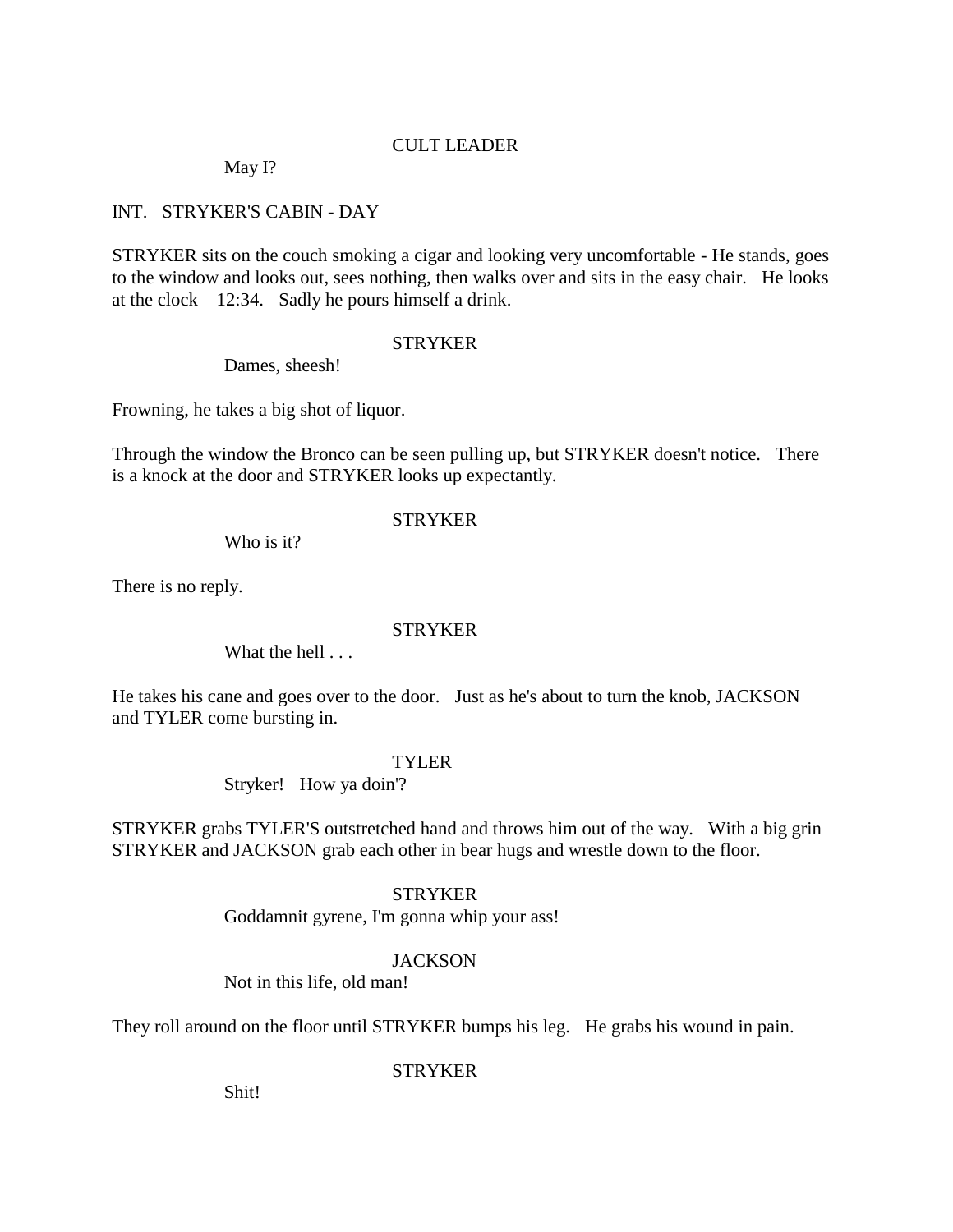Just then MILLER comes walking in.

### STRYKER

### Well, if it ain't 2nd Lieutenant Miller.

## JACKSON and TYLER help STRYKER to his feet.

MILLER and STRYKER look at each other for a moment and MILLER doesn't know what to say. STRYKER screws up his face in a grimace of disgust.

**STRYKER** 

Man, you stink! Go get washed up.

## **MILLER**

Right.

## TYLER

You got anything to drink?

A full bottle of whiskey leaves the table, the clock goes around an hour, the empty bottle come back in.

#### **STRYKER**

... So I shot the guy, we mortar the tank and block the pass. That was my first confirmed kill.

#### MILLER

How come you're all dressed up?

#### STRYKER

No reason.

# TYLER

Hey, Sarge, you got any guns?

#### STRYKER

I got a lot of 'em, why?

#### TYLER

Let's go blow the shit outta something!

STRYKER grins and goes over to his cot. From beneath it he pulls out a footlocker. opening it he reveals an entire arsenal.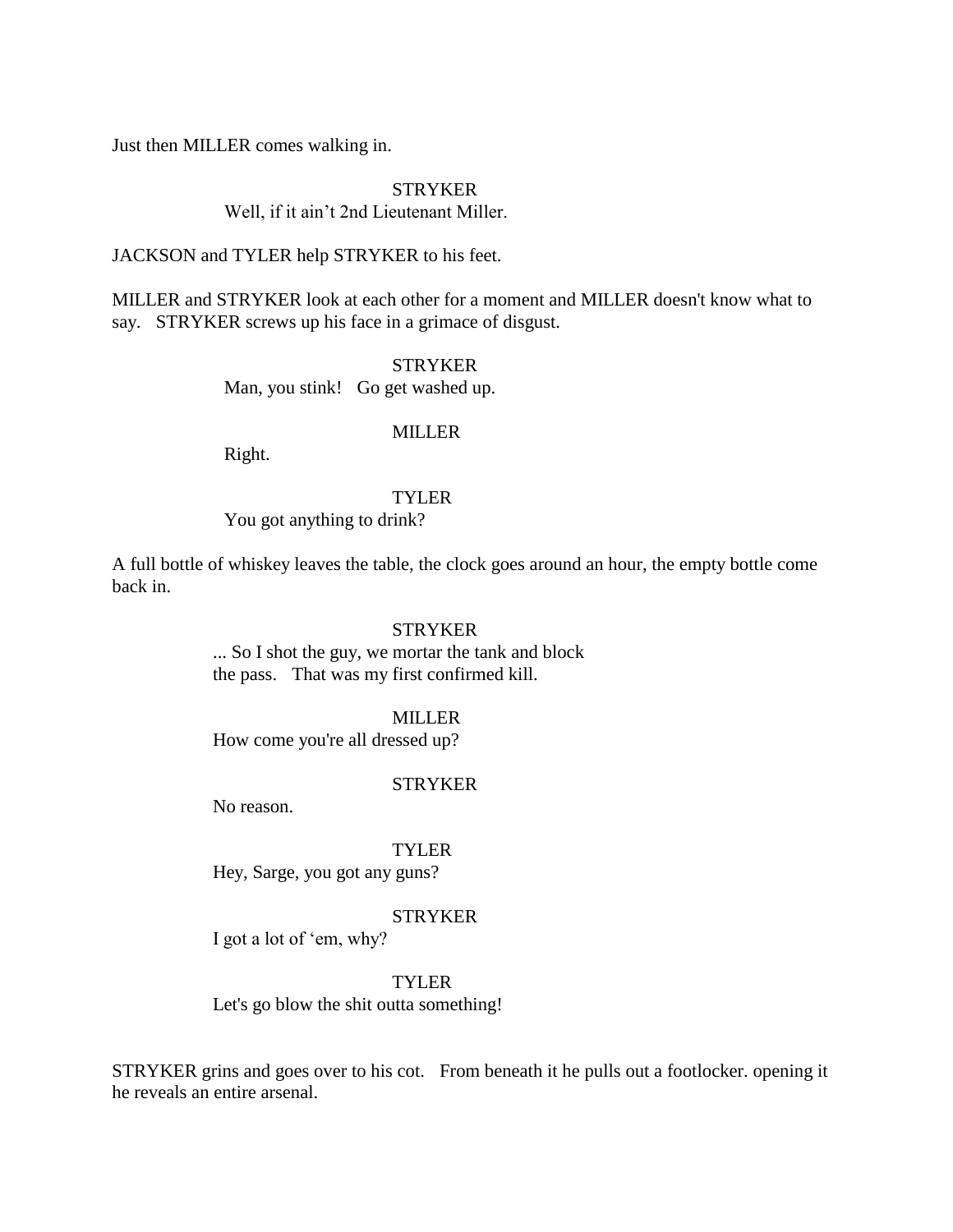STRYKER hands each of the guys a weapon of various sizes and calibers.

They head outside.

EXT. STRYKER'S CABIN - DAY

They load their weapons.

### TYLER

What'll we shoot at?

STRYKER points at a very old, run-down outhouse beside his cabin.

**STRYKER** How about that thing? I've been meaning to rip that piece of shit down for a long time.

The 3 Marines aim at STRYKER'S cabin.

STRYKER (Pointing to the Outhouse) Not that piece of shit, that piece of shit.

## TYLER

Let's waste it!

They all begin firing at the outhouse crazily and wood splinters fly everywhere.

STRYKER holds up his hand.

## **STRYKER**

Hold it, hold it.

They all stop firing.

## **STRYKER**

Watch this.

He snaps the rifle to his shoulder and sights. With several quick, accurate shots STRYKER blows out all of the outhouses main supports and it topples to the ground.

EXT. THE SUN SETS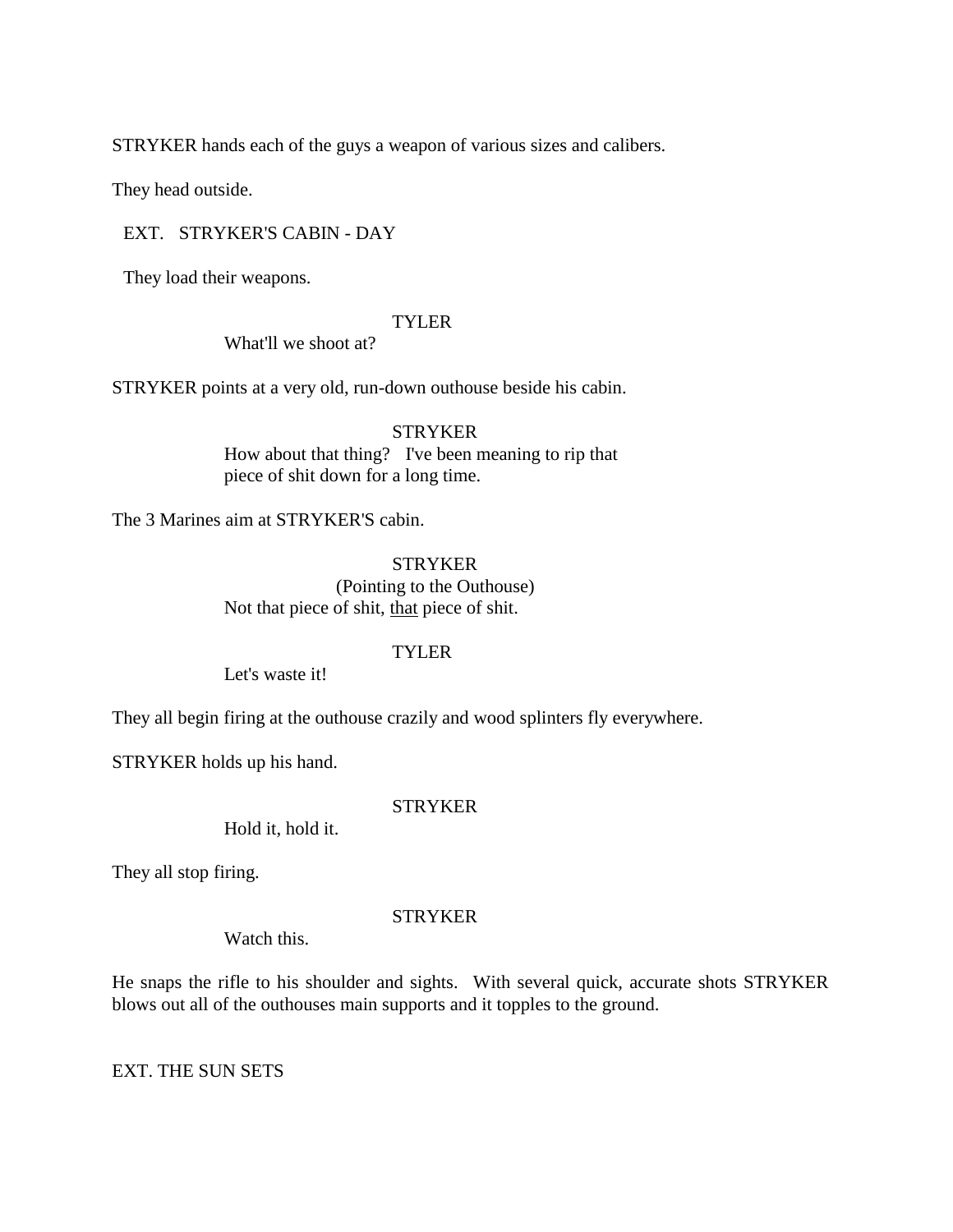### INT. STRYKERIS CABIN - NIGHT

Everyone is still asleep. A long drawn-out dog howl is heard and STRYKER wakes up. He grumbles, scratches his stubbly face, lifts himself out of his chair and goes over to the table. He picks WHISKEY'S bowl up from the floor, takes a can of dog food out of a grocery bag, is about to open it but doesn't see the dog anywhere around. He goes to the door and opens it.

#### STRYKER

Whiskey! Whiskey! Now where the hell's that dog gone?

He turns back inside, shuts the door and stands for a moment ruminating. The others are just waking up.

### **JACKSON**

What'sa matter, Jack?

#### **STRYKER**

Can't find my dog.

MILLER

Maybe he wandered off somewhere.

STRYKER shakes his head.

#### STRYKER

Naw, Whiskey never just wanders off like that. I can't figure it out.

TYLER sits up and rubs his eyes.

## TYLER

What's going on?

### MILLER

Whiskey's gone.

TYLER

Well hell, we've got plenty of beer in the car.

## **JACKSON**

No, the dog you asshole.

#### STRYKER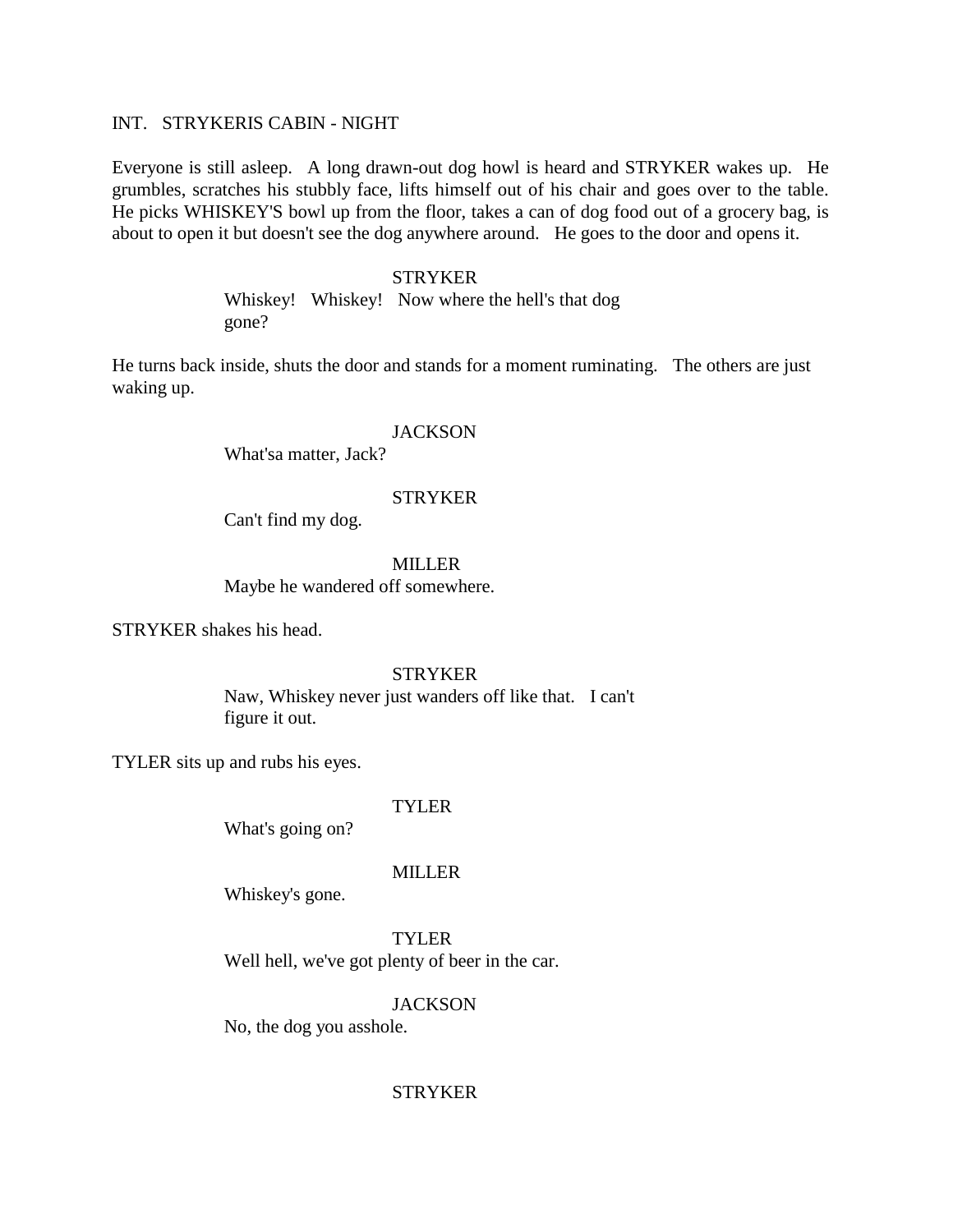(Baffled) Whiskey never just wanders off like that.

## **JACKSON**

What'dya wanna do?

STRYKER Well, if you fellas don't mind let's go take a look for him.

They all reply at once.

## EVERYONE

Sure.

EXT. STRYKER'S DRIVEWAY - DAWN

It's just beginning to get light as STRYKER and MILLER drive the Bronco slowly away from the cabin. They have the windows rolled down and call WHISKEY'S name.

EXT. WOODS - DAY

JACKSON walks through the woods calling the dog. As he approaches the campground he feels like something strange is going on and moves more cautiously. When he is close enough to see the semi-circle of ten small cabins that make up the campground, he notices that all of the campers are huddled together in the middle and three weird-looking guys stand by throwing jarts. JACKSON turns and sees a policeman tied to a tree with the jarts in his chest. The target ring is around his neck. His cycle lies on its side. JACKSON quickly sneaks away and runs.

EXT. OTIS' CABIN - DAY

STRYKER and MILLER pull up in front of the cabin in the Bronco and get out. As they walk up to the cabin they find a bag of groceries lying on the ground with it's contents dumped out. STRYKERIS face knots up. When they get to the door STRYKER knocks, but there is no answer. An electric buzzing is heard.

## STRYKER

Otis.

He pushes the door open and find OTIS' body lying in a pool of blood riddled with bullet holes and knife wounds, the hafts of many knives protruding from his chest and stomach, including an electric knife which is plugged in and running. The phone cord is cut and tied around his neck. On the walls written in blood is "The Bloodbath Is Coming."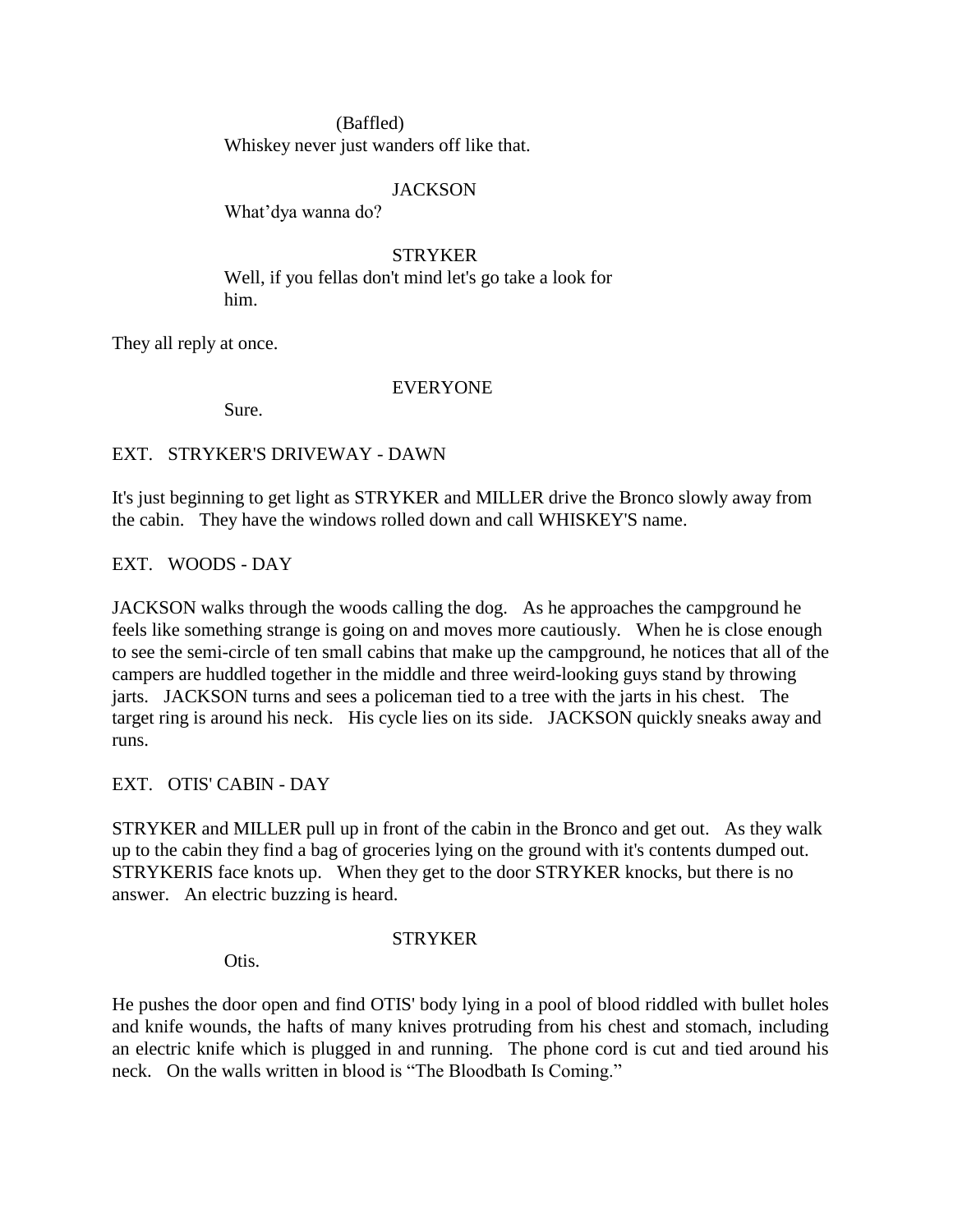## **STRYKER**

## Sally. SALLY!!!

STRYKER runs through the room screaming her name, cabin looking in every but finds nothing.

He and MILLER run back to the car and drive away.

# EXT. ANOTHER PART OF THE WOODS - DAY

TYLER strolls through the woods with his hands in his pockets.

TYLER

Here Whiskey, here doggy. Goddamn that fucking dog.

Within his next couple of steps he hears something strange in the distance. He stops calling the dog and slowly walks toward the sound. As he gets closer the odd, atonal sounds grow louder.

When TYLER finally gets close enough to see what's going on, he finds that the sounds are coming from a small tape recorder (the sounds are The Beatle's "REVOLUTION #9").

What TYLER sees is SALLY with her arms and legs tied between two trees and a group of fifteen totally weird-looking people standing around her swaying and chanting. The CULT LEADER stands but a few inches from her. A bald-headed girl wanders around the proceedings filming everything with a super-8 camera.

The CULT LEADER dips his hands into a pail and removes them completely covered with blood.

## CULT LEADER

It's dinner time.

He turns his hands toward SALLY, who is screaming in horror, and moves in on her.

## CULT LEADER

You'll like this, it's fun.

He smears the blood all over Sally's breasts. Stepping back he sees that RUBBER MASK has his hands in the pail of blood. The CULT LEADER grabs him.

> CULT LEADER I told you to stay out of the sacrificial fluids, okey dokey?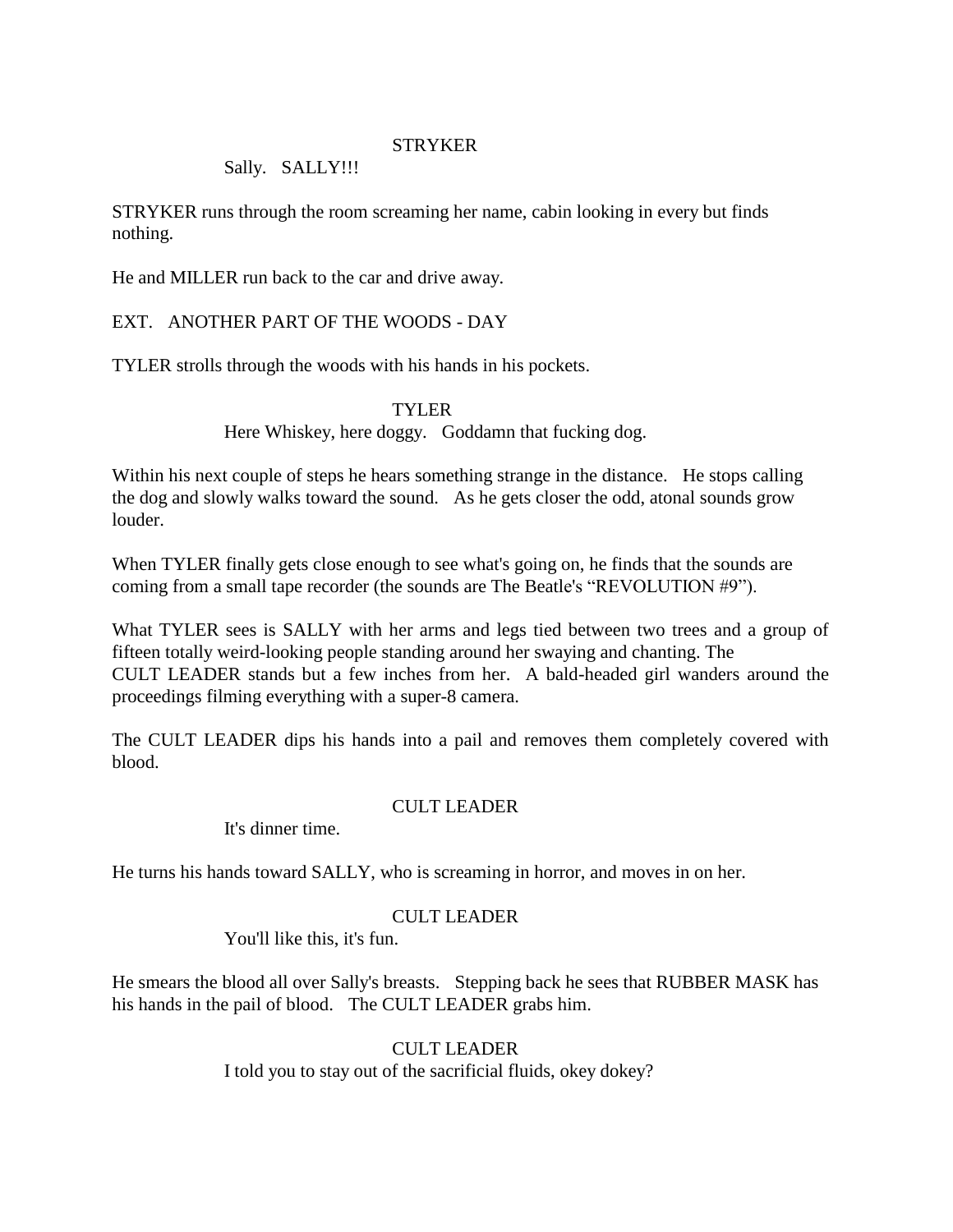RUBBER MASK nods in agreement. The CULT LEADER then makes his hand into a fist, his arm into a club and whacks RUBBER MASK on the skull knocking him out. The CULT LEADER then steps towards SALLY and rips open her skirt.

TYLER turns and runs.

EXT. STRYKER'S CABIN - DAY

STRYKER and MILLER pull up to the cabin in the Bronco.

### MILLER

We've got to call the police.

## **STRYKER**

My phone's shut off, we'll have to go into town and see Sheriff O'Grady.

JACKSON comes running up.

## **JACKSON**

On, Man! There's boocoo psychos at the campground killing people.

## MILLER

I tell you, it's just like the killings we heard on the news.

## STRYKER

Come on, we're going to talk to the Sheriff.

**JACKSON** 

Does he ride a motorcycle?

## **STRYKER**

Yeah.

## **JACKSON**

He's the one I saw get killed.

MILLER

There must be more than one cop in this town.

**STRYKER** 

Wanna bet?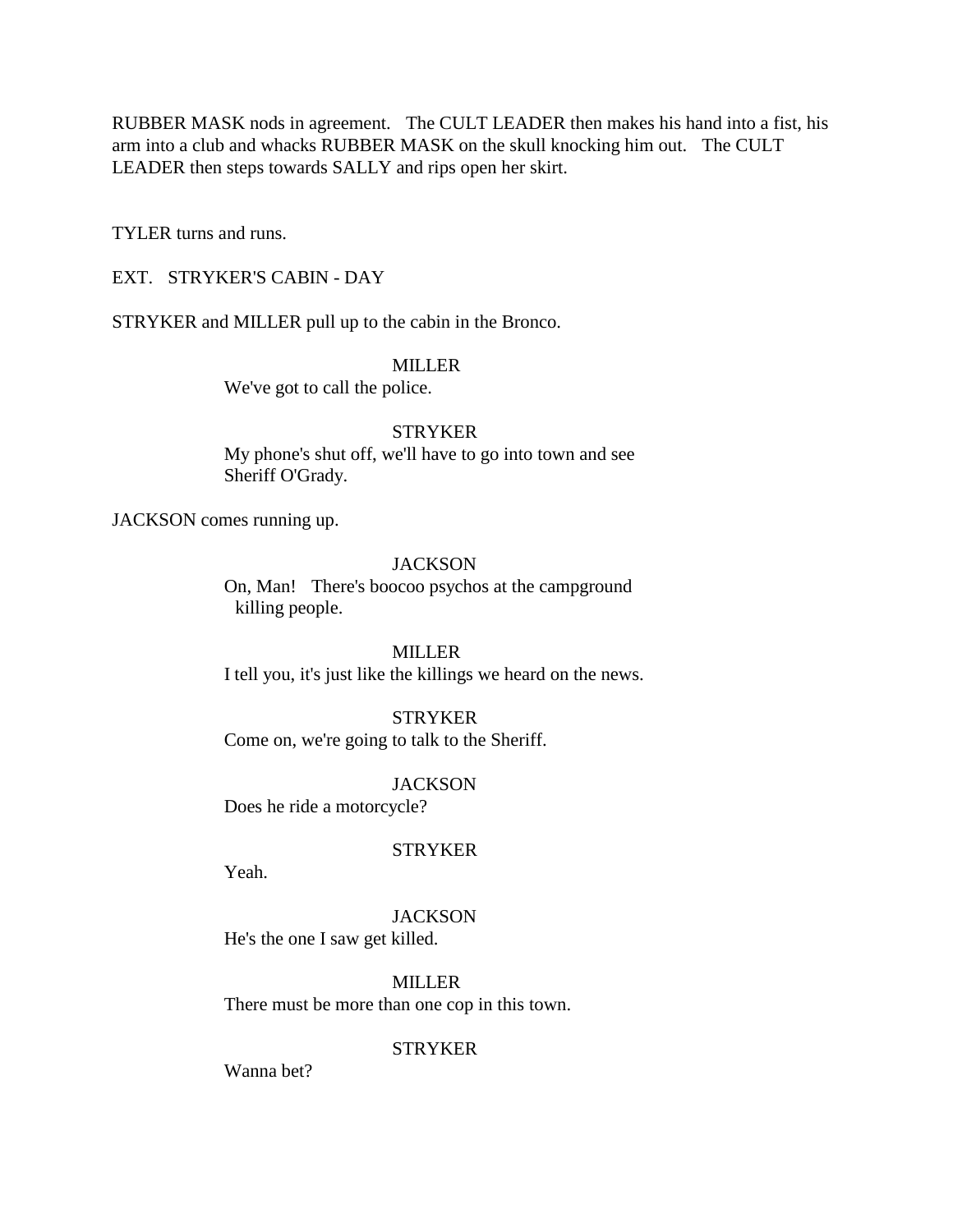TYLER comes running up.

#### TYLER

Man, I just saw the weirdest fuckin' thing, it was like some kind of blood ritual or something. These weirdos had guns and a camera and they had that girl from the bar tied up to a tree and were wiping blood all over her.

## STRYKER

Sally. . . we gotta do something. I say we go in there and clean 'em up. What do you say, K.O.?

#### **JACKSON**

Let's do **it.**

## **STRYKER**

Love Machine?

## **TYLER**

Yeah. Let's do it.

#### **STRYKER**

What about you, Lieutenant?

### MILLER

This is your home ground, Stryker, you know the terrain, you know more about it, you call the shots.

### STRYKER

Right. Let's move!

## INT. STRYKER'S CABIN

STRYKER runs over to his cot, slides the footlocker from beneath it and tosses each man a weapon and some ammo.

# EXT. WOODS - BLOOD RITUAL SITE - DAY

When the four Marines arrive there is no one there. All that remains are the smoldering embers of the fire, the dumped over pail of blood and four severed pieces of rope dangling from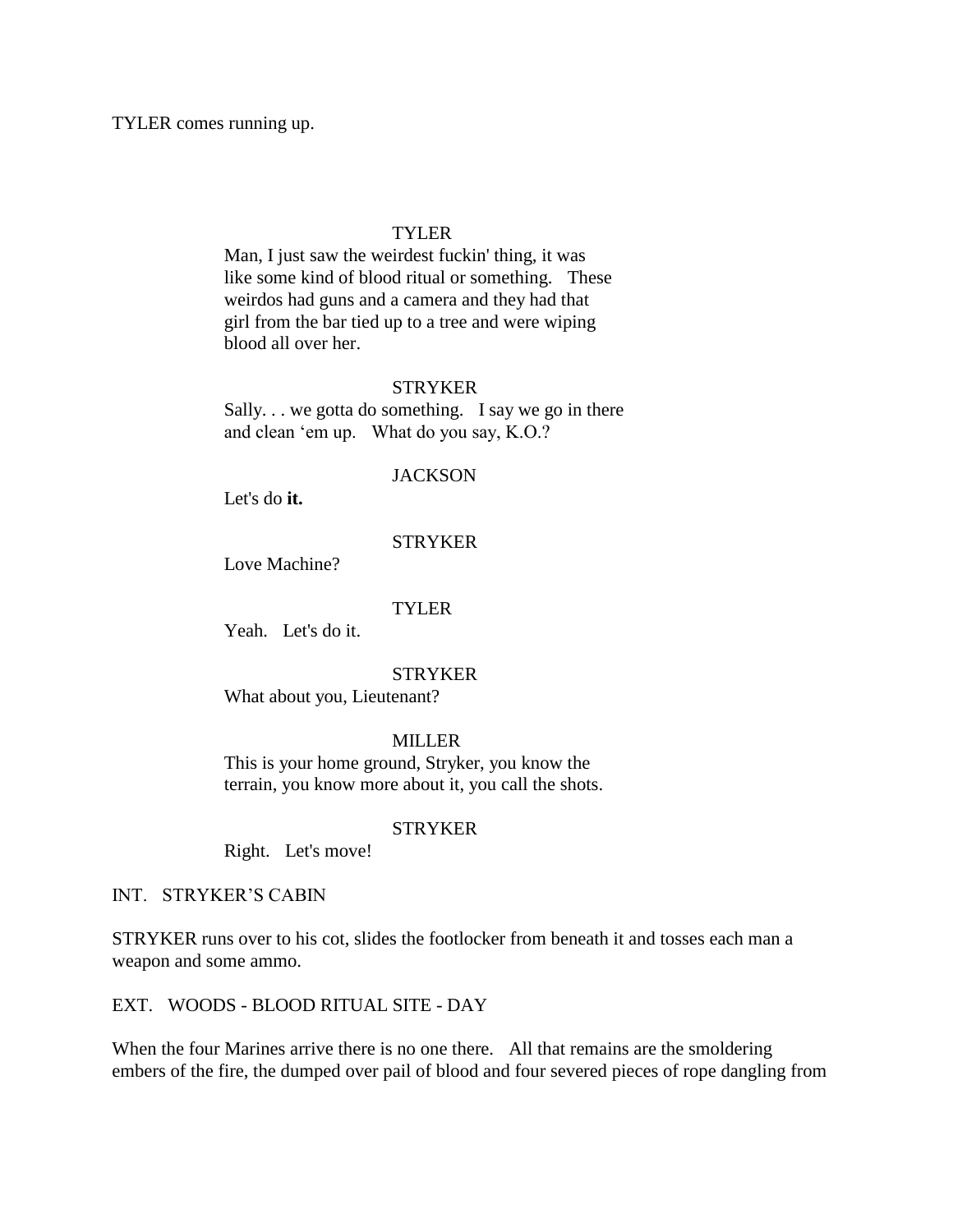the trees where SALLY was bound, and the carcass of an animal on a spit. Whiskey's pelt hangs from a tree. STRYKER is mad.

EXT. ROAD - DAY

They all get into the Bronco and drive toward the campground.

As they near the campground STRYKER kills the engine and pulls over. They all get out and march the rest of the way. Along the way they find a Mrs. Beasley doll with a knife stuck in it.

## EXT. CAMPGROUND - DAY

In the middle of the semi-circle of cabins is a full circle of parked cars and motorcycles and in the middle of this sits a multi-colored van. In front of the van huddle about twenty campers.

Surrounding the campers are twenty cultists (the five Satan among them), all of whom have weapons of some sort: some have rifles or pistols, some have knives and scythes, several have bats and chains.

The CULT LEADER stands stolidly before a kneeling camper.

## **CAMPER**

Please don't kill us. We'll do anything, but please, please don't kill us . . .

The CULT LEADER replies with his same soft, menacing tone.

## CULT LEADER

You must learn the three rules of being a man:

1.)The innocent must suffer

2.)The guilty must be punished

3.)You must taste blood to be a man.

The CULT LEADER unsheaths his sword, places the blade to his palm and methodically slices it open. His expression of pure insanity never alters as the blade digs deeper into his hand and blood runs down his arm. The begging camper is sobbing now.

## **CAMPER**

We'll do anything, we've got some money, but please don't kill us, please . . .

The CULT LEADER explodes in an uncontrollable frenzy of anger.

# CULT LEADER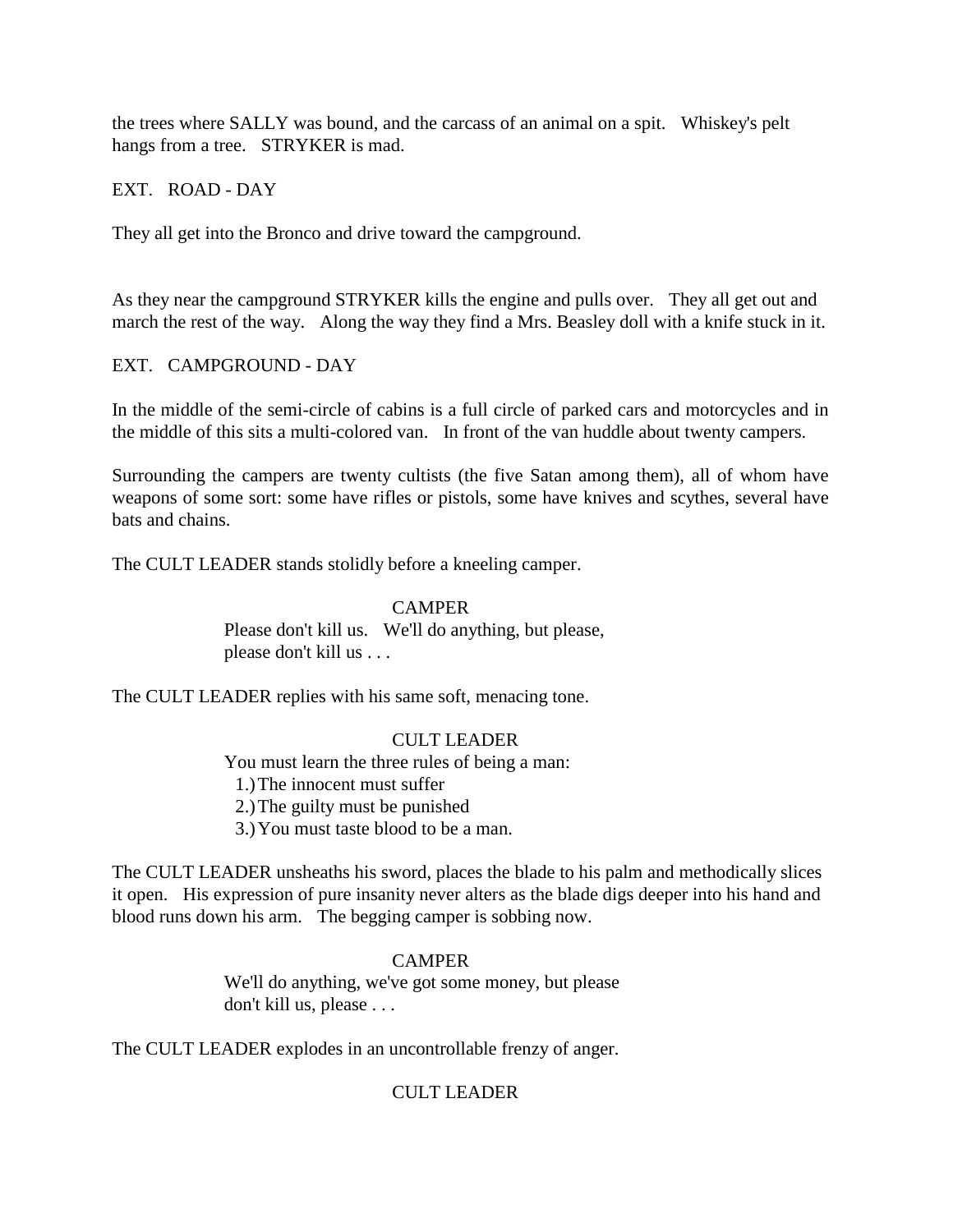BE QUIET! God has no mercy on the weak!

With that he brutally slams his boot into the kneeling camper's face, sending him flying backward to the ground.

Just then the Marines appear in the center of things.

# STRYKER

Nobody move!

Everyone goes dead quiet. THE CULT LEADER is outraged.

# CULT LEADER

What is this?

There is a steely glare in STRYKER'S eyes.

# STRYKER

None of your damn business. You folks get to your feet and move it behind those vehicles.

The frightened campers look from STRYKER to the CULT LEADER then back to STRYKER and they all rise to their feet. The CULT LEADER takes a step closer to the Marines. He is deadly calm again.

## CULT LEADER

These people aren't going anywhere.

STRYKER stares him right in the eye.

## **STRYKER**

(Coldly) You're dead wrong about that, chief. (To the campers) Now move it out!

Hesitantly the campers begin edging their way out of the campground. A woman helps the man who was kicked in the face and many people carry children.

The CULT LEADER begins growing red in the face.

# CULT LEADER

I . . . said . . . No!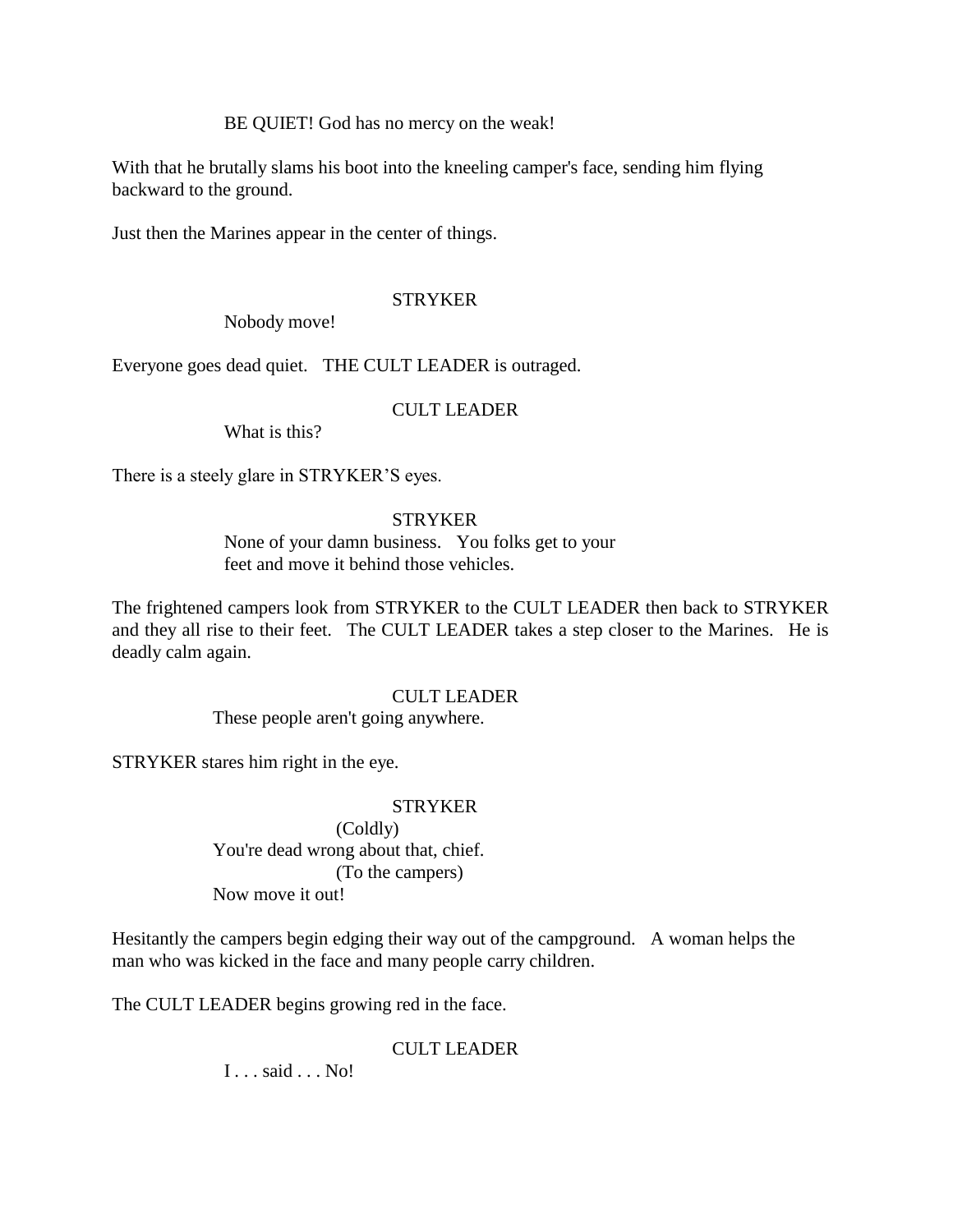The CULT LEADER explodes with anger and quickly brings his sword out of the sheath and in a slashing arc straight in front of him across the camper's back.

All hell breaks loose. Everyone takes off either into a cabin, onto a motorcycle, into a vehicle, or out into the woods. one crazy crawls under a jacked-up car. The Marines are all ducked behind cars, as bullets zing in from everywhere.

The CULT'LEADER dives towards the Falcon as STRYKER gets a bead on him. Just as STRYKER fires another cultist runs past and catches the bullet in the shoulder. The CULT LEADER crawls to the Falcon, gets in, starts it up and backs out. STRYKER swings his rifle around and pops several rounds through the windshield and radiator, causing steam to spew out from under the hood. The car is dead. The CULT LEADER gets out and runs into the woods towards the road. The Satans get their choppers started and take off.

The cultists in the van are aimlessly shooting at anything, keeping everyone pinned down as they get the van started and head out of the campground. The Marines fire at the van as it approaches.

EXT. CAMPGROUND - DAY

The CULT LEADER runs up the road. One of the Satans comes riding up and the CULT LEADER flags him down. The BIKER stops.

## BIKER

Hop On.

The BIKERS face contorts. The CULT LEADER pulls his sword out of the BIKER'S chest.

## CULT LEADER

Hop Off!

The BIKER falls off the bike as the CULT LEADER hops on and takes off.

EXT. CAMPGROUND - DAY

STRYKER turns to the marines.

## STRYKER

Sweep across the campground and knock out the cabins, then get the rest of the suckers that took off into the woods. The sonuvabitch with the sword is mine.

STRYKER limps out of the campground, and into the woods.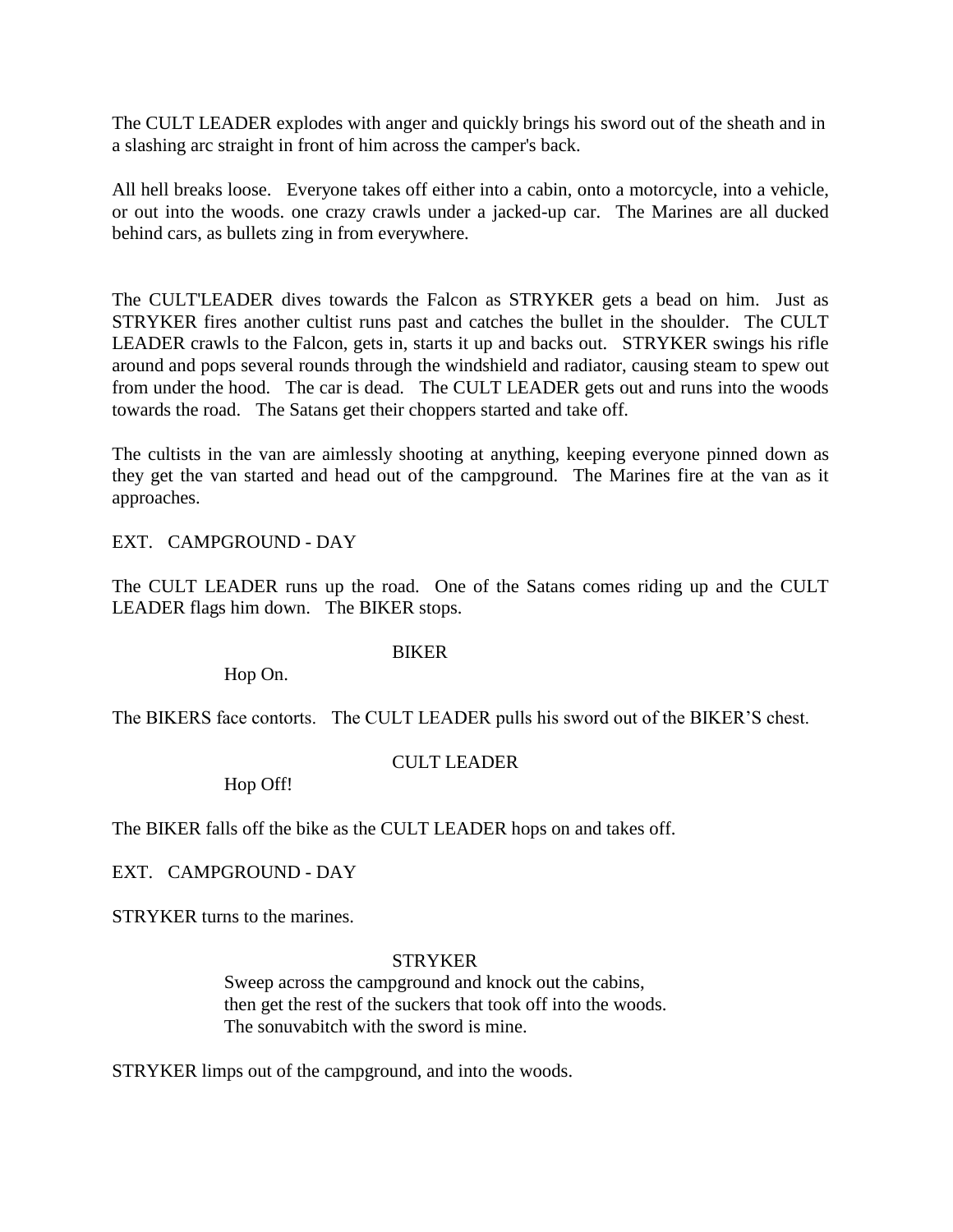# EXT. CAMPGROUND - DAY

# JACKSON turns to TYLER and MILLER.

## **JACKSON**

Ready?

The others nod.

## **JACKSON**

Let's go.

The three Marines stand and march on line straight across the campground. A crazy guy stands up on top of a cabin roof. JACKSON pumps a 12-gauge into the guy's chest. He flies backward off the cabin and onto the jacked-up car crushing the cultist below only his legs remain showing.

EXT. CABIN #1 - DAY

JACKSON steps up to the first cabin, his weapon poised and ready.

INT. CABIN #1 - DAY

JACKSON kicks in the door of the first cabin and enters blasting with the 12-gauge pump. He takes out one Satan, then turns and gets knocked down by the huge biker he fought with at the bar. he grabs JACKSON by the throat with one hand, kicks the shotgun away and swings a pair of garden shears towards JACKSONIS face. JACKSON grabs the biker's wrist and stops the shears an inch from his nose. With his free hand JACKSON grabs the biker's hair and pulls his head backward. Very slowly JACKSON turns the point of the shears around until it's facing the Huge Biker's swollen black eye. Then let's go of his hair, snapping his head forward into the blades. It embeds in his eyes up to the hilt. The Huge Biker drops back onto a cot which he crushes in his descent to the floor.

EXT. CABIN #2 - DAY

TYLER slips the bayonet onto the end of his M-1 Carbine, swings around and kicks in the door and enters.

INT. CABIN #2 - DAY

TYLER encountered four cult members. He shoots the first one, skewers the second with the bayonet, pulls it out and slams the rifle butt into the third's face, then brings the rifle around like a baseball bat and whacks the fourth senseless.

INT. CABIN #3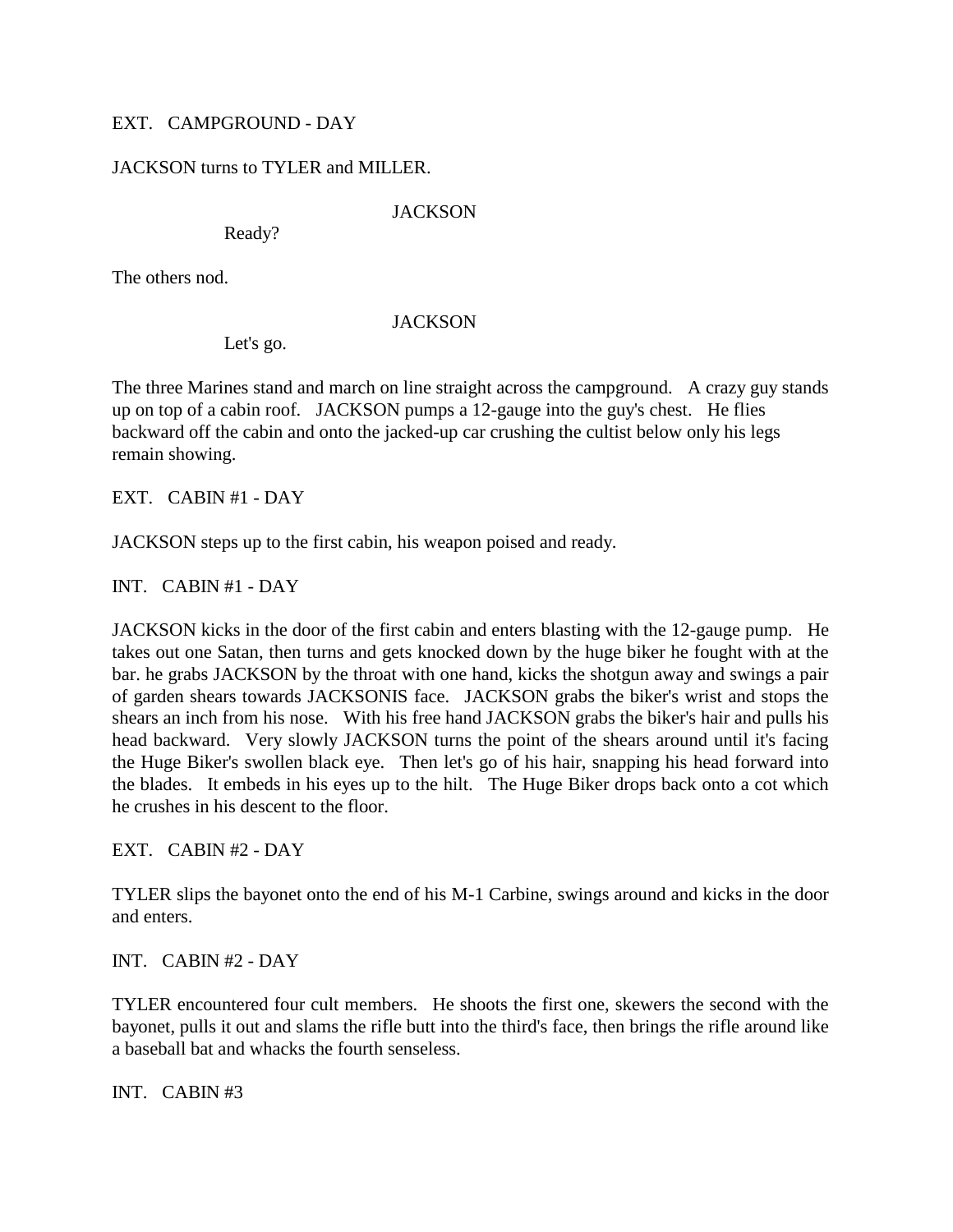MILLER kicks in the door and finds the three girls that they picked up at the party store. He kicks in the door hitting the 1st girl who falls on her own knife. MILLER fires one 30-30 round into the 2nd's stomach, and sends her through the window. Suddenly a garden claw comes down and embeds in MILLER'S shoulder. He spins around and there is the girls who wouldn't have sex with him and she slams her knee into his balls. As MILLER bends over he grabs her hair and it comes off—she's bald! She screams and comes at him. MILLER pumps five shots into her chest sending her out the window. He turns and sees his wallet on the table. He takes it.

## MILLER

Bitch!

## EXT. CAMPGROUND - DAY

The three Marines meet back up in the campground then each heads off in a different direction into the woods.

## EXT. WOODS BY THE FIELD - DAY

TYLER drops against a tree and takes a breath. Cautiously, he peaks around the side of a tree nothing. He pulls back, then peeks out around the other side and sees a cultist aiming a gun directly at him. The guy fires and hits the edge of the tree sending flying wood fragments into TYLER'S face. The cultist keeps firing at the tree until all of his ammo is expended, then takes off into the woods. TYLER cocks his rifle and pursues.

The guy keeps weaving in and out between the trees so that TYLER can't get a shot at him.

All

of a sudden the woods end and the cultist is running across a wide open field. TYLER quickly sights and fires, bringing the guy down.

# EXT. WOODS - DAY

JACKSON walks slowly through the woods looking all around. Suddenly a cultist jumps from a tree and lands on his back. The attacker wields a knife which he jabs into JACKSON's stomach, then begins clawing his face. JACKSON spins around unable to see, and finally slams the cultist up against the tree. Inexplicably the guy stops clawing and goes totally limp.

JACKSON steps away and turns to find that the guy has been impaled on a branch that went right through the back of his head and cut his mouth. The branch snaps and the dead cult member drops to the ground. Just then a crazy pops up behind JACKSON and hits him with a baseball bat. JACKSON turns and grabs the crazy by his head and breaks his neck.

EXT. CAMPGROUND BY THE WOODS - DAY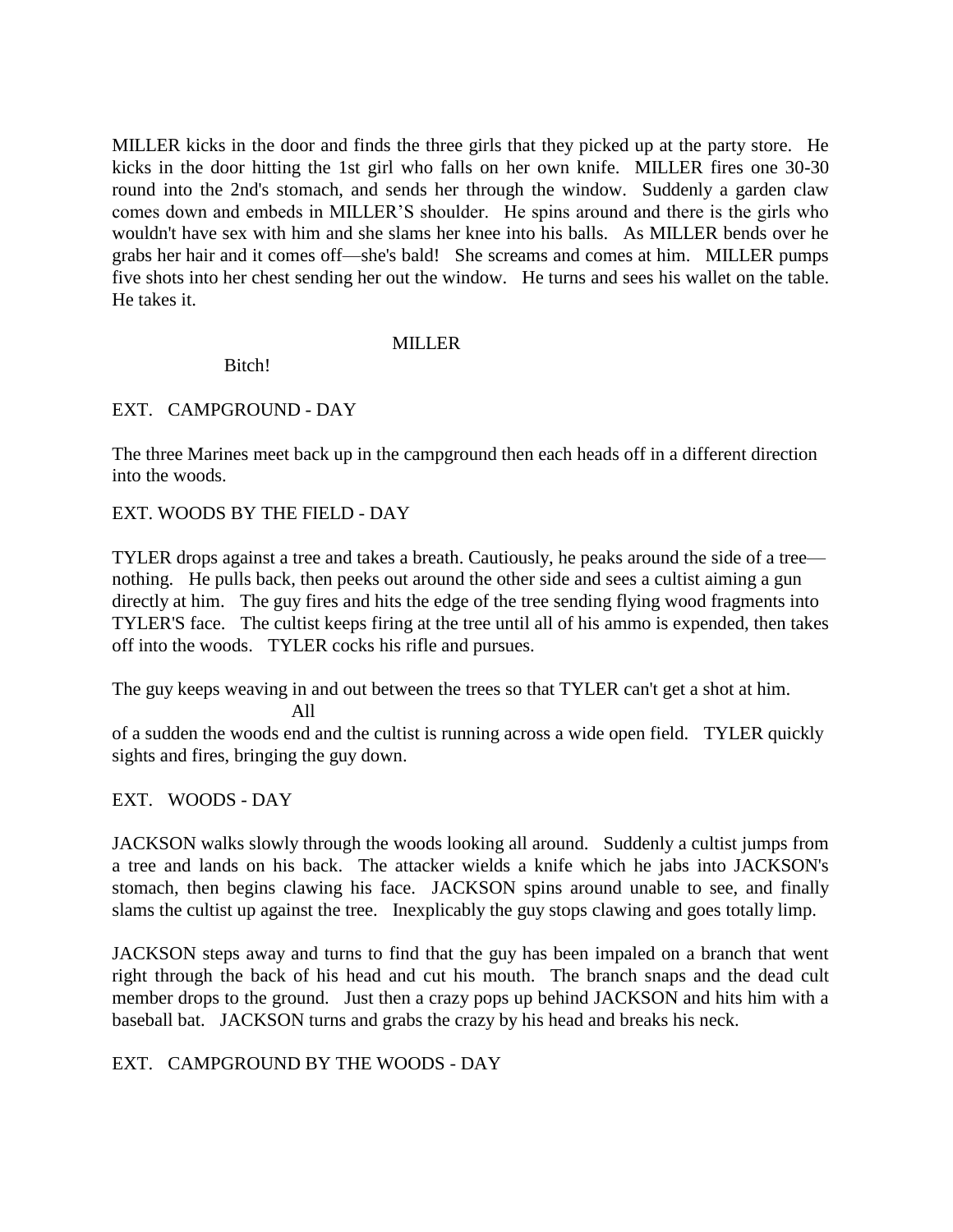MILLER backs up to the multi-colored van parked at the edge of the woods. on the other side of the van is a cultist nervously drinking a beer and clutching a scythe. Neither knows that the other

is there. The cultist sets his beer down by his foot and looks all around.

A shot rings out in the distance and they both turn to look, the guy's foot hitting the beer bottle.

It rolls underneath the van and stops at MILLER'S foot. MILLER gets down on the ground and

can see the cultist's legs on the other side of the van. He fires shooting the guy through the ankle.

Standing back up and looking around, MILLER doesn't see a thing. in a flash the alideing van door bursts open behind him and he is confronted by a cultist with a knife. He quickly grabs her arm, swings his rifle around and blows her back into the van.

# EXT. CAMPGROUND BY THE WOODS - DAY

The CULT LEADER screams around a trail on the motorcycle, totally loses control of the bike and wipes out. Then the bike won't start up again.

EXT. CAMPGROUND BY WOODS - DAY

MILLER walks around to the other side of the van, however the cultist he shot in the ankle is gone. He turns and looks through the van's window to the opposite side-view mirror and sees him approaching along the other side. When the guy gets to the window on his side, he turns and finds MILLER aiming his rifle right at him. MILLER fires and blows the cultist's face off.

EXT. CAMPGROUND BY WOODS - DAY

STRYKER stumbles upon the dead biker. He hears a motorcycle in the process of being started.

EXT. WOODS - DAY

TYLER comes walking out of the woods and takes a breath. He turns and sees a cultist aiming a bow and arrow right at him. Just as TYLER is raising his rifle, the archer lets his arrow fly. For one second TYLER is sure that he's dead, then he looks down and finds the arrow lodged in the stock of his rifle. Without a second's delay he raises the gun and fires, hitting the cultist in the chest.

EXT. CAMPGROUND BY THE WOODS - DAY

The CULT LEADER gets the bike started and drives away.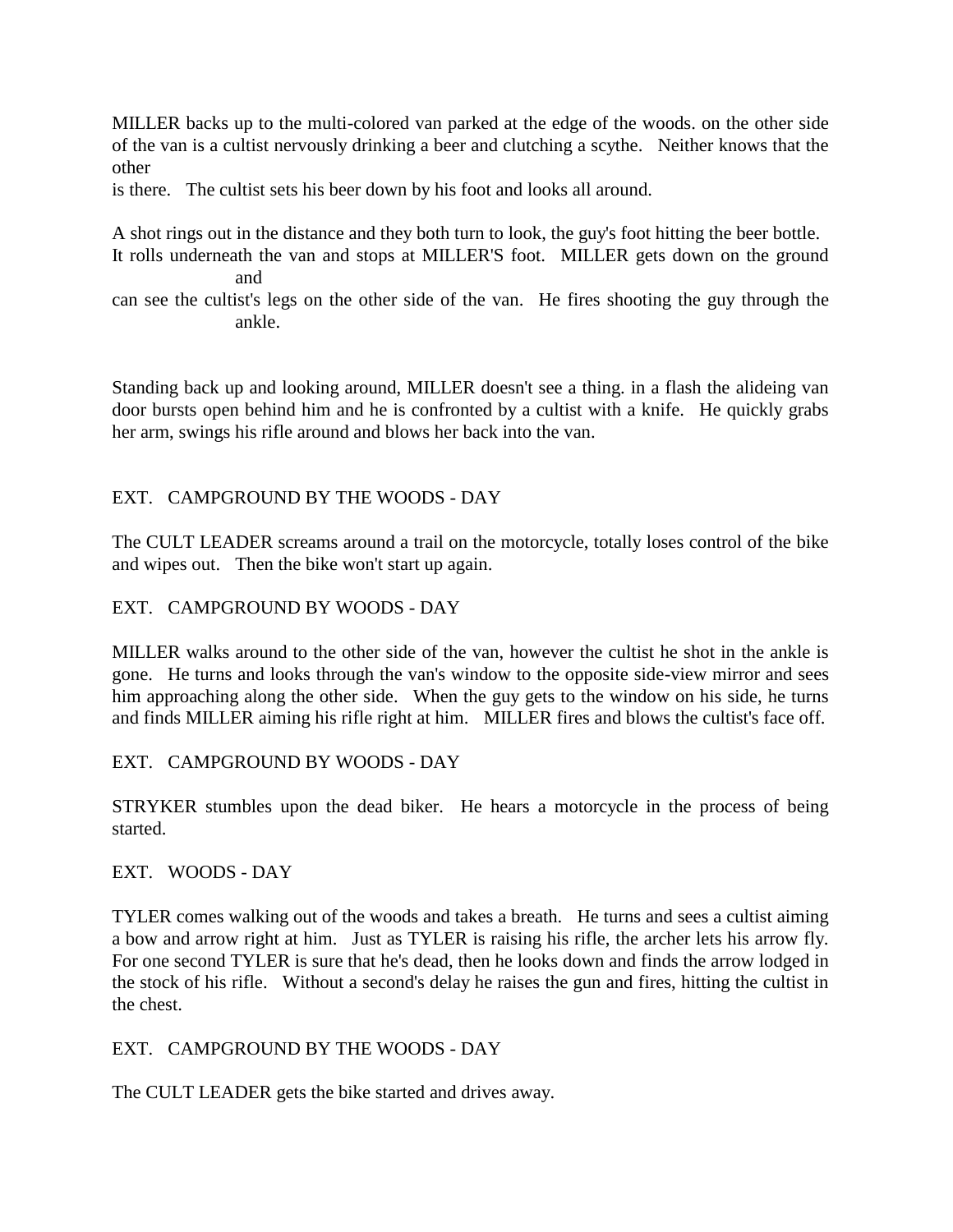## EXT. CAMPGROUND BY THE WOODS

STRYKER heads up to where the CULT LEADER just took off on the motorcycle. STRYKER turns to the sound of the cycle trailing off into the woods.

## EXT. WOODS - DAY

JACKSON sits on the ground breathing hard. Suddenly there is RUBBER MASK standing over him with a chain in his hand. JACKSON reaches for the .357 MAGNUM in his belt and gets whacked in the face with the chain, knocking him out.

## RUBBER MASK

Not a very good move, Bright Boy!

RUBBER MASK reaches down and picks up the .357 magnum, cocks it and shoves it in JACKSON's face.

## RUBBER MASK

The gooks didn't get ya, but I'm going to.

The pistol jerks, RUBBER MASK sways, then blood pours from his mouth. He falls over and STRYKER stands behind with a smoking rifle. STRYKER hobbles over to JACKSON and grabs him by the shirt.

## **STRYKER**

You okay, buddy?

JACKSON moans. STRYKER cocks his rifle, realizes he is out of ammo, takes the .357, then heads off into the woods.

EXT. Y-BRANCH WOODS - DAY

The CULT LEADER tears through the woods on the motorcycle. He looks back to see how close STRYKER is and a Y-shaped branch catches him in the throat. The bike shoots out from between his legs.

EXT. CLIFF - DAY

The motorcycle shoots over a 100 foot cliff, hits the bottom and breaks into pieces.

EXT. Y-BRANCH WOODS - DAY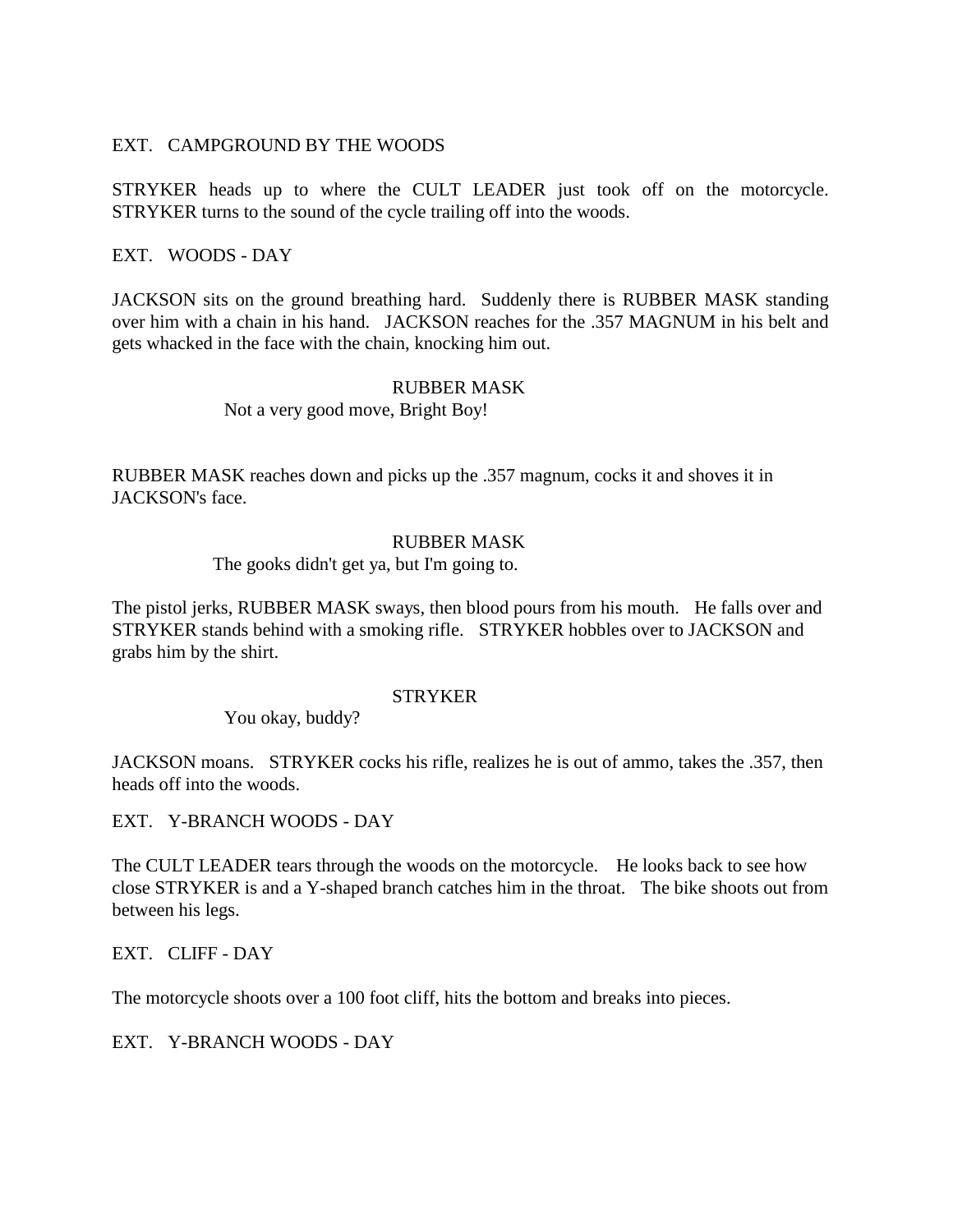STRYKER comes walking up, .357 in hand, but the CULT LEADER is nowhere around. There is a big tree up ahead and STRYKER approaches cautiously, cocking the pistol and holding it out before him.

The CULT LEADER jumps from a tree, landing on STRYKER'S back. He brings his sword down right through STRYKER'S wounded leg. STRYKER screams, dropping the .357.

The CULT LEADER pulls the sword back for the kill, swings it down and it embeds in a tree branch. The CULT LEADER drops off STRYKER and crashes to the ground on his back.

STRYKER falls forward on his face, the .357 just out of his reach.

The CULT LEADER stands up.

## CULT LEADER

You dirty son-of-a-bitch, I'm going to do some nasty things to you.

He reaches up for his sword, but its too high, he can't reach it.

STRYKER sees this, crawls forward and grabs the 357.

The CULT LEADER jumps up and still can't reach the sword. He grows terribly infuriated and screams madly.

STRYKER hoists himself to his feet, his leg pouring blood. He points the .357 at the **CULT** 

LEADER. The CULT LEADER grows inexplicably calm.

## CULT LEADER

You can't shoot me. I am the saviour returned to Earth, the Messiah come to lead humanity to righteousness. I am Jesus Christ!

## **STRYKER**

No you're not! You're dead!

He empties the .357 into the CULT LEADER'S chest, who then stumbles back and falls over the cliff.

EXT. CLIFF - DAY

The CULT LEADER falls down the cliff and lands on the protruding motorcycle forks. They go straight through his chest and come out his back.

EXT. Y-BRANCH WOODS - DAY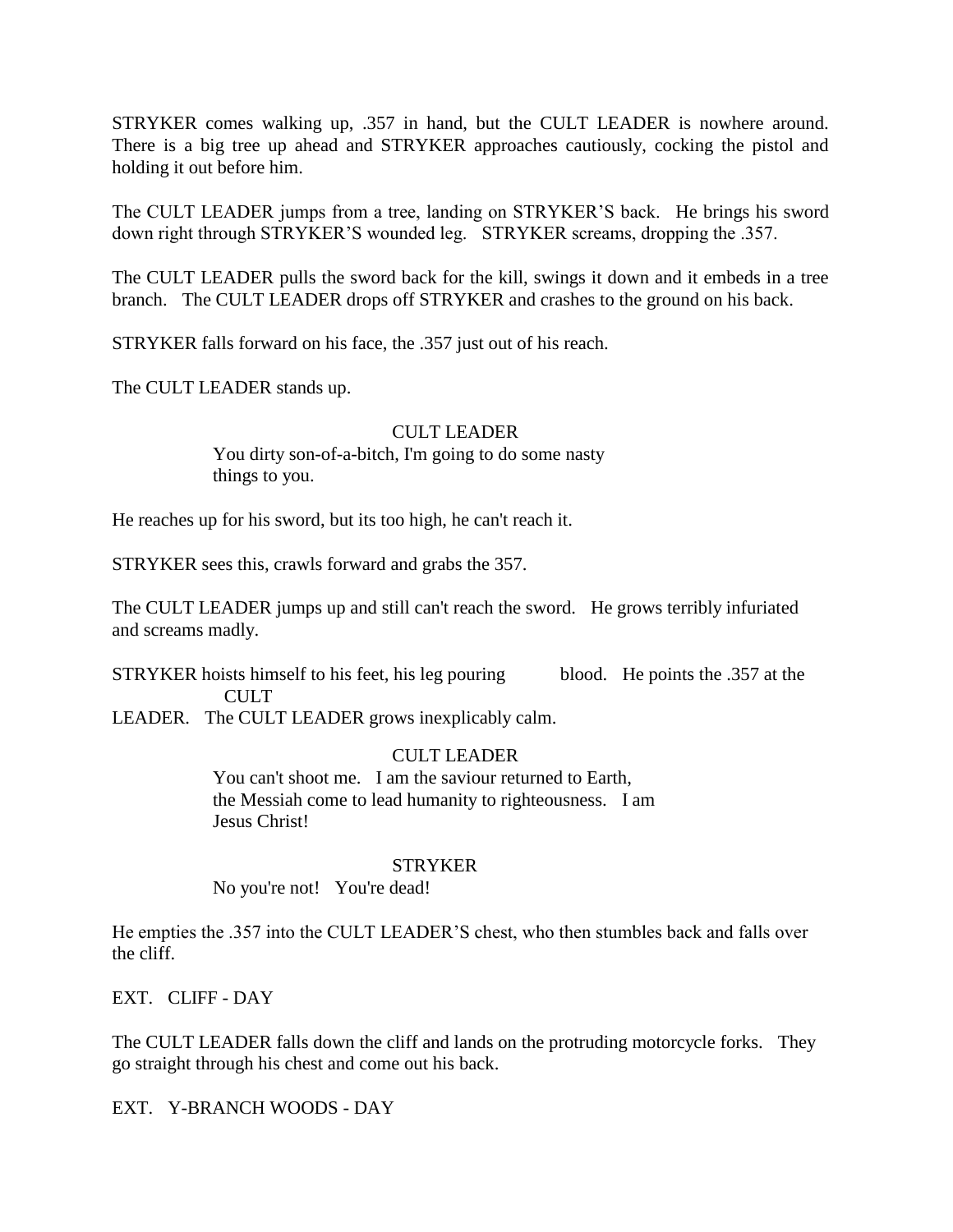STRYKER stops over to the tree, reaches up and pulls the sword from the limb. He tosses it over the cliff then leaves.

## EXT. WOODS - DAY

On the way back, STRYKER encounters JACKSON who is holding himself erect by clinging to a tree, his face and shirt completely soaked with blood. STRYKER puts JACKSON'S arm around the back of his neck and the two rather poorly help each other walk.

## **STRYKER**

How are you doing?

## **JACKSON**

Great, wanna dance?

The two start to chuckle and almost fall over.

## **JACKSON**

By the way, you got that five bucks you owe me?

STRYKER does a double take.

EXT. CAMPGROUND BY THE WOODS - DAY

As MILLER and TYLER wait by the Bronco the sound of something comes from nearby. They raise their rifles and aim—at STRYKER and JACKSON. They drop their rifles and help the two wounded Marines into the Bronco.

## TYLER

Let's get the hell outa here, I'm starving.

STRYKER looks out the window perturbed.

EXT. MAIN ROAD - DAY

They turn right onto the Main road, and as they pass the road leading to the campground the freed campers begin emerging from the woods. The campers come toward them looking very relieved and thankful.

A little ways further up the road, SALLY appears from the woods in torn, blood-soaked clothes, crying hysterically.

INT. BRONCO - DAY